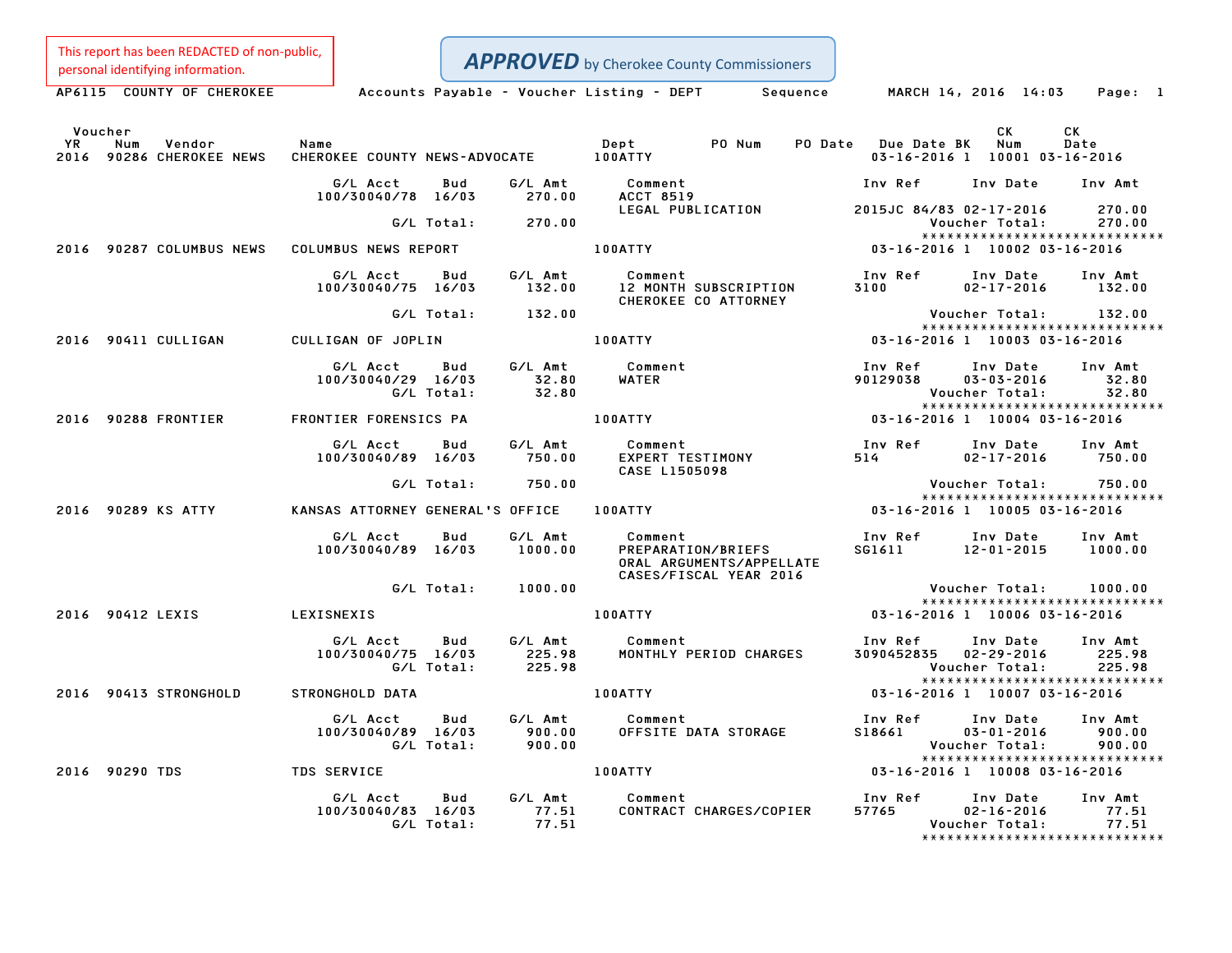| AP6115 COUNTY OF CHEROKEE                          |                                                                                                                                                                                                                                                                                  |                            |                                                                                                                             | Accounts Payable – Voucher Listing – DEPT         Sequence                       |                               | MARCH 14, 2016 14:03                                               | Page: 2                                                           |
|----------------------------------------------------|----------------------------------------------------------------------------------------------------------------------------------------------------------------------------------------------------------------------------------------------------------------------------------|----------------------------|-----------------------------------------------------------------------------------------------------------------------------|----------------------------------------------------------------------------------|-------------------------------|--------------------------------------------------------------------|-------------------------------------------------------------------|
| Voucher<br>YR<br>Num<br>Vendor<br>2016 90340 XEROX | Name<br>XEROX CORPORATION                                                                                                                                                                                                                                                        |                            |                                                                                                                             | PO Num<br>Dept<br><b>100ATTY</b>                                                 | PO Date Due Date BK           | CK<br>Num<br>03-16-2016 1 10009 03-16-2016                         | СK<br>Date                                                        |
|                                                    | G/L Acct<br>100/30040/83 16/03                                                                                                                                                                                                                                                   | Bud<br>G/L Total:          | G/L Amt<br>306.98<br>306.98                                                                                                 | Comment<br>COPIER CHARGES                                                        | Inv Ref<br>083571439          | Inv Date<br>$03 - 01 - 2016$<br>Voucher Total:                     | Inv Amt<br>306.98<br>306.98<br>*****************************      |
| 2016 90320 CULLIGAN                                | CULLIGAN OF JOPLIN                                                                                                                                                                                                                                                               |                            |                                                                                                                             | <b>100CCLERK</b>                                                                 | <b>DEPT</b>                   | Total:<br>03-16-2016 1 10010 03-16-2016                            | 3695.27                                                           |
|                                                    | G/L Acct<br>100/30020/81 16/03                                                                                                                                                                                                                                                   | Bud<br>16/03<br>G/L Total: | G/L Amt<br>11.45<br>11.45                                                                                                   | Comment<br><b>COOLER RENTAL</b><br>WATER                                         | Inv Ref<br>76209<br>90129040  | Inv Date<br>$02 - 29 - 2016$<br>$03 - 03 - 2016$<br>Voucher Total: | Inv Amt<br>6.50<br>4.95<br>11.45<br>***************************** |
|                                                    |                                                                                                                                                                                                                                                                                  |                            |                                                                                                                             |                                                                                  | <b>DEPT</b>                   | Total:                                                             | 11.45                                                             |
| 2016 90318 ALLIED                                  | ALLIED BUSINESS SOLUTIONS                                                                                                                                                                                                                                                        |                            |                                                                                                                             | <b>100CHOUSE</b>                                                                 |                               | 03-16-2016 1 10011 03-16-2016                                      |                                                                   |
|                                                    | G/L Acct<br>100/30080/81 16/03                                                                                                                                                                                                                                                   | Bud<br>G/L Total:          | G/L Amt<br>93.60<br>93.60                                                                                                   | Comment<br><b>CURRENT MONTH CHARGES</b>                                          | Inv Ref<br>1752               | Inv Date<br>$03 - 01 - 2016$<br>Voucher Total:                     | Inv Amt<br>93.60<br>93.60<br>*****************************        |
| 2016 90294 COL TEL                                 | COLUMBUS TELEPHONE COMPANY                                                                                                                                                                                                                                                       |                            |                                                                                                                             | <b>100CHOUSE</b>                                                                 | 03-16-2016 1 10012 03-16-2016 |                                                                    |                                                                   |
|                                                    | G/L Acct<br>100/30040/74 16/03<br>100/30020/74 16/03<br>100/30080/81 16/03<br>100/30010/74 16/03<br>100/30095/74 16/03<br>100/30150/74 16/03<br>100/30070/74 16/03<br>100/30090/74 16/03<br>100/30050/74 16/03<br>100/30030/74 16/03<br>100/30190/74 16/03<br>230/30230/74 16/03 | Bud                        | G/L Amt<br>257.94<br>162.42<br>1003.91<br>81.08<br>38.53<br>110.00<br>488.82<br>86.71<br>87.45<br>145.65<br>79.06<br>284.83 | Comment<br>ACCT 7577                                                             | Inv Ref                       | Inv Date<br>$03 - 01 - 2016$                                       | Inv Amt<br>2826.40                                                |
|                                                    |                                                                                                                                                                                                                                                                                  | G/L Total:                 | 2826.40                                                                                                                     |                                                                                  |                               | Voucher Total:                                                     | 2826.40<br>*****************************                          |
| 2016 90355 CRAWFORD CLERK CRAWFORD COUNTY CLERK    |                                                                                                                                                                                                                                                                                  |                            |                                                                                                                             | <b>100CHOUSE</b>                                                                 |                               | 03-16-2016 1 10013 03-16-2016                                      |                                                                   |
|                                                    | G/L Acct<br>100/30080/89 16/03                                                                                                                                                                                                                                                   | Bud                        | G/L Amt<br>868.01                                                                                                           | Comment<br>DISTRICT CORONER'S SALARY<br>CHEROKEE COUNTY PORTION<br>FEBRUARY 2016 | Inv Ref                       | Inv Date<br>$03 - 01 - 2016$                                       | Inv Amt<br>868.01                                                 |
|                                                    |                                                                                                                                                                                                                                                                                  | G/L Total:                 | 868.01                                                                                                                      |                                                                                  |                               | Voucher Total:                                                     | 868.01<br>******************************                          |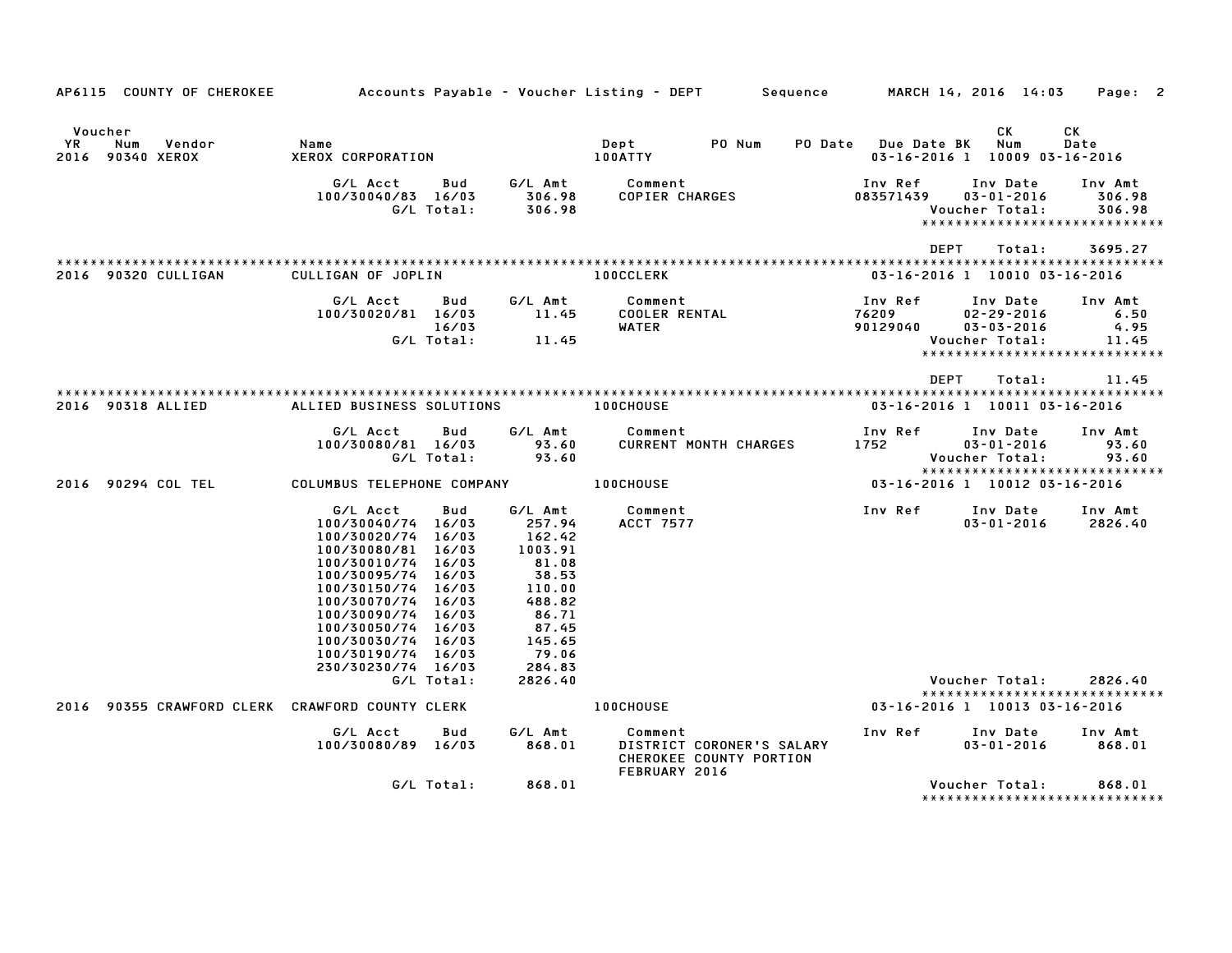|                              | AP6115 COUNTY OF CHEROKEE                                   |                                                                          |                             | Accounts Payable – Voucher Listing – DEPT         Sequence         MARCH 14, 2016  14:03   |                                                    |                                                                                                              | Page: 3                                                   |
|------------------------------|-------------------------------------------------------------|--------------------------------------------------------------------------|-----------------------------|--------------------------------------------------------------------------------------------|----------------------------------------------------|--------------------------------------------------------------------------------------------------------------|-----------------------------------------------------------|
| Voucher<br><b>YR</b><br>2016 | Num<br>Vendor<br>90315 DERFELT FUNERAL DERFELT FUNERAL HOME | Name                                                                     |                             | <b>CK</b><br>CK<br>PO Num<br>PO Date<br>Dept<br><b>100CHOUSE</b>                           | Due Date BK                                        | Num<br>03-16-2016 1 10014 03-16-2016                                                                         | Date                                                      |
|                              |                                                             | G/L Acct<br>Bud<br>100/30080/89 16/02                                    | G/L Amt<br>2637.50          | Comment<br>TRANSPORT/BODY BAG<br>/RETURN                                                   | Inv Ref<br>15<br>16 <sup>°</sup><br>17<br>18<br>19 | Inv Date<br>$02 - 24 - 2016$<br>$02 - 24 - 2016$<br>$02 - 24 - 2016$<br>$02 - 24 - 2016$<br>$02 - 24 - 2016$ | Inv Amt<br>387.50<br>387.50<br>700.00<br>387.50<br>387.50 |
|                              |                                                             | G/L Total:                                                               | 2637.50                     |                                                                                            | 20                                                 | $02 - 24 - 2016$<br>Voucher Total:<br>*****************************                                          | 387.50<br>2637.50                                         |
|                              | 2016 90295 FIRST MORGUE                                     | FIRST CALL MORGUE, LLC                                                   |                             | 100CHOUSE                                                                                  |                                                    | 03-16-2016 1 10015 03-16-2016                                                                                |                                                           |
|                              |                                                             | G/L Acct<br>Bud<br>100/30080/89 16/03<br>G/L Total:                      | G/L Amt<br>80.00<br>80.00   | Comment<br>CHILD DEATH REPORTS                                                             | Inv Ref<br>2015 3402                               | Inv Date<br>$02 - 24 - 2016$<br>Voucher Total:                                                               | Inv Amt<br>80.00<br>80.00                                 |
|                              | 2016 90376 FIRST MORGUE                                     | FIRST CALL MORGUE, LLC                                                   |                             | <b>100CHOUSE</b>                                                                           |                                                    | *****************************<br>03-16-2016 1 10015 03-16-2016                                               |                                                           |
|                              |                                                             | G/L Acct<br>Bud<br>100/30080/89 16/03                                    | G/L Amt<br>1800.00          | Comment<br>AUTOPSY FACILITY FEE                                                            | Inv Ref<br>3429                                    | Inv Date<br>$03 - 03 - 2016$                                                                                 | Inv Amt<br>900.00                                         |
|                              |                                                             | G/L Total:                                                               | 1800.00                     |                                                                                            |                                                    | Voucher Total:<br>*****************************                                                              | 900.00<br>1800.00                                         |
|                              |                                                             | 2016 90313 FISHER, PATTERS FISHER, PATTERSON, SAYLER & SMITH L 100CHOUSE |                             |                                                                                            |                                                    | 03-16-2016 1 10016 03-16-2016                                                                                |                                                           |
|                              |                                                             | G/L Acct<br>Bud<br>100/30080/89 16/03                                    | G/L Amt<br>2552.85          | Comment<br>JORDAN DISPOSAL SERVICES<br>NATL INDIAN GAMING COMM<br>APPEAL OF TAX APP/GALENA | Inv Ref<br>77139<br>77129<br>77130                 | Inv Date<br>$02 - 10 - 2016$<br>$02 - 10 - 2016$<br>$02 - 10 - 2016$                                         | Inv Amt<br>818.50<br>67.50<br>1666.85                     |
|                              |                                                             | G/L Total:                                                               | 2552.85                     |                                                                                            |                                                    | Voucher Total:<br>*****************************                                                              | 2552.85                                                   |
|                              | 2016 90415 KONE                                             | KONE INC                                                                 |                             | <b>100CHOUSE</b>                                                                           |                                                    | 03-16-2016 1 10017 03-16-2016                                                                                |                                                           |
|                              |                                                             | G/L Acct<br>Bud<br>100/30080/80 16/03                                    | G/L Amt<br>1152.51          | Comment<br>MAINTENANCE COVERAGE<br>$3/1/16 - 5/31/16$                                      | Inv Ref<br>949238913                               | Inv Date<br>$03 - 01 - 2016$                                                                                 | Inv Amt<br>1152.51                                        |
|                              |                                                             | G/L Total:                                                               | 1152.51                     |                                                                                            |                                                    | Voucher Total:                                                                                               | 1152.51                                                   |
|                              | 2016 90378 KS GAS                                           | KANSAS GAS SERVICE                                                       |                             | 100CHOUSE                                                                                  |                                                    | ******************************<br>03-16-2016 1 10018 03-16-2016                                              |                                                           |
|                              |                                                             | G/L Acct<br>Bud<br>100/30080/81 16/03<br>G/L Total:                      | G/L Amt<br>702.98<br>702.98 | Comment<br>ACCT 510241094 1188724 27                                                       | Inv Ref                                            | Inv Date<br>$02 - 29 - 2016$<br>Voucher Total:                                                               | Inv Amt<br>702.98<br>702.98                               |
|                              | 2016 90298 LIGHT BULBS                                      | LIGHT BULBS & BATTERIES                                                  |                             | <b>100CHOUSE</b>                                                                           |                                                    | *****************************<br>03-16-2016 1 10019 03-16-2016                                               |                                                           |
|                              |                                                             | G/L Acct<br>Bud<br>100/30080/80 16/03<br>G/L Total:                      | G/L Amt<br>226.00<br>226.00 | Comment<br><b>BALLASTS, BULBS</b>                                                          | Inv Ref<br>2950                                    | Inv Date<br>$02 - 25 - 2016$<br>Voucher Total:                                                               | Inv Amt<br>226.00<br>226.00                               |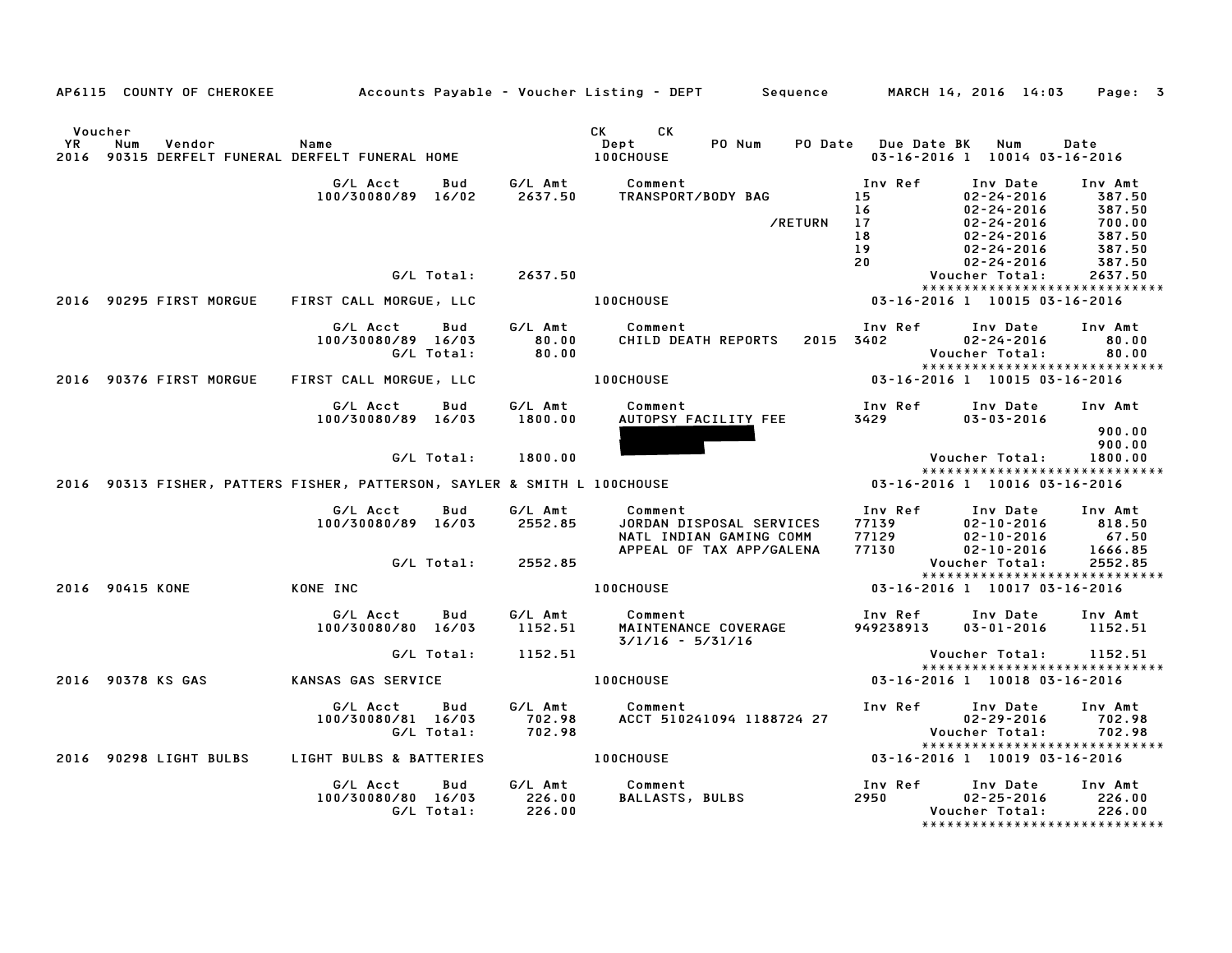| AP6115 COUNTY OF CHEROKEE                                 | Accounts Payable – Voucher Listing – DEPT           |                               | Sequence                                                    |                                          | MARCH 14, 2016 14:03                                                             | Page: 4                          |
|-----------------------------------------------------------|-----------------------------------------------------|-------------------------------|-------------------------------------------------------------|------------------------------------------|----------------------------------------------------------------------------------|----------------------------------|
| Voucher<br>YR<br>Num<br>Vendor<br>2016 90299 QUALITY PEST | Name<br>QUALITY PEST CONTROL INC                    |                               | PO Num<br>Dept<br><b>100CHOUSE</b>                          | PO Date Due Date BK                      | СK<br>Num<br>03-16-2016 1 10020 03-16-2016                                       | СK<br>Date                       |
|                                                           | G/L Acct<br>Bud<br>100/30080/80 16/03<br>G/L Total: | G/L Amt<br>40.00<br>40.00     | Comment<br>MONTHLY SPRAY                                    | Inv Ref                                  | Inv Date<br>$02 - 26 - 2016$<br>Voucher Total:                                   | Inv Amt<br>40.00<br>40.00        |
| 2016 90319 TRUE VALUE COL TRUE VALUE COLUMBUS             |                                                     |                               | <b>100CHOUSE</b>                                            | 03-16-2016 1 10021 03-16-2016            | *****************************                                                    |                                  |
|                                                           | G/L Acct<br>Bud<br>100/30080/80 16/03<br>16/03      | G/L Amt<br>61.69              | Comment<br><b>BASE, TRAY SET</b><br>PRIMER<br><b>OUTLET</b> | Inv Ref<br>A267728<br>A267730<br>A267796 | Inv Date<br>$03 - 01 - 2016$<br>$03 - 01 - 2016$<br>$03 - 02 - 2016$             | Inv Amt<br>40.36<br>20.58<br>.75 |
|                                                           | G/L Total:                                          | 61.69                         |                                                             |                                          | Voucher Total:<br>*****************************                                  | 61.69                            |
|                                                           |                                                     |                               |                                                             | <b>DEPT</b>                              | Total:                                                                           | 13041.54                         |
| 2016 90321 COLUMBUS NEWS                                  | COLUMBUS NEWS REPORT                                |                               | 100COMM                                                     |                                          | 03-16-2016 1 10022 03-16-2016                                                    |                                  |
|                                                           | G/L Acct<br>Bud<br>100/30010/78 16/03<br>G/L Total: | G/L Amt<br>630.00<br>630.00   | Comment<br>CHRISTMAS AD                                     | Inv Ref                                  | Inv Date<br>$12 - 10 - 2015$<br>Voucher Total:<br>****************************** | Inv Amt<br>630.00<br>630.00      |
| 2016 90417 NEX TECH                                       | NEX-TECH                                            |                               | 100COMP                                                     | <b>DEPT</b>                              | Total:<br>03-16-2016 1 10023 03-16-2016                                          | 630.00                           |
|                                                           | G/L Acct<br>Bud<br>100/30150/89 16/03<br>G/L Total: | G/L Amt<br>2.50<br>2.50       | Comment<br>ACCT 0000403167                                  | Inv Ref<br>03012016                      | Inv Date<br>Voucher Total:                                                       | Inv Amt<br>2.50<br>2.50          |
| 2016 90348 STRONGHOLD                                     | STRONGHOLD DATA                                     |                               | 100COMP                                                     |                                          | *****************************<br>03-16-2016 1 10024 03-16-2016                   |                                  |
|                                                           | G/L Acct<br>Bud<br>100/30150/79 16/03<br>G/L Total: | G/L Amt<br>3800.00<br>3800.00 | Comment<br>AGMT: FREEDOM IT PLATINUM                        | Inv Ref<br>S18850                        | Inv Date<br>$03 - 01 - 2016$<br>Voucher Total:<br>*****************************  | Inv Amt<br>3800.00<br>3800.00    |
|                                                           |                                                     |                               |                                                             | <b>DEPT</b>                              | Total:                                                                           | 3802.50                          |
| 2016 90395 ALLISON, N                                     | NICOLE LYNETTE ALLISON                              |                               | 100DCOURT                                                   |                                          | 03-16-2016 1 10025 03-16-2016                                                    |                                  |
|                                                           | G/L Acct<br>Bud<br>100/30070/73 16/03<br>G/L Total: | G/L Amt<br>182.52<br>182.52   | Comment<br>TRAVEL EXPENSE                                   | Inv Ref                                  | Inv Date<br>$03 - 04 - 2016$<br>Voucher Total:                                   | Inv Amt<br>182.52<br>182.52      |
| 2016 90423 BINGHAM, M                                     | MELANIE BINGHAM                                     |                               | 100DCOURT                                                   | 03-16-2016 1 10026 03-16-2016            | *****************************                                                    |                                  |
|                                                           | G/L Acct<br>Bud<br>100/30070/89 16/03<br>G/L Total: | G/L Amt<br>2750.00<br>2750.00 | Comment<br>MONTHLY ATTY/CO CONTRACT                         | Inv Ref                                  | Inv Date<br>$03 - 01 - 2016$<br>Voucher Total:<br>*****************************  | Inv Amt<br>2750.00<br>2750.00    |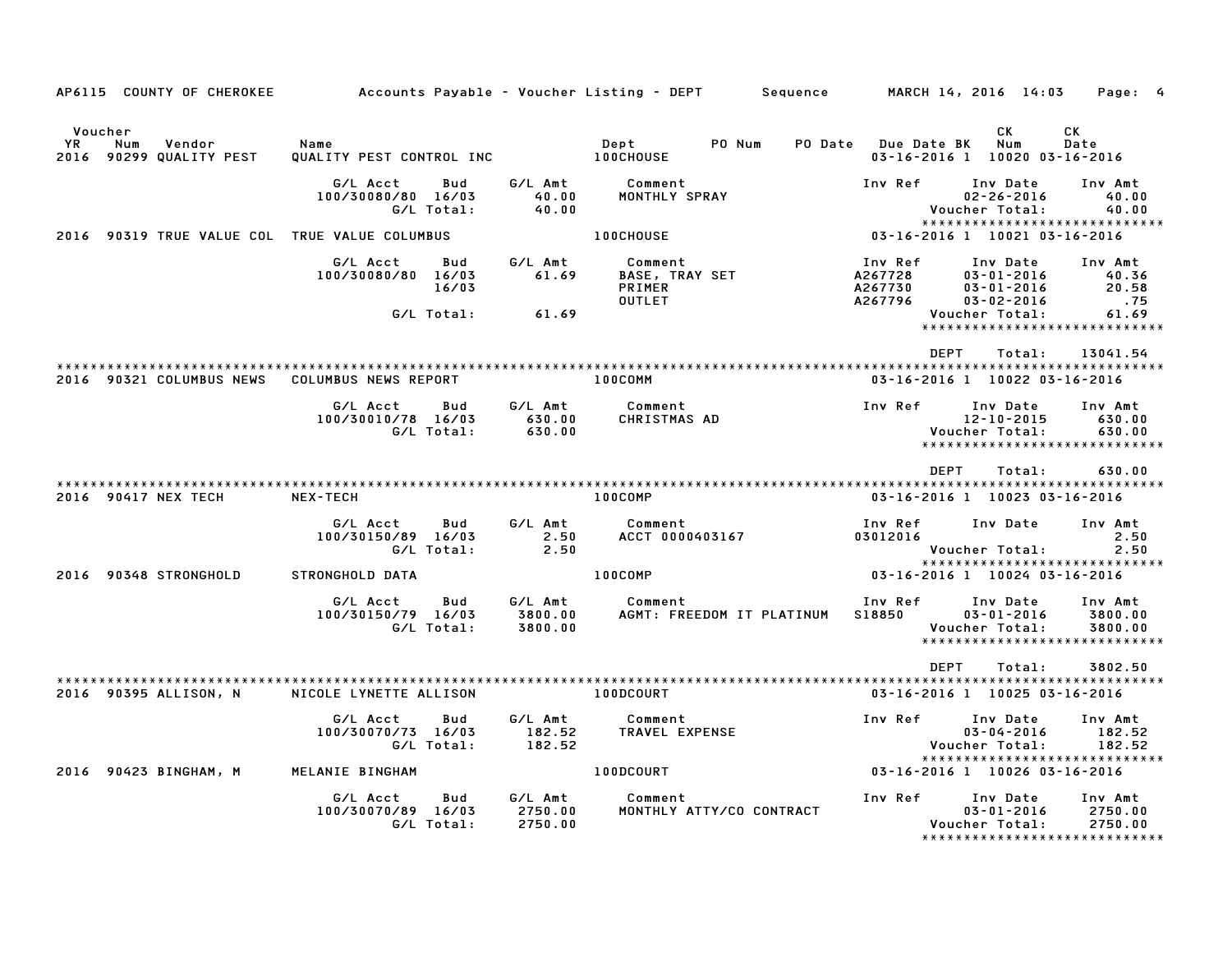|                                        |                                                                   | AP6115 COUNTY OF CHEROKEE Accounts Payable - Voucher Listing - DEPT Sequence MARCH 14, 2016 14:03 Page: 5                                                                                                                               |                                                                                                                                           |                |
|----------------------------------------|-------------------------------------------------------------------|-----------------------------------------------------------------------------------------------------------------------------------------------------------------------------------------------------------------------------------------|-------------------------------------------------------------------------------------------------------------------------------------------|----------------|
| Voucher                                |                                                                   |                                                                                                                                                                                                                                         | CK .<br>03-16-2016 1 10027 03-16-2016                                                                                                     | CK<br>Date     |
|                                        |                                                                   | G/L Acct  Bud  G/L Amt  Comment<br>100/30070/29 16/03  12.76  SAFETY GLOVES<br>G/L Total:  12.76                                                                                                                                        | Inv Ref Inv Date Inv Amt<br>8402619922 02-26-2016<br>Voucher Total:                                                                       | 12.76<br>12.76 |
|                                        | 2016 90397 COLUMBUS NEWS COLUMBUS NEWS REPORT THE RESOLUTE REPORT | .12<br>*****************************<br>10028 03-16-2016 1 0828 03-16-2016                                                                                                                                                              | *****************************                                                                                                             |                |
|                                        | 100/30070/78 16/03                                                |                                                                                                                                                                                                                                         |                                                                                                                                           |                |
| 2016 90398 CULLIGAN CULLIGAN OF JOPLIN |                                                                   | <b>100DCOURT</b>                                                                                                                                                                                                                        |                                                                                                                                           |                |
|                                        |                                                                   | LIGAN OF JOPLIN<br>G/L Acct Bud G/L Amt Comment<br>100/30070/89 16/03     44.55 WATER<br>WATER WATER                                                                                                                                    | Inv Ref      Inv Date     Inv Amt<br>1110 Rev 112<br>90129041 02-04-2016 14.85<br>90129041 03-03-2016 14.85<br>Voucher Total: 44.55       |                |
|                                        | G/L Total: 44.55                                                  |                                                                                                                                                                                                                                         | *****************************                                                                                                             |                |
|                                        | 2016 90424 CURE, K KEVIN T CURE NEWS TO LOODCOURT                 |                                                                                                                                                                                                                                         | 03-16-2016 1 10030 03-16-2016                                                                                                             |                |
|                                        |                                                                   |                                                                                                                                                                                                                                         | Inv Ref      Inv Date     Inv Amt<br>03-01-2016 111Y AML<br>03-01-2016 2750.00<br>09.0379 Voucher Total:<br>***************************** |                |
|                                        |                                                                   |                                                                                                                                                                                                                                         | 03-16-2016 1 10031 03-16-2016                                                                                                             |                |
|                                        |                                                                   |                                                                                                                                                                                                                                         |                                                                                                                                           |                |
|                                        | 2016 90425 GAYOSO, C CANDACE BREWSTER GAYOSO A LOODCOURT          |                                                                                                                                                                                                                                         | 03-16-2016 1 10032 03-16-2016                                                                                                             |                |
|                                        |                                                                   | G/L Acct Bud G/L Amt Comment Inv Ref Inv Date Inv Amt<br>100/30070/89 16/03 2750.00 MONTHLY ATTY/CO CONTRACT 03-01-2016 2750.00<br>G/L Total: 2750.00 MONTHLY ATTY/CO CONTRACT 000-01-2016 2750.00<br>********************************* |                                                                                                                                           |                |
| 2016 90400 KADCCA, HAYS                | KADCCA                                                            | 100DCOURT 03-16-2016 1 10033 03-16-2016                                                                                                                                                                                                 |                                                                                                                                           |                |
|                                        | G/L Acct Bud G/L Amt Comment                                      | 100/30070/88 16/03 16/03<br>100/30070/88 16/03 40.00 MIDYEAR TRAINING REGISTRATN<br>G/L Total: 40.00 CHEROKEE COUNTY<br>G/L Total: 40.00                                                                                                | Inv Ref Inv Date Inv Amt<br>$03 - 04 - 2016$ 40.00                                                                                        |                |
|                                        |                                                                   | 16/03 CHEROKEE COUNTY<br>.40 CHEROKEE COUNTY (CHEROKEE COUNTY POWER TOTAL: 40<br>2016 90401 REDWOOD TOXIC REDWOOD TOXICOLOGY LABORATORY 100DCOURT 03-07-2016 1 10034 03-16-2016                                                         | Voucher Total: 40.00<br>******************************                                                                                    |                |
|                                        |                                                                   |                                                                                                                                                                                                                                         |                                                                                                                                           |                |
|                                        |                                                                   | G/L Acct     Bud     G/L Amt        Comment                          Inv Ref    Inv Date    Inv Amt<br>100/30070/29 16/03      206.25     DRUG TESTING KITS                    545484      02–12–2016      206.25<br>6/L Total:         | *****************************                                                                                                             |                |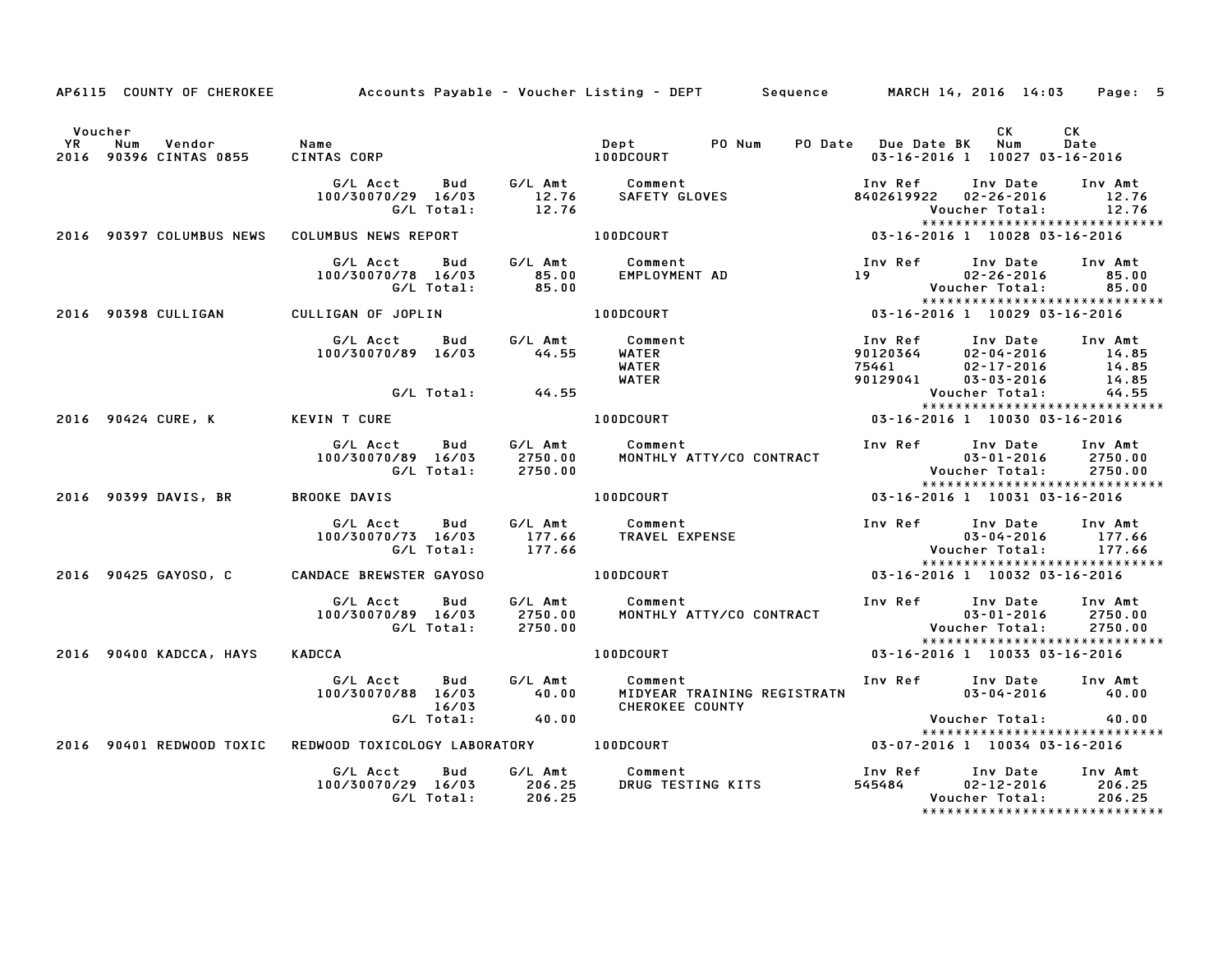| AP6115 COUNTY OF CHEROKEE                              |                                                     |                               | Accounts Payable – Voucher Listing – DEPT         Sequence |                               | MARCH 14, 2016 14:03                              | Page: 6                                                       |
|--------------------------------------------------------|-----------------------------------------------------|-------------------------------|------------------------------------------------------------|-------------------------------|---------------------------------------------------|---------------------------------------------------------------|
| Voucher<br>YR<br>Num<br>Vendor<br>2016 90426 STEELE, D | Name<br><b>DOUGLAS ROPER STEELE</b>                 |                               | Dept<br>PO Num<br>100DCOURT                                | PO Date Due Date BK           | <b>CK</b><br>Num<br>03-16-2016 1 10035 03-16-2016 | CK<br>Date                                                    |
|                                                        | G/L Acct<br>Bud<br>100/30070/89 16/03<br>G/L Total: | G/L Amt<br>2750.00<br>2750.00 | Comment<br>MONTHLY ATTY/CO CONTRACT                        | Inv Ref                       | Inv Date<br>$03 - 01 - 2016$<br>Voucher Total:    | Inv Amt<br>2750.00<br>2750.00                                 |
| 2016 90402 US CELLULAR                                 | US CELLULAR                                         |                               | 100DCOURT                                                  |                               | 03-07-2016 1 10036 03-16-2016                     | ******************************                                |
|                                                        | G/L Acct<br>Bud<br>100/30070/84 16/03<br>G/L Total: | G/L Amt<br>40.98<br>40.98     | Comment<br>ACCT 558976541                                  | Inv Ref<br>0124410812         | Inv Date<br>$02 - 20 - 2016$<br>Voucher Total:    | Inv Amt<br>40.98<br>40.98<br>*****************************    |
|                                                        |                                                     |                               |                                                            | <b>DEPT</b>                   | Total:                                            | 11789.72                                                      |
| 2016 90314 NATALINIS                                   | NATALINI'S AUTOMOTIVE                               |                               | 100E/P                                                     |                               | 03-16-2016 1 10037 03-16-2016                     |                                                               |
|                                                        | G/L Acct<br>Bud<br>100/30090/25 16/03<br>G/L Total: | G/L Amt<br>23.98<br>23.98     | Comment<br>WIPERS                                          | Inv Ref<br>595244             | Inv Date<br>$02 - 29 - 2016$<br>Voucher Total:    | Inv Amt<br>23.98<br>23.98<br>*****************************    |
|                                                        |                                                     |                               |                                                            | <b>DEPT</b>                   | Total:                                            | 23.98                                                         |
| 2016 90327 COL TEL                                     | COLUMBUS TELEPHONE COMPANY                          |                               | 100ECON                                                    |                               | 03-16-2016 1 10038 03-16-2016                     |                                                               |
|                                                        | G/L Acct<br>Bud<br>100/30230/74 16/03               | G/L Amt<br>65.00              | Comment<br>ACCT 7641<br>INTERNET                           | Inv Ref                       | Inv Date<br>$03 - 01 - 2016$                      | Inv Amt<br>65.00                                              |
|                                                        | G/L Total:                                          | 65.00                         |                                                            |                               | Voucher Total:                                    | 65.00<br>*****************************                        |
| 2016 90326 COLUMBUS                                    | CITY OF COLUMBUS                                    |                               | 100ECON                                                    | 03-16-2016 1 10039 03-16-2016 |                                                   |                                                               |
|                                                        | G/L Acct<br>Bud<br>100/30230/74 16/03<br>G/L Total: | G/L Amt<br>63.06<br>63.06     | Comment<br>ACCT 08-13630-01                                | Inv Ref                       | Inv Date<br>$02 - 26 - 2016$<br>Voucher Total:    | Inv Amt<br>63.06<br>63.06<br>*****************************    |
|                                                        |                                                     |                               |                                                            | DEPT                          | Total:                                            | 128.06                                                        |
| 2016 90302 CINTAS                                      | CINTAS FIRST AID & SAFETY                           |                               | 100EMPCOMP                                                 |                               | 03-16-2016 1 10040 03-16-2016                     |                                                               |
|                                                        | G/L Acct<br>Bud<br>100/30330/31 16/03<br>G/L Total: | G/L Amt<br>87.57<br>87.57     | Comment<br><b>DUST MOPS</b>                                | Inv Ref<br>459763553          | Inv Date<br>$02 - 23 - 2016$<br>Voucher Total:    | Inv Amt<br>87.57<br>87.57<br>*****************************    |
| 2016 90353 CULLIGAN                                    | CULLIGAN OF JOPLIN                                  |                               | 100EMPCOMP                                                 | 03-16-2016 1 10041 03-16-2016 |                                                   |                                                               |
|                                                        | G/L Acct<br>Bud<br>100/30330/31 16/03<br>G/L Total: | G/L Amt<br>121.32<br>121.32   | Comment<br>WATER, COFFEE, COCOA, STICK 90129039            | Inv Ref                       | Inv Date<br>03-03-2016<br>Voucher Total:          | Inv Amt<br>121.32<br>121.32<br>****************************** |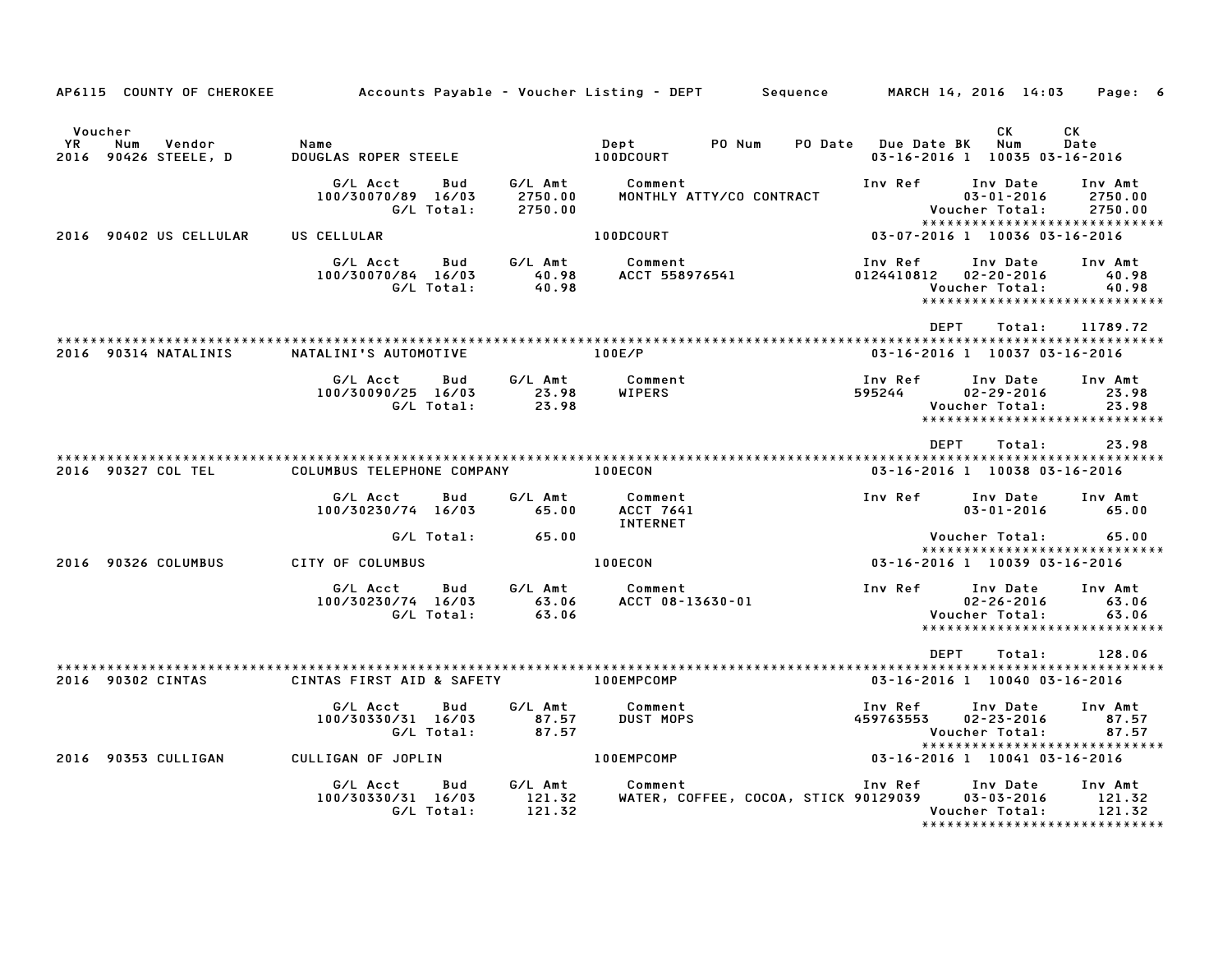| AP6115 COUNTY OF CHEROKEE                              |                                                                 |                               | Accounts Payable – Voucher Listing – DEPT         Sequence                                         |                                                     | MARCH 14, 2016 14:03                                                               | Page: 7                                                         |
|--------------------------------------------------------|-----------------------------------------------------------------|-------------------------------|----------------------------------------------------------------------------------------------------|-----------------------------------------------------|------------------------------------------------------------------------------------|-----------------------------------------------------------------|
|                                                        |                                                                 |                               |                                                                                                    |                                                     |                                                                                    |                                                                 |
| Voucher<br>YR<br>Num<br>Vendor<br>2016 90416 ETTINGERS | Name<br>ETTINGER'S OFFICE SUPPLY                                |                               | Dept<br>PO Num<br><b>100EMPCOMP</b>                                                                | PO Date Due Date BK                                 | CK<br>Num<br>03-16-2016 1 10042 03-16-2016                                         | СK<br>Date                                                      |
|                                                        | G/L Acct<br>Bud<br>100/30330/23 16/03                           | G/L Amt<br>213.07             | Comment<br><b>BLANK CHECKS</b><br>CLIPS, TONER, LAMINATE                                           | Inv Ref<br>4684850<br>4691110<br>4691111            | Inv Date<br>$02 - 11 - 2016$<br>$02 - 24 - 2016$                                   | Inv Amt<br>110.00<br>73.59<br>29.48                             |
|                                                        | G/L Total:                                                      | 213.07                        | <b>CABLE</b>                                                                                       |                                                     | $03 - 02 - 2016$<br>Voucher Total:                                                 | 213.07                                                          |
| 2016 90414 HEARTLAND                                   | HEARTLAND ELECTRIC COOPERATIVE INC 100EMPCOMP                   |                               |                                                                                                    |                                                     | 03-16-2016 1 10043 03-16-2016                                                      | *****************************                                   |
|                                                        | G/L Acct<br>Bud<br>100/30330/25 16/03                           | G/L Amt<br>41.00              | Comment<br>ACCT 50891200<br><b>STORM SIREN</b>                                                     | Inv Ref                                             | Inv Date<br>$03 - 01 - 2016$                                                       | Inv Amt<br>41.00                                                |
|                                                        | G/L Total:                                                      | 41.00                         |                                                                                                    |                                                     | Voucher Total:                                                                     | 41.00                                                           |
| 2016 90303 QUILL                                       | QUILL CORPORATION                                               |                               | 100EMPCOMP                                                                                         |                                                     | 03-16-2016 1 10044 03-16-2016                                                      | *****************************                                   |
|                                                        | G/L Acct<br>Bud<br>100/30330/27 16/03<br>100/30330/22 16/03     | G/L Amt<br>49.99<br>2016.67   | Comment<br>HP 78 TRICLR INKJT DSKJET<br><b>BLACK CTG</b><br>GLUE STICKS<br>INK, FILES, CLIPS, PENS | Inv Ref<br>3432775<br>3528261<br>3514774<br>3511486 | Inv Date<br>$02 - 18 - 2016$<br>$02 - 23 - 2016$<br>02-22-2016<br>$02 - 22 - 2016$ | Inv Amt<br>49.99<br>646.38<br>29.88<br>1340.41                  |
|                                                        | G/L Total:                                                      | 2066.66                       | LEGAL PADS, ENVELOPES                                                                              |                                                     | Voucher Total:                                                                     | 2066.66                                                         |
| 2016 90301 SJS                                         | SPRINGFIELD JANITOR SUPPLY                                      |                               | <b>100EMPCOMP</b>                                                                                  |                                                     | 03-16-2016 1 10045 03-16-2016                                                      | *****************************                                   |
|                                                        | G/L Acct<br>Bud<br>100/30330/31 16/03<br>G/L Total:             | G/L Amt<br>63.23<br>63.23     | Comment<br>AIR FRESHENER                                                                           | Inv Ref<br>524512                                   | Inv Date<br>$02 - 25 - 2016$<br>Voucher Total:                                     | Inv Amt<br>63.23<br>63.23<br>*****************************      |
|                                                        |                                                                 |                               |                                                                                                    | <b>DEPT</b>                                         | Total:                                                                             | 2592.85                                                         |
| 2016 90427 GENEOLOGY                                   | <b>CCKG-H SOCIETY INC</b>                                       |                               | <b>100GENEOLOGY</b>                                                                                |                                                     | 03-16-2016 1 10046 03-16-2016                                                      |                                                                 |
|                                                        | Bud<br>G/L Acct<br>100/30180/89 16/03<br>G/L Total:             | G/L Amt<br>2000.00<br>2000.00 | Comment<br>QUARTERLY DISTRIBUTION                                                                  | Inv Ref                                             | Inv Date<br>$03 - 01 - 2016$<br>Voucher Total:                                     | Inv Amt<br>2000.00<br>2000.00<br>****************************** |
| 2016 90387 APPLE                                       | APPLEMARKET                                                     |                               | 100JAIL                                                                                            | <b>DEPT</b>                                         | Total:<br>03-16-2016 1 10047 03-16-2016                                            | 2000.00                                                         |
|                                                        | G/L Acct<br>Bud<br>100/30140/80 16/03 63.58 WATER<br>G/L Total: | G/L Amt<br>63.58              | Comment                                                                                            | Inv Ref<br>031970128  03-01-2016  63.58             | Inv Date<br>Voucher Total:                                                         | Inv Amt<br>63.58                                                |
| 2016 90329 CBM                                         | <b>CBM MANAGED SERVICES</b>                                     |                               | 100JAIL                                                                                            |                                                     | 03-16-2016 1 10048 03-16-2016                                                      | *****************************                                   |
|                                                        | G/L Acct<br>Bud                                                 | G/L Amt<br>5333.02            | Comment                                                                                            | Inv Ref                                             | Inv Date                                                                           | Inv Amt                                                         |
|                                                        | 100/30140/31 16/03<br>G/L Total:                                | 5333.02                       | INMATE MEALS<br>2/11/16 - 2/17/16<br>$2/18/16 - 2/24/16$                                           | 96239<br>96635                                      | 02-17-2016<br>$02 - 24 - 2016$<br>Voucher Total:                                   | 2664.61<br>2668.41<br>5333.02<br>****************************** |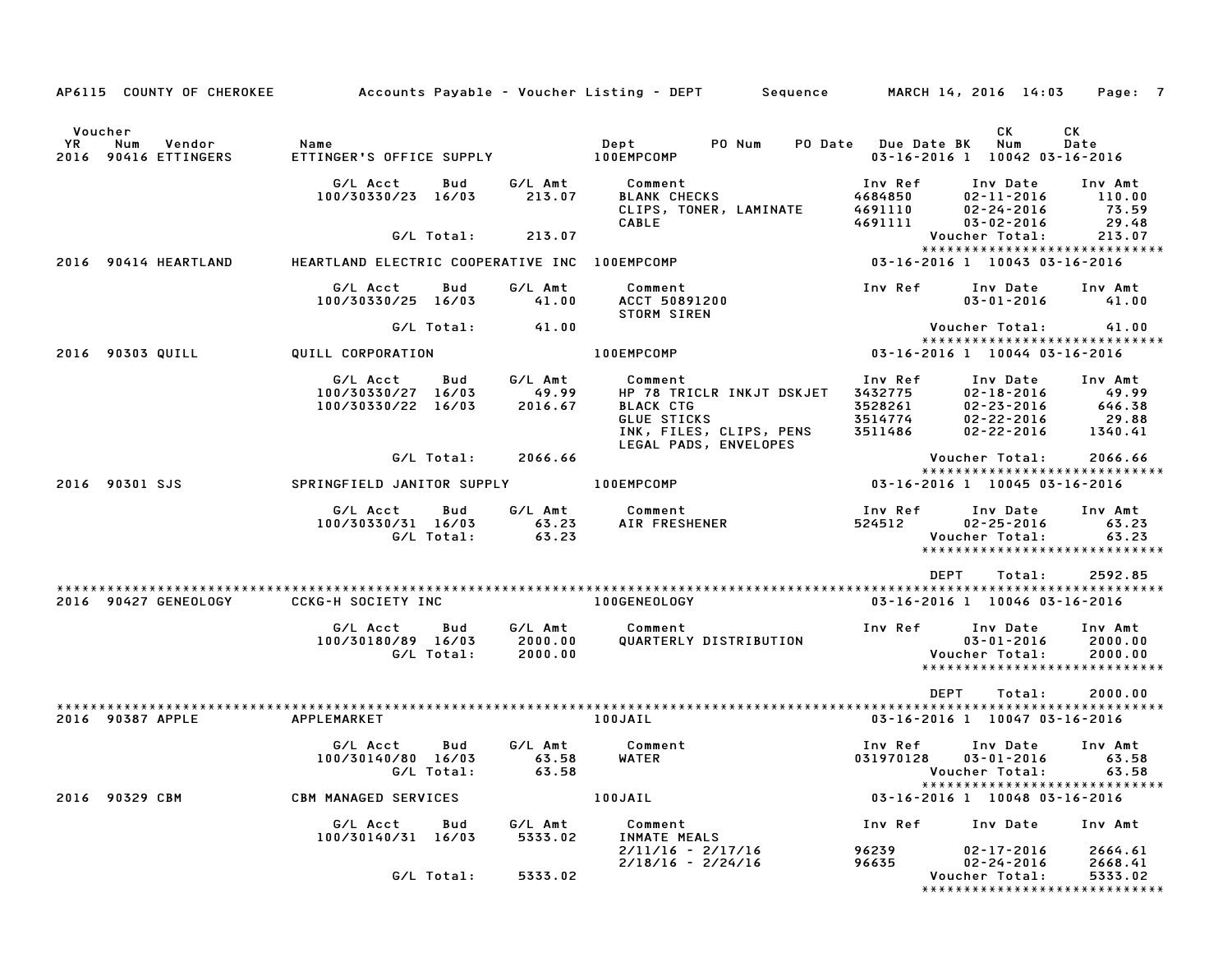|                      | AP6115 COUNTY OF CHEROKEE                    |                                                                                                                                                |                    | Accounts Payable – Voucher Listing – DEPT       Sequence       MARCH 14, 2016 14:03                                                                                                                                                               |                                                                                                             | Page: 8                     |
|----------------------|----------------------------------------------|------------------------------------------------------------------------------------------------------------------------------------------------|--------------------|---------------------------------------------------------------------------------------------------------------------------------------------------------------------------------------------------------------------------------------------------|-------------------------------------------------------------------------------------------------------------|-----------------------------|
| Voucher<br><b>YR</b> | Num<br>Vendor Name<br>2016 90338 CINTAS 0855 | CINTAS CORP 100JAIL                                                                                                                            |                    | Dept<br>PO Num                                                                                                                                                                                                                                    | CK<br>PO Date Due Date BK Num<br>03-16-2016 1 10049 03-16-2016                                              | CK<br>Date                  |
|                      |                                              | G/L Acct        Bud         G/L Amt          Comment<br>100/30140/21   16/03           49.50        GLOVES<br>100/30140/21 16/03<br>G/L Total: | 49.50              |                                                                                                                                                                                                                                                   | Inv Ref Inv Date Inv Amt<br>8402605640 02-12-2016<br>Voucher Total:<br>*****************************        | 49.50<br>49.50              |
|                      | 2016 90330 CITY TELE                         |                                                                                                                                                |                    | יט אינגר וואס איי דודרי של CITY TELE COIN COMPANY INC<br>CITY TELE COIN COMPANY INC LOOJAIL                                                                                                                                                       | 03-16-2016 1 10050 03-16-2016                                                                               |                             |
|                      |                                              | G/L Acct<br>100/30140/39 16/03                                                                                                                 |                    | cct Bud G/LAmt Comment<br>40/39 16/03   500.00   CALLING_CARDS<br>G/L_Total:   500.00                                                                                                                                                             | Inv Ref<br>Inv Date<br>10734<br>$02 - 18 - 2016$<br>Voucher Total:<br>*****************************         | Inv Amt<br>500.00<br>500.00 |
|                      | 2016 90388 COLUMBUS                          | CITY OF COLUMBUS                                                                                                                               |                    | 100JAIL <b>Automatic Structure</b>                                                                                                                                                                                                                | $03 - 16 - 2016$ 1 10051 03-16-2016                                                                         |                             |
|                      |                                              | G/L Acct   Bud<br>100/30140/72 16/03                                                                                                           |                    | Comment در سبت در Comment<br>140/72 16/03 110.00 GARBAGE PICKUP<br>110.00 GARBAGE PICKUP                                                                                                                                                          | Inv Ref Inv Date<br>095241001 02-26-2016<br>Voucher Total:                                                  | Inv Amt<br>110.00<br>110.00 |
|                      | 2016 90331 CUSTOM AWARDS CUSTOM AWARDS       |                                                                                                                                                |                    | 100JAIL                                                                                                                                                                                                                                           | 03-16-2016 1 10052 03-16-2016                                                                               |                             |
|                      |                                              | G/L Acct Bud<br>100/30140/80 16/03<br>G/L Total:                                                                                               | 25.00<br>25.00     | G/L Amt Comment<br>NAME PLATE AND AND THE STATE OF THE STATE OF THE STATE OF THE STATE OF THE STATE OF THE STATE OF THE STATE OF THE STATE OF THE STATE OF THE STATE OF THE STATE OF THE STATE OF THE STATE OF THE STATE OF THE STATE OF THE STAT | Inv Ref Inv Date Inv Amt<br>63042 02-25-2016 25.00<br>Voucher Total: 25.00<br>***************************** |                             |
|                      | HBD INC<br>2016 90332 HBD                    |                                                                                                                                                |                    | 100JAIL                                                                                                                                                                                                                                           |                                                                                                             |                             |
|                      |                                              |                                                                                                                                                |                    | <b>BOND PAC</b>                                                                                                                                                                                                                                   | Inv Ref      Inv Date<br>1167<br>$02 - 11 - 2016$                                                           | Inv Amt<br>279.00           |
|                      |                                              | G/L Total: 279.00                                                                                                                              |                    |                                                                                                                                                                                                                                                   | Voucher Total:<br>*****************************                                                             | 279.00                      |
|                      | 2016 90389 HENRY KRAFT                       | HENRY KRAFT INC                                                                                                                                |                    | 100JAIL                                                                                                                                                                                                                                           | 03-16-2016 1 10054 03-16-2016                                                                               |                             |
|                      |                                              |                                                                                                                                                |                    | G/L Acct bud G/L Amt Comment<br>100/30140/40 16/03 546.41 BLEACH, LINERS, TOWELS<br>DISINFECTANT, SANITIZER                                                                                                                                       | Inv Ref Inv Date Inv Amt<br>219476                                                                          | 03-03-2016 546.41           |
|                      |                                              | G/L Total: 546.41                                                                                                                              |                    |                                                                                                                                                                                                                                                   | Voucher Total:<br>******************************                                                            | 546.41                      |
|                      |                                              | 2016 90390 TRUE VALUE COL TRUE VALUE COLUMBUS                                                                                                  |                    | 100JAIL                                                                                                                                                                                                                                           | 03-16-2016 1 10055 03-16-2016                                                                               |                             |
|                      |                                              | G/L Acct Bud<br>100/30140/80 16/03<br>G/L Total:                                                                                               | $17.94$<br>$17.94$ | G/L Amt Comment<br><b>BRACKETS</b>                                                                                                                                                                                                                | Inv Ref      Inv Date<br>A267901<br>$03 - 03 - 2016$<br>Voucher Total:                                      | Inv Amt<br>17.94<br>17.94   |
|                      | 2016 90333 TURNKEY                           | <b>TURNKEY CORRECTIONS</b>                                                                                                                     |                    | 100JAIL                                                                                                                                                                                                                                           | 03-16-2016 1 10056 03-16-2016                                                                               |                             |
|                      |                                              |                                                                                                                                                |                    | www.charrows.com/ www.charrows.com/ www.charrows.com/ www.charrows.com/ www.charrows.com/ www.charrows.com/ ww<br>100/30140/39 16/03 1596.66 CANTEEN SALES 114620160214 02–14–2016 862.29<br>CANTEEN SALES 114620160221 02–21–2016                |                                                                                                             |                             |
|                      |                                              |                                                                                                                                                |                    |                                                                                                                                                                                                                                                   | *****************************                                                                               |                             |
|                      |                                              |                                                                                                                                                |                    |                                                                                                                                                                                                                                                   | <b>DEPT</b><br>Total:                                                                                       | 8521.11                     |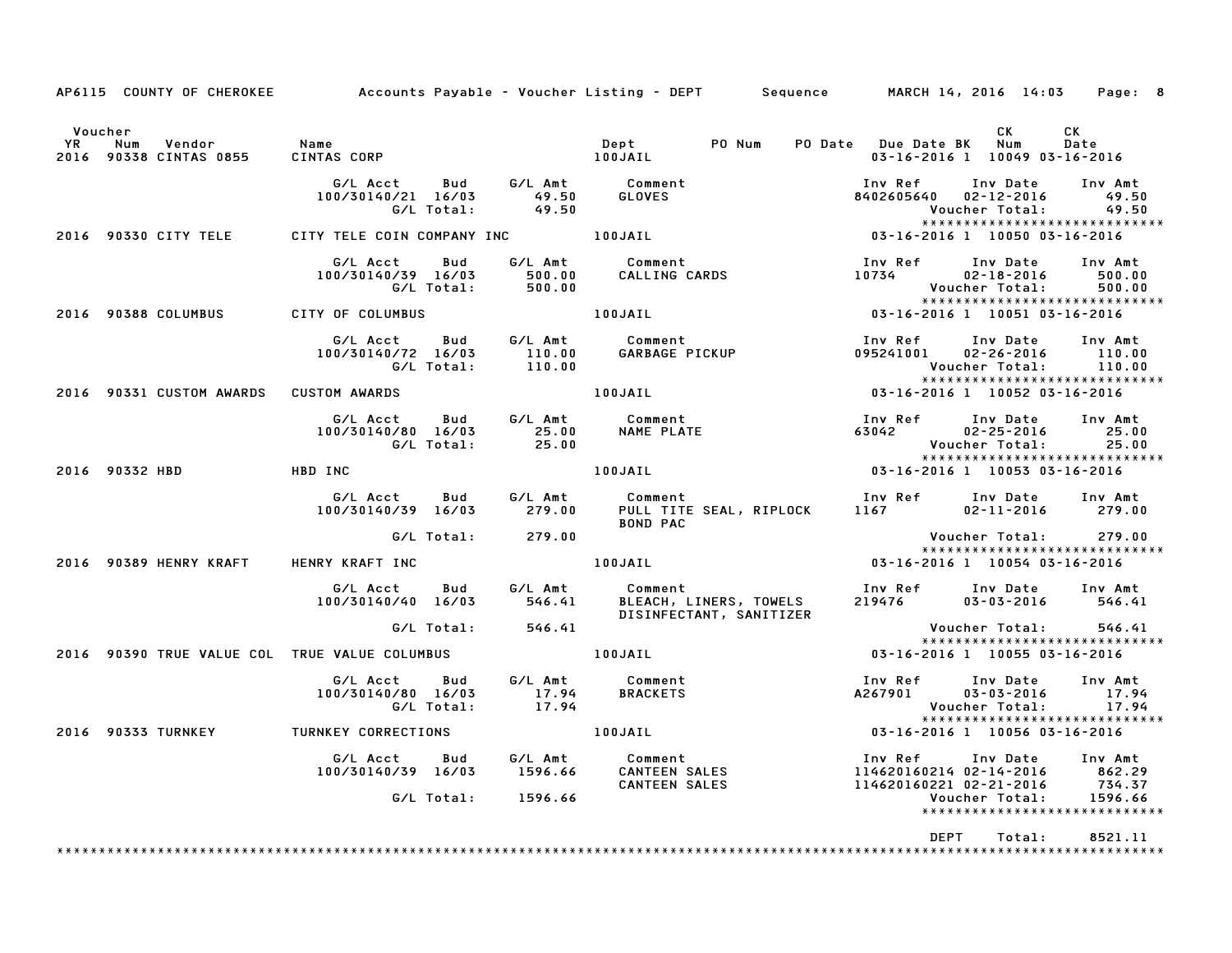| AP6115 COUNTY OF CHEROKEE                                                         |                                              |     |                             | Accounts Payable – Voucher Listing – DEPT         Sequence |         |                               | MARCH 14, 2016 14:03                             | Page: 9                                                      |
|-----------------------------------------------------------------------------------|----------------------------------------------|-----|-----------------------------|------------------------------------------------------------|---------|-------------------------------|--------------------------------------------------|--------------------------------------------------------------|
| Voucher<br>YR<br>Num<br>Vendor<br>90304 ALL GODS CREAT ALL GODS CREATURES<br>2016 | Name                                         |     |                             | Dept<br>PO Num<br>100REC                                   | PO Date | <b>Due Date BK</b>            | CK.<br>Num<br>03-16-2016 1 10057 03-16-2016      | СK<br>Date                                                   |
|                                                                                   | G/L Acct<br>100/30130/99 16/03               | Bud | G/L Amt<br>500.00           | Comment<br>COMMISSIONER DONATION                           |         | Inv Ref                       | Inv Date                                         | Inv Amt                                                      |
|                                                                                   | G/L Total:                                   |     | 500.00                      | PATRICK COLLINS                                            |         |                               | $02 - 26 - 2016$<br>Voucher Total:               | 500.00<br>500.00                                             |
| 2016 90305 GALENA PROM                                                            | GALENA AFTER PROM COMMITTEE                  |     |                             | 100REC                                                     |         |                               | 03-16-2016 1 10058 03-16-2016                    | *****************************                                |
|                                                                                   | G/L Acct<br>100/30130/99 16/03               | Bud | G/L Amt<br>100.00           | Comment<br>COMMISSIONER DONATION                           |         | Inv Ref                       | Inv Date                                         | Inv Amt                                                      |
|                                                                                   | G/L Total:                                   |     | 100.00                      | PATRICK COLLINS                                            |         |                               | $02 - 29 - 2016$<br>Voucher Total:               | 100.00<br>100.00                                             |
| 2016 90380 PROM                                                                   | CUHS AFTER PROM COMMITTEE                    |     |                             | $100$ REC                                                  |         |                               | 03-16-2016 1 10059 03-16-2016                    | *****************************                                |
|                                                                                   | G/L Acct<br>100/30130/99 16/03               | Bud | G/L Amt<br>100.00           | Comment<br>COMMISSIONER DONATION                           |         | Inv Ref                       | Inv Date                                         | Inv Amt                                                      |
|                                                                                   | G/L Total:                                   |     | 100.00                      | PATRICK COLLINS                                            |         |                               | $03 - 01 - 2016$<br>Voucher Total:               | 100.00<br>100.00                                             |
| 2016 90306 RIVERTON PROM                                                          | RIVERTON AFTER PROM                          |     |                             | 100REC                                                     |         |                               | 03-16-2016 1 10060 03-16-2016                    | *****************************                                |
|                                                                                   | G/L Acct<br>100/30130/99 16/03               | Bud | G/L Amt<br>100.00           | Comment<br>COMMISSIONER DONATION                           |         | Inv Ref                       | Inv Date                                         | Inv Amt                                                      |
|                                                                                   | G/L Total:                                   |     | 100.00                      | PATRICK COLLINS                                            |         |                               | $02 - 29 - 2016$<br>Voucher Total:               | 100.00<br>100.00                                             |
| 2016 90307 SE AFTER PROM                                                          | SOUTHEAST AFTER PROM COMMITTEE               |     |                             | <b>100REC</b>                                              |         |                               | 03-16-2016 1 10061 03-16-2016                    | ******************************                               |
|                                                                                   | G/L Acct                                     | Bud | G/L Amt                     | Comment                                                    |         | Inv Ref                       | Inv Date                                         | Inv Amt                                                      |
|                                                                                   | 100/30130/99 16/03                           |     | 100.00                      | COMMISSIONER DONATION<br>PATRICK COLLINS                   |         |                               | $02 - 29 - 2016$                                 | 100.00                                                       |
|                                                                                   | G/L Total:                                   |     | 100.00                      |                                                            |         |                               | Voucher Total:                                   | 100.00<br>*****************************                      |
|                                                                                   |                                              |     |                             |                                                            |         | <b>DEPT</b>                   | Total:                                           | 900.00                                                       |
| 2016 90354 CULLIGAN                                                               | CULLIGAN OF JOPLIN                           |     |                             | 100REGOFDEED                                               |         |                               | 03-16-2016 1 10062 03-16-2016                    |                                                              |
|                                                                                   | G/L Acct<br>100/30050/83 16/03               | Bud | G/L Amt<br>9.95             | Comment<br>WATER,<br><b>COOLER RENTAL</b>                  |         | Inv Ref<br>90129042<br>76211  | Inv Date<br>$03 - 03 - 2016$<br>$02 - 29 - 2016$ | Inv Amt<br>4.95<br>5.00                                      |
|                                                                                   | G/L Total:                                   |     | 9.95                        |                                                            |         |                               | Voucher Total:                                   | 9.95<br>*****************************                        |
| 2016 90350 KS REG OF DEED KANSAS REGISTER OF DEEDS ASSOCIATIO 100REGOFDEED        |                                              |     |                             |                                                            |         | 03-16-2016 1 10063 03-16-2016 |                                                  |                                                              |
|                                                                                   | G/L Acct<br>100/30050/88 16/03<br>G/L Total: | Bud | G/L Amt<br>225.00<br>225.00 | Comment<br>2016 ANNUAL SEMINAR                             |         | Inv Ref                       | Inv Date<br>$03 - 03 - 2016$<br>Voucher Total:   | Inv Amt<br>225.00<br>225.00<br>***************************** |
|                                                                                   |                                              |     |                             |                                                            |         | <b>DEPT</b>                   | Total:                                           | 234.95                                                       |
|                                                                                   |                                              |     |                             |                                                            |         |                               |                                                  | ****************************                                 |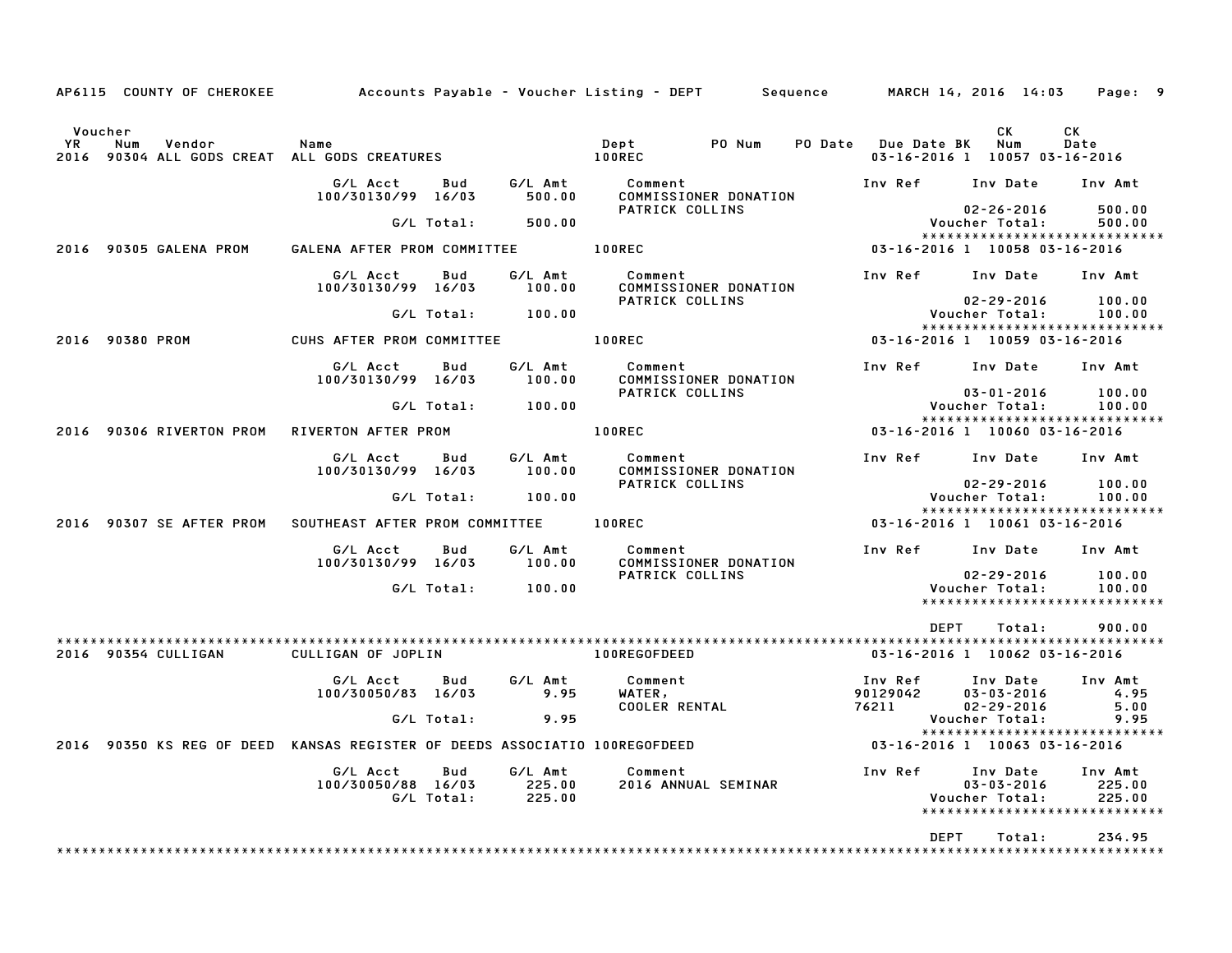|         |                         |                                                                          |              |                    | AP6115 COUNTY OF CHEROKEE Accounts Payable - Voucher Listing - DEPT Sequence MARCH 14, 2016 14:03 Page: 10                                                                                                                                                                                                                                      |                                                                                        |                                                                                                                                                                                                     |                                                                                     |
|---------|-------------------------|--------------------------------------------------------------------------|--------------|--------------------|-------------------------------------------------------------------------------------------------------------------------------------------------------------------------------------------------------------------------------------------------------------------------------------------------------------------------------------------------|----------------------------------------------------------------------------------------|-----------------------------------------------------------------------------------------------------------------------------------------------------------------------------------------------------|-------------------------------------------------------------------------------------|
| Voucher |                         |                                                                          |              |                    |                                                                                                                                                                                                                                                                                                                                                 |                                                                                        | CK                                                                                                                                                                                                  | CK                                                                                  |
|         |                         |                                                                          |              |                    |                                                                                                                                                                                                                                                                                                                                                 | PO Date Due Date BK Num                                                                | 03-16-2016 1 10064 03-16-2016                                                                                                                                                                       | Date                                                                                |
|         |                         |                                                                          |              | G/L Total: 401.76  |                                                                                                                                                                                                                                                                                                                                                 |                                                                                        | Inv Ref      Inv Date     Inv Amt<br>$5971 - 65654$ $03 - 02 - 2016$ 401.76<br>Voucher Total: 401.76                                                                                                |                                                                                     |
|         |                         |                                                                          |              |                    | 2016 90334 COL TEL COLUMBUS TELEPHONE COMPANY 100SHERIFF 6 2016 1005-16-2016 1 10065 03-16-2016                                                                                                                                                                                                                                                 |                                                                                        | *****************************                                                                                                                                                                       |                                                                                     |
|         |                         | G/L Acct<br>100/30060/74 16/03 1106.04 ACCT 2963                         | Bud<br>16/03 | G/L Total: 1106.04 | G/L Amt Comment<br>525                                                                                                                                                                                                                                                                                                                          |                                                                                        | Inv Ref      Inv Date     Inv Amt<br>03-01-2016      1068.70<br>17565250316 03-01-2016 37.34<br>Voucher Total: 1106.04                                                                              |                                                                                     |
|         |                         | 2016 90336 COLUMBUS POSTMA POSTMASTER GENERAL                            |              |                    |                                                                                                                                                                                                                                                                                                                                                 |                                                                                        | *****************************                                                                                                                                                                       |                                                                                     |
|         |                         | G/LAcct Bud<br>100/30060/83 16/03                                        | G/L Total:   |                    |                                                                                                                                                                                                                                                                                                                                                 |                                                                                        | *****************************                                                                                                                                                                       |                                                                                     |
|         |                         | 2016 90391 CRAW KAN TELEPH CRAW-KAN TELEPHONE COOPERATIVE INC 100SHERIFF |              |                    |                                                                                                                                                                                                                                                                                                                                                 |                                                                                        | 03-16-2016 1 10067 03-16-2016                                                                                                                                                                       |                                                                                     |
|         |                         | G/L Acct                                                                 | Bud          |                    | G/L Amt Comment<br>100/30060/74 16/03 35.09 ACCT 121787<br>G/L Total: 35.09                                                                                                                                                                                                                                                                     |                                                                                        | Inv Ref Inv Date Inv Amt<br>$03 - 01 - 2016$ 35.09<br>Voucher Total: 35.09<br>******************************                                                                                        |                                                                                     |
|         | 2016 90317 KANSASLAND   | KANSASLAND TIRE OF PITTSBURG 100SHERIFF                                  |              |                    |                                                                                                                                                                                                                                                                                                                                                 |                                                                                        |                                                                                                                                                                                                     |                                                                                     |
|         |                         | G/L Acct Bud<br>100/30060/25 16/03 231.16                                |              | G/L Total: 231.16  | G/L Amt         Comment<br>231.16      2P235/70R16 TIRES                                                                                                                                                                                                                                                                                        | 161481 02-29-2016                                                                      | Inv Ref Inv Date Inv Amt<br>Voucher Total: 231.16<br>*****************************                                                                                                                  | 231.16                                                                              |
|         | 2016 90335 LAKELAND     | LAKELAND OFFICE SYSTEMS 100SHERIFF                                       |              |                    |                                                                                                                                                                                                                                                                                                                                                 |                                                                                        | 03-16-2016 1 10069 03-16-2016                                                                                                                                                                       |                                                                                     |
|         |                         |                                                                          | G/L Total:   | 393.77             | G/L Acct Bud G/L Amt Comment Inv Ref Inv Date Inv Amt<br>100/30060/83 16/03 393.77 CONTRACT CHARGES/COPIER 111608 02–16–2016 393.77<br>G/L Total: 393.77 CONTRACT CHARGES/COPIER 111608 02–16–2016 393.77                                                                                                                                       |                                                                                        | Voucher Total: 393.77<br>*****************************                                                                                                                                              |                                                                                     |
|         | 2016 90392 MIKE CARPINO | MIKE CARPINO FORD MERCURY INC DOSHERIFF                                  |              |                    |                                                                                                                                                                                                                                                                                                                                                 |                                                                                        | 03-16-2016 1 10070 03-16-2016                                                                                                                                                                       |                                                                                     |
|         |                         | G/L Acct Bud                                                             |              |                    | G/L Amt Comment<br>100/30060/25 16/03 400.81 LABOR/AIR CONDITIONER<br>G/L Total: 400.81                                                                                                                                                                                                                                                         |                                                                                        | Inv Ref      Inv Date     Inv Amt<br>41185 01-11-2016 400.81<br>Voucher Total: 400.81<br>*****************************                                                                              |                                                                                     |
|         | 2016 90308 NATALINIS    |                                                                          |              |                    | NATALINI'S AUTOMOTIVE                       100SHERIFF                             03-16-2016 1 10071 03-16-2016                                                                                                                                                                                                                                |                                                                                        |                                                                                                                                                                                                     |                                                                                     |
|         |                         | G/L Acct                                                                 | Bud          |                    | G/L Amt Comment<br>570 15 WIPER BLA<br>100/30060/25 16/03    570.15   WIPER BLADE,OIL FILTER,OIL 594959    02-25-2016    52.84<br>TRANS FLUID<br>OIL FILTER, OIL<br><b>BRAKE PADS</b><br><b>BRAKE PADS</b><br>CREDIT<br>SWAY BAR FRAME BUSHIN<br><b>BATTERY</b><br>ALTERNATOR, CORE DEPOSIT<br>ALTERNATOR, CORE DEPOSIT<br>CORE DEPOSIT CREDITS | 594689<br>594934<br>594838<br>594860<br>595034<br>595291<br>595293<br>595303<br>595337 | Inv Ref      Inv Date     Inv Amt<br>02-22-2016<br>$02 - 25 - 2016$<br>$02 - 24 - 2016$<br>02-24-2016<br>02-26-2016<br>$02 - 29 - 2016$<br>$02 - 29 - 2016$<br>$02 - 29 - 2016$<br>$02 - 29 - 2016$ | 11.54<br>35.60<br>57.49<br>57.49CR<br>23.49<br>93.88<br>242.50<br>182.50<br>77.00CR |
|         |                         |                                                                          |              |                    | OIL FILTER                                                                                                                                                                                                                                                                                                                                      | 595400                                                                                 | $03 - 01 - 2016$                                                                                                                                                                                    | 4.80                                                                                |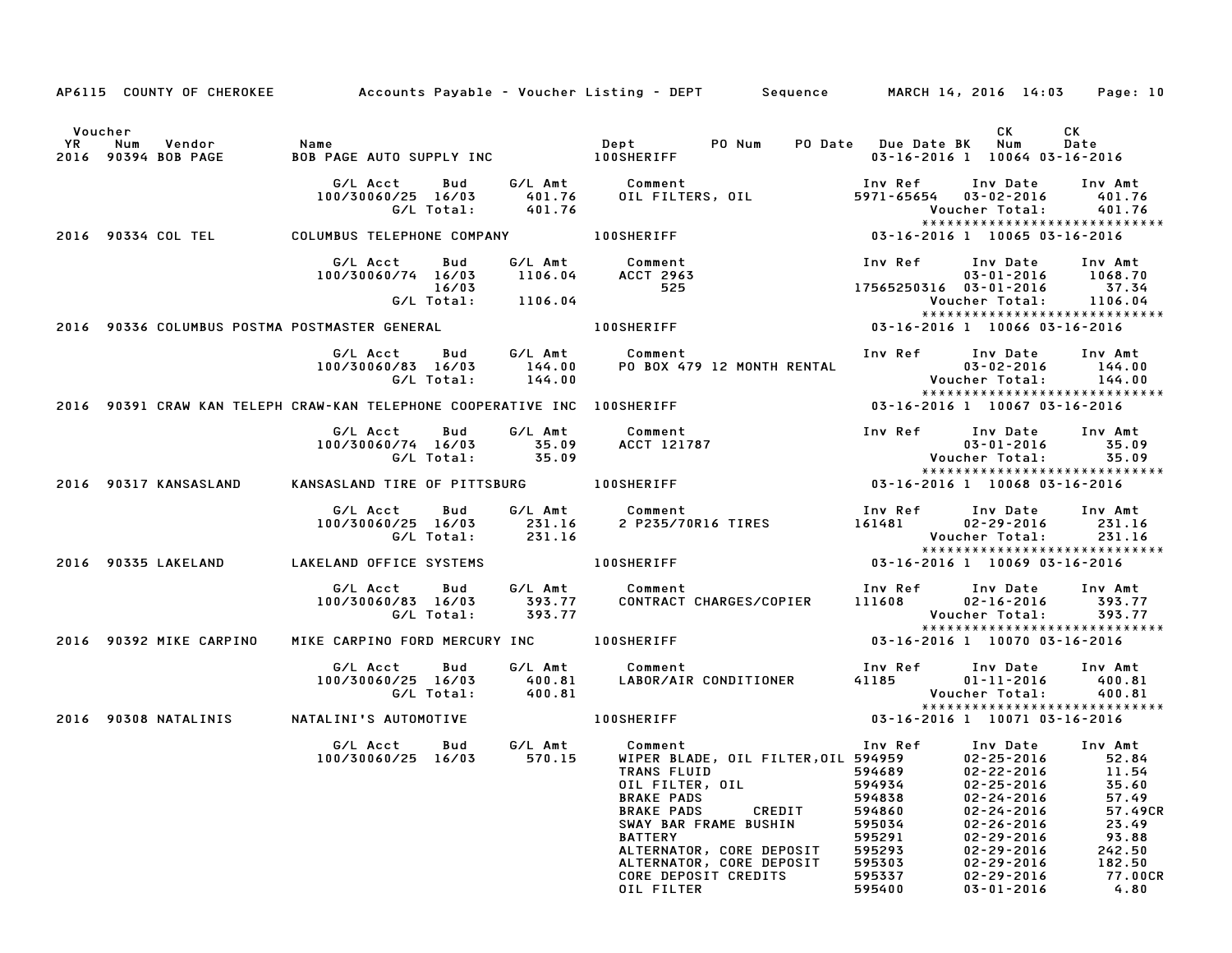|               |                  |                       |                                               |                   |                             | AP6115 COUNTY OF CHEROKEE Accounts Payable – Voucher Listing – DEPT Sequence MARCH 14, 2016 14:03 Page: 11 |                  |                                                                                       |                             |
|---------------|------------------|-----------------------|-----------------------------------------------|-------------------|-----------------------------|------------------------------------------------------------------------------------------------------------|------------------|---------------------------------------------------------------------------------------|-----------------------------|
| Voucher<br>YR | Num              | Vendor                | Name                                          | G/L Total:        | 570.15                      | Dept<br>PO Num                                                                                             | <b>PO Date</b>   | СK<br>Num<br><b>Due Date BK</b><br>Voucher Total:                                     | СK<br>Date<br>570.15        |
|               |                  |                       | 2016 90309 OREILLY SFIELD O'REILLY AUTOMOTIVE |                   |                             | <b>100SHERIFF</b>                                                                                          |                  | *****************************<br>03-16-2016 1 10072 03-16-2016                        |                             |
|               |                  |                       | G/L Acct<br>100/30060/25 16/03                | Bud               | G/L Amt<br>265.78           | Comment<br>Comment<br>DISC PAD SET<br>GAS MAG                                                              | Inv Ref          | Inv Date Inv Amt<br>4083207724 02-24-2016 66.60<br>4083207720 02-24-2016              | 199.18                      |
|               |                  |                       |                                               | G/L Total:        | 265.78                      |                                                                                                            |                  | Voucher Total:<br>*****************************                                       | 265.78                      |
|               |                  | 2016 90337 VERIZON    | <b>VERIZON WIRELESS</b>                       |                   |                             | <b>100SHERIFF</b>                                                                                          |                  | 03-16-2016 1 10073 03-16-2016                                                         |                             |
|               |                  |                       | G/L Acct<br>100/30060/74 16/03                | Bud<br>G/L Total: | G/L Amt<br>34.21<br>34.21   | Comment<br>ACCT 986487568-00001                                                                            | Inv Ref          | Inv Date<br>9760717110  02-18-2016<br>Voucher Total:<br>***************************** | Inv Amt<br>34.21<br>34.21   |
|               |                  |                       | 2016 90339 WAMPLER, T TIMOTHY D WAMPLER       |                   |                             | <b>100SHERIFF</b>                                                                                          |                  | 03-16-2016 1 10074 03-16-2016                                                         |                             |
|               |                  |                       | G/L Acct<br>100/30060/84 16/03                | Bud<br>G/L Total: | $\frac{30.00}{30.00}$       | G/L Amt Comment                                                                                            |                  | Inv Date<br>$03 - 02 - 2016$<br>Voucher Total:<br>*****************************       | Inv Amt<br>30.00<br>30.00   |
|               |                  | 2016 90351 STRONGHOLD | STRONGHOLD DATA                               |                   |                             | 103                                                                                                        |                  | <b>DEPT</b><br>Total:<br>03-16-2016 1 10075 03-16-2016                                | 3612.77                     |
|               |                  |                       | G/L Acct<br>103/30103/89                      | <b>Bud</b>        | 195.00<br>G/L Total: 195.00 | G/L Amt Comment<br>OFF SITE DATA STORAGE/MTHLY S18773 03-01-2016                                           |                  | Inv Ref      Inv Date<br>Voucher Total:<br>******************************             | Inv Amt<br>195.00<br>195.00 |
|               |                  |                       | 2016 90345 AMERICAN BATTER AMERICAN BATTERY   |                   |                             | <b>110HWY</b>                                                                                              |                  | DEPT<br>Total:<br>03-16-2016 1 10076 03-16-2016                                       | 195.00                      |
|               |                  |                       | G/L Acct<br>110/30110/79 16/03                | Bud<br>G/L Total: | 319.00<br>319.00            | G/L Amt Comment<br>REPAIR STARTER                                                                          | Inv Ref<br>15787 | Inv Date<br>$03 - 02 - 2016$<br>Voucher Total:<br>******************************      | Inv Amt<br>319.00<br>319.00 |
|               | 2016 90271 APPLE |                       | APPLEMARKET                                   |                   |                             | <b>110HWY</b>                                                                                              |                  | 03-16-2016 1 10077 03-16-2016                                                         |                             |
|               |                  |                       | G/L Acct<br>110/30110/42 16/03                | Bud               | G/L Amt<br>14.02            | Comment<br><b>BLEACH</b><br>SPOONS, CREAMER, FORKS                                                         | Inv Ref          | Inv Date<br>2121920 02-25-2016<br>2121940 02-26-2016<br>$02 - 25 - 2016$              | Inv Amt<br>5.58<br>8.44     |
|               |                  |                       |                                               | G/L Total:        | 14.02                       |                                                                                                            |                  | Voucher Total:                                                                        | 14.02                       |
|               |                  |                       | 2016 90438 BILLS GLASS TIM BILLS GLASS        |                   |                             | <b>110HWY</b>                                                                                              |                  | *****************************<br>03-16-2016 1 10078 03-16-2016                        |                             |
|               |                  |                       | G/L Acct<br>110/30110/79 16/03                | Bud<br>G/L Total: | G/L Amt<br>205.07<br>205.07 | Comment<br>WINDSHIELD                                                                                      | Inv Ref<br>2579  | Inv Date<br>$03 - 08 - 2016$<br>Voucher Total:                                        | Inv Amt<br>205.07<br>205.07 |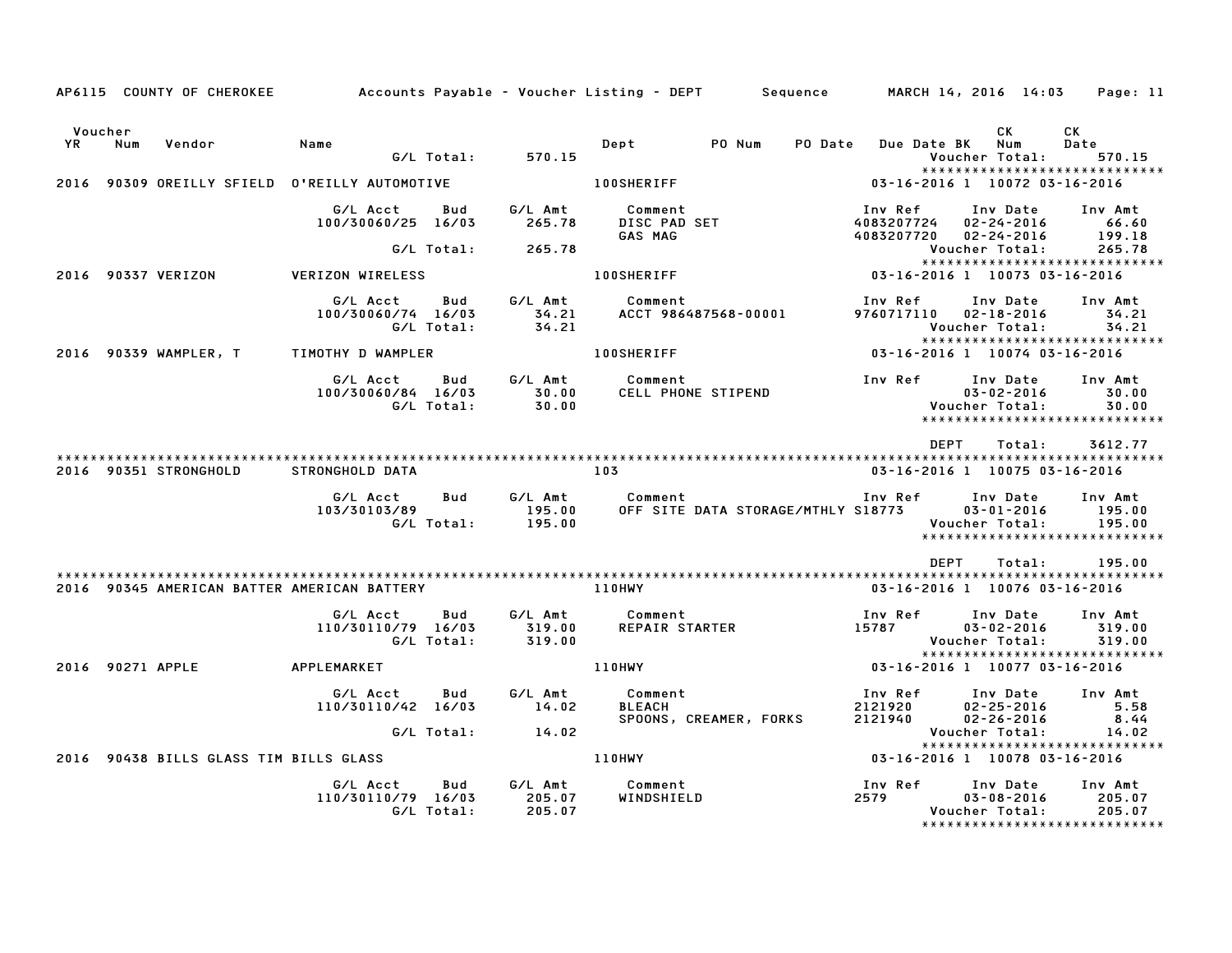|         |                                                     |                                                                                                 | AP6115 COUNTY OF CHEROKEE Accounts Payable - Voucher Listing - DEPT Sequence MARCH 14, 2016 14:03 Page: 12                                                                                                                             |                                                                                                                   |                       |                                |
|---------|-----------------------------------------------------|-------------------------------------------------------------------------------------------------|----------------------------------------------------------------------------------------------------------------------------------------------------------------------------------------------------------------------------------------|-------------------------------------------------------------------------------------------------------------------|-----------------------|--------------------------------|
| Voucher |                                                     |                                                                                                 |                                                                                                                                                                                                                                        | 03-16-2016 1 10079 03-16-2016                                                                                     | CK                    | CK<br>Date                     |
|         |                                                     | G/L Acct  Bud  G/L Amt  Comment<br>110/30110/34 16/03  219.60  COLD  MIX                        | COLD MIX                                                                                                                                                                                                                               | 100 Ref 100 Date 100 Amt<br>125700 03-04-2016 81.74<br>125677 03-04-2016 137.86<br>Voucher Total: 219.60          |                       |                                |
|         |                                                     | G/L Total: 219.60                                                                               |                                                                                                                                                                                                                                        |                                                                                                                   |                       |                                |
|         | 2016 90280 BOB PAGE BOB PAGE AUTO SUPPLY INC 110HWY |                                                                                                 |                                                                                                                                                                                                                                        |                                                                                                                   |                       |                                |
|         |                                                     |                                                                                                 | 6/L Acct Bud G/L Amt Comment Inv Ref Inv Date Inv Am<br>110/30110/79 16/03 23.98 PARTS 5971-65444 02-22-2016 23.<br>6/L Total: 23.98 110HWY 161. 23.98 23.98 Voucher Total: 23.98<br>NTAS CORP 110HWY 110HWY 13.16-2016 1              | Inv Ref Inv Date Inv Amt<br>5971-65444 02-22-2016 23.98<br>Voucher Total: 23.98                                   |                       | ****************************** |
|         | 2016 90408 CINTAS 0855 CINTAS CORP                  |                                                                                                 |                                                                                                                                                                                                                                        |                                                                                                                   |                       |                                |
|         |                                                     |                                                                                                 |                                                                                                                                                                                                                                        | Inv Ref      Inv Date    Inv Amt<br>8402619921    02–26–2016        11.50<br>Voucher Total:         11.50         |                       | *****************************  |
|         | 2016 90341 CITY OF COLUMB CITY OF COLUMBUS          |                                                                                                 | 110HWY                                                                                                                                                                                                                                 | 03-16-2016 1 10082 03-16-2016                                                                                     |                       |                                |
|         |                                                     | G/L Acct  Bud  G/L Amt  Comment<br>110/30110/72 16/03   110.00   GARBAGE<br>G/L Total:   110.00 |                                                                                                                                                                                                                                        | Inv Ref      Inv Date    Inv Amt<br>08–88010–00  02–26–2016        110.00                                         | Voucher Total: 110.00 | *****************************  |
|         |                                                     |                                                                                                 | G/L IOtal: 110.00<br>2016 90296 CK CO SPORTSMAN CHEROKEE COUNTY SPORTSMAN ASSN 110HWY                                                                                                                                                  | 03-16-2016 1 10083 03-16-2016                                                                                     |                       |                                |
|         |                                                     |                                                                                                 | G/L Acct Bud G/L Amt Comment<br>110/30110/35 16/03 1500.00 YEARLY PAYMENT FOR CLAY<br>G/L Total: 1500.00                                                                                                                               | Inv Ref Inv Date Inv Amt<br>03-01-2016 1500.00<br>Voucher Total: 1500.00<br>******************************        |                       |                                |
|         | 2016 90369 CLEAN CLEAN THE UNIFORM CO JOPLIN 110HWY |                                                                                                 |                                                                                                                                                                                                                                        | 03-16-2016 1 10084 03-16-2016                                                                                     |                       |                                |
|         |                                                     |                                                                                                 | G/L Acct Bud G/L Amt Comment Inv Ref Inv Date Inv Amt<br>110/30110/80 16/03 81.57 CLEAN 21130947 03-03-2016 81.5<br>1.57 Voucher Total: 81.57 Voucher Total: 81.57<br>2016 90284 COL TEL COLUMBUS TELEPHONE COMPANY 110HWY 193-16-2016 | Inv Ref Inv Date Inv Amt<br>21130947 03-03-2016 81.57<br>Voucher Total: 81.57<br>******************************** |                       |                                |
|         |                                                     |                                                                                                 |                                                                                                                                                                                                                                        |                                                                                                                   |                       |                                |
|         |                                                     |                                                                                                 | 6/L Acct Bud 6/L Amt Comment Inv Ref Inv Date Inv Amt<br>110/30110/72 16/03 207.62 PHONE BILL 2086 03-01-2016 207.62<br>6/L Total: 207.62 6/L Total: 207.62                                                                            |                                                                                                                   |                       | *****************************  |
|         | 2016 90272 DAVIS COMM DAVIS COMMUNICATIONS          |                                                                                                 | 110HWY                                                                                                                                                                                                                                 | $03 - 16 - 2016$ 1 10086 03-16-2016                                                                               |                       |                                |
|         |                                                     |                                                                                                 | G/L Acct Bud G/L Amt Comment Inv Ref Inv Date Inv Amt<br>110/30110/79 16/03 490.00 RADIO & ANTENNA RODS 16-0116 02-23-2016 490.00<br>G/L Total: 490.00 RADIO & ANTENNA RODS 16-0116 02-23-2016 490.00                                  |                                                                                                                   |                       |                                |
|         | 2016 90281 DENISON INC DENISON INC                  |                                                                                                 | 110HWY 03-16-2016 1 10087 03-16-2016                                                                                                                                                                                                   |                                                                                                                   |                       |                                |
|         |                                                     | G/L Acct Bud G/L Amt Comment<br>110/30110/79 16/03 24.14 HEAD GEAR<br>G/L Total: 24.14          |                                                                                                                                                                                                                                        | Inv Ref      Inv Date    Inv Amt<br>328315        02-23-2016        24.14<br>Voucher Total:        24.14          |                       | ****************************** |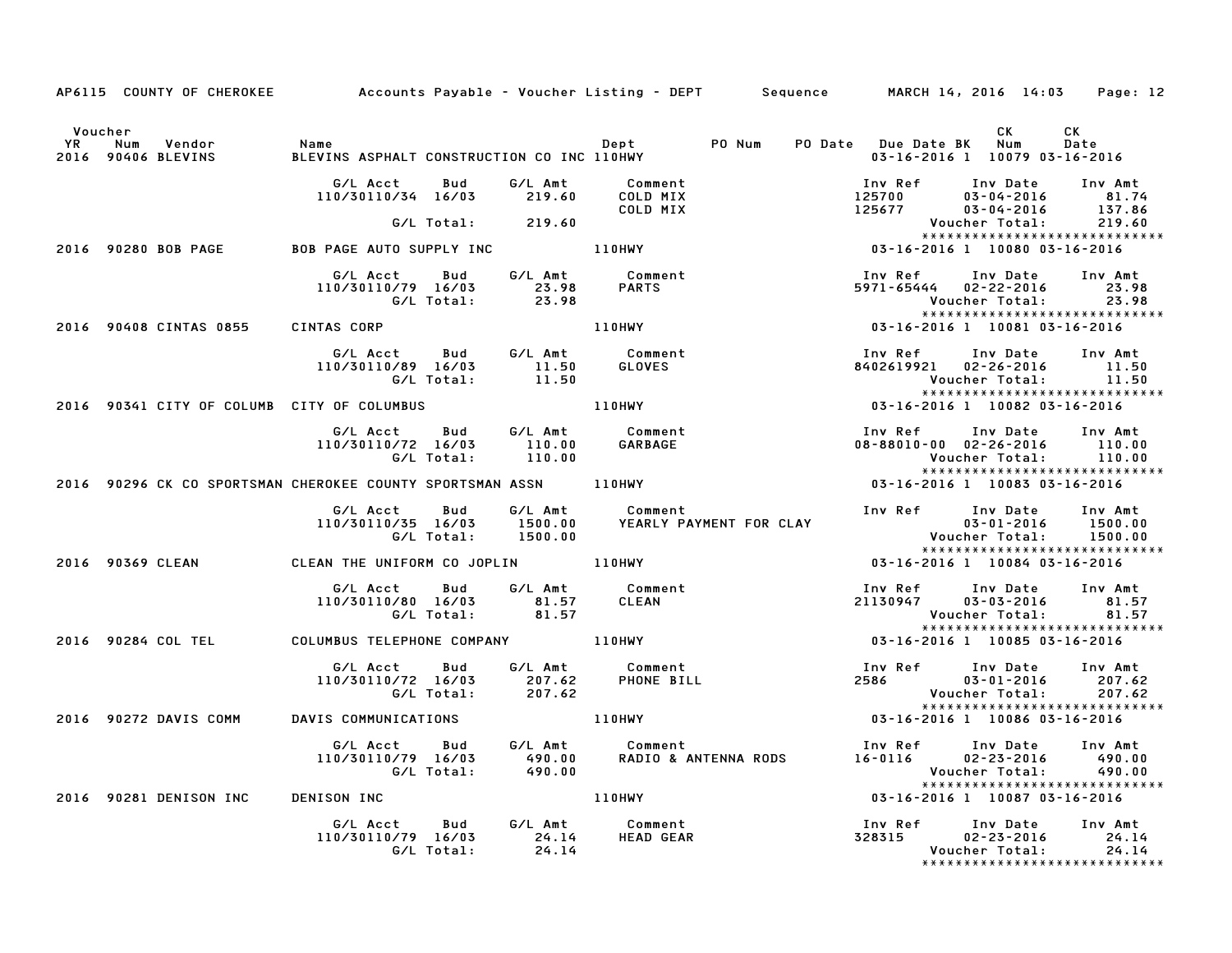|         |                                                                              | AP6115 COUNTY OF CHEROKEE Accounts Payable - Voucher Listing - DEPT Sequence MARCH 14, 2016 14:03 Page: 13                                                                                                                                                                                                                                                                                          |                                                                                                         |            |
|---------|------------------------------------------------------------------------------|-----------------------------------------------------------------------------------------------------------------------------------------------------------------------------------------------------------------------------------------------------------------------------------------------------------------------------------------------------------------------------------------------------|---------------------------------------------------------------------------------------------------------|------------|
| Voucher |                                                                              |                                                                                                                                                                                                                                                                                                                                                                                                     | CK<br>03-16-2016 1 10088 03-16-2016                                                                     | CK<br>Date |
|         |                                                                              | 6/L Acct Bud G/L Amt Comment Inv Ref Inv Date Inv Amt<br>110/30110/79 16/03 98.03 STRIP WEAR PIJ00291919 02-22-2016 94.1<br>6.8 GASKET PUD0291919 02-25-2016 3.8<br>2016 90275 FARMERS FARMERS COOPERATIVE ASSOCIATION 110HWY<br>2016 9027                                                                                                                                                          | Inv Date Inv Amt<br>PIJ00291919 02-22-2016 94.14<br>PIJ00292164 02-25-2016 3.89<br>Voucher Total: 98.03 |            |
|         |                                                                              |                                                                                                                                                                                                                                                                                                                                                                                                     | ******************************                                                                          |            |
|         |                                                                              |                                                                                                                                                                                                                                                                                                                                                                                                     |                                                                                                         |            |
|         |                                                                              | 6/L Acct Bud G/L Amt Comment Inv Ref Inv Date Inv Amt<br>110/30110/79 16/03 7.22 PIPE COUPLER 172893 02-24-2016 4.12<br>6/L Total: 7.22 BOLTS 173011 02-26-2016 4.12<br>2016 90410 FASTENAL FASTENAL COMPANY 110HWY 03-16-2016 1 10090                                                                                                                                                              |                                                                                                         |            |
|         |                                                                              |                                                                                                                                                                                                                                                                                                                                                                                                     |                                                                                                         |            |
|         |                                                                              |                                                                                                                                                                                                                                                                                                                                                                                                     | *****************************                                                                           |            |
|         |                                                                              | G/L Acct     Bud     G/L Amt     Comment<br>110/30110/79   16/03        192.53     PARTS<br>G/L Total:        192.53<br>192.53<br>192.53<br>192.53<br>192.53<br>192.53<br>110HWY<br>110HWY<br>2016<br>2016<br>2016<br>2016<br>2016<br>2016<br>2016<br>2016<br>2017<br>2016<br>2016<br>2017<br>2016<br>2016<br>2016<br>2016<br>2016<br>2019-2016<br>2019-2016<br>2019-2016<br>2019-2016<br>2019-2016 | Inv Ref      Inv Date     Inv Amt                                                                       |            |
|         | 2016 90278 FLEETPRIDE FLEETPRIDE                                             |                                                                                                                                                                                                                                                                                                                                                                                                     |                                                                                                         |            |
|         |                                                                              | 6/L Acct Bud 6/L Amt Comment<br>110/30110/79 16/03 271.57 FILTER, CAB AIR ELEMENT 75407178 02-22-2016 52.94<br>FILTER CAB AIR ELEMENT 75407178 02-22-2016 107.88<br>FILTER, CHANNEL FLOW AIR 75461308 02-24-2016 80.76<br>6/L Total: 271.5                                                                                                                                                          |                                                                                                         |            |
|         |                                                                              |                                                                                                                                                                                                                                                                                                                                                                                                     |                                                                                                         |            |
|         | 2016 90291 FROST OIL FROST OIL COMPANY THE RESIDENCY                         |                                                                                                                                                                                                                                                                                                                                                                                                     | ******************************<br>$03 - 16 - 2016$ 1 10092 03-16-2016                                   |            |
|         |                                                                              | G/L Acct Bud G/L Amt Comment Inv Ref Inv Date Inv Amt<br>110/30110/32 16/03 326.12 AIR 1 EXHAUST FLUID` 0075484-IN 02-24-2016 326.12<br>6/L Total: 326.12 4IR 1 EXHAUST FLUID` 0075484-IN 02-24-2016 326.12<br>8 K CAMPER SALES INC 110                                                                                                                                                             |                                                                                                         |            |
|         | 2016 90419 H&K H & K CAMPER SALES INC                                        |                                                                                                                                                                                                                                                                                                                                                                                                     | ******************************                                                                          |            |
|         |                                                                              | G/L Acct Bud G/L Amt Comment Inv Ref Inv Date Inv Amt<br>110/30110/79 16/03 46.93 FOOT PAD, JACK SIDE WIND 8135 03–07–2016 46.93<br>6/L Total: 46.93 (G/L Total: 46.93 )                                                                                                                                                                                                                            |                                                                                                         |            |
|         |                                                                              | 2016 90293 JIM WOODS 3 JIM WOODS MARKETING INC 3 2016 10094 110HWY 3 2016 1 2016 1 2016 1 2016 2016                                                                                                                                                                                                                                                                                                 | *****************************                                                                           |            |
|         |                                                                              | 6/L Acct Bud 6/L Amt Comment Inv Ref Inv Date Inv Amt<br>110/30110/31 16/03 6439.61 DIESEL 222992 02-22-2016 1829.99<br>1829.99 DIESEL 223141 02-26-2016 2969.19<br>6/L Total: 6439.61 DIESEL 223204 03-01-2016 1640.43<br>2016 90435 KANS                                                                                                                                                          |                                                                                                         |            |
|         |                                                                              |                                                                                                                                                                                                                                                                                                                                                                                                     |                                                                                                         |            |
|         |                                                                              |                                                                                                                                                                                                                                                                                                                                                                                                     | *****************************                                                                           |            |
|         | G/L Acct Bud G/L Amt Comment<br>110/30110/79 16/03 25.00<br>G/L Total: 25.00 |                                                                                                                                                                                                                                                                                                                                                                                                     |                                                                                                         |            |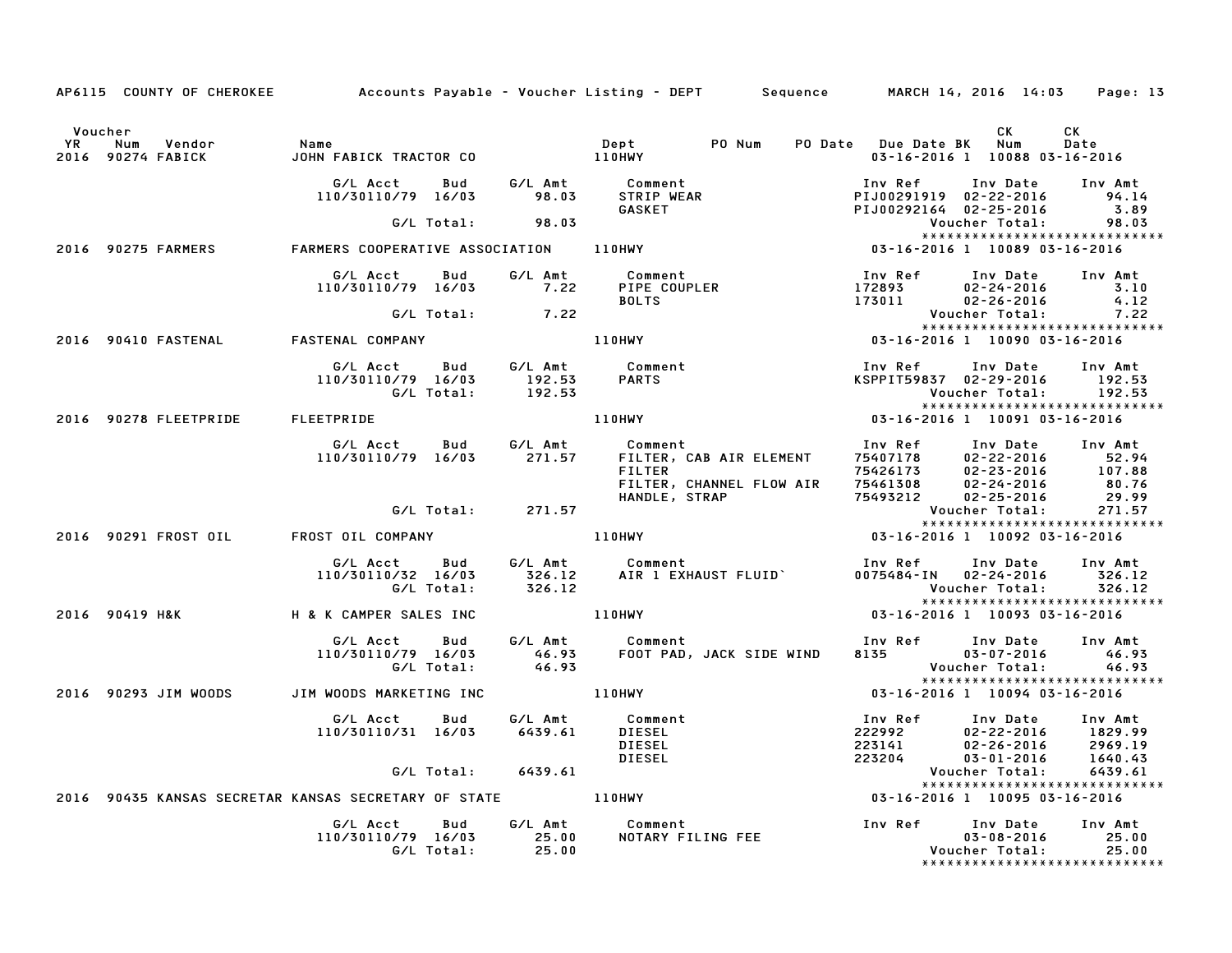|           |                                                | AP6115 COUNTY OF CHEROKEE Accounts Payable - Voucher Listing - DEPT Sequence MARCH 14, 2016 14:03 Page: 14                                                                                                               |        |                                                                                                                                                                                                                                                                                          |                                                                                      |                                                                                                                                                                                                                                                                                      |                   |
|-----------|------------------------------------------------|--------------------------------------------------------------------------------------------------------------------------------------------------------------------------------------------------------------------------|--------|------------------------------------------------------------------------------------------------------------------------------------------------------------------------------------------------------------------------------------------------------------------------------------------|--------------------------------------------------------------------------------------|--------------------------------------------------------------------------------------------------------------------------------------------------------------------------------------------------------------------------------------------------------------------------------------|-------------------|
| <b>YR</b> | Voucher<br>Num Vendor<br>2016 90316 KANSASLAND | Name                                                                                                                                                                                                                     |        |                                                                                                                                                                                                                                                                                          |                                                                                      | CK<br>03-16-2016 1 10096 03-16-2016                                                                                                                                                                                                                                                  | <b>CK</b><br>Date |
|           |                                                | G/L Acct<br>110/30110/33 16/03 560.35                                                                                                                                                                                    |        | Bud G/LAmt Comment<br>L6/03 560.35 TIRES<br>Comment<br>TIRES 161482 02–29–2016 291.00<br>TIRES, MNT/DSMNT, TUBE 161347 02–23–2016 269.35                                                                                                                                                 |                                                                                      | 02-29-2016 291.00<br>02-23-2016 269.35<br>cher Total: 560.35                                                                                                                                                                                                                         |                   |
|           |                                                | G/L Total: 560.35                                                                                                                                                                                                        |        |                                                                                                                                                                                                                                                                                          |                                                                                      | Voucher Total:                                                                                                                                                                                                                                                                       |                   |
|           |                                                | 2016 90374 KS GAS KANSAS GAS SERVICE                                                                                                                                                                                     |        | 110HWY                                                                                                                                                                                                                                                                                   |                                                                                      | :.Voucher Total: 560<br>:************************<br>16097 03-16-2016 1 10097 03-16-2016                                                                                                                                                                                             |                   |
|           |                                                |                                                                                                                                                                                                                          |        | G/L Acct Bud G/L Amt Comment 110/30110/72 16/03 1120.44 GAS BILL 110/30110/72 16/03 1120.44 510148149119141118                                                                                                                                                                           |                                                                                      |                                                                                                                                                                                                                                                                                      | Inv Amt<br>926.80 |
|           |                                                | G/L Total: 1120.44                                                                                                                                                                                                       |        |                                                                                                                                                                                                                                                                                          |                                                                                      |                                                                                                                                                                                                                                                                                      | 193.64<br>1120.44 |
|           |                                                | 2016 90279 MUNICIPAL     MUNICIPAL INDUSTRIAL SUPPLY         110HWY                                                                                                                                                      |        |                                                                                                                                                                                                                                                                                          |                                                                                      | *****************************                                                                                                                                                                                                                                                        |                   |
|           |                                                | G/L Acct<br>Bud<br>110/30110/79 16/03<br>G/L Total: 798.76                                                                                                                                                               | 798.76 | G/L Amt Comment 198.76 PARTS 2712 2712 2022                                                                                                                                                                                                                                              | 2712                                                                                 | Inv Date<br>$02 - 23 - 2016$<br>Voucher Total: 798.76<br>*****************************                                                                                                                                                                                               | Inv Amt<br>798.76 |
|           | 2016 90372 NAPIER, C CHARLES NAPIER            |                                                                                                                                                                                                                          |        |                                                                                                                                                                                                                                                                                          |                                                                                      |                                                                                                                                                                                                                                                                                      |                   |
|           |                                                | G/LAcct Bud G/LAmt Comment InvRef InvDate InvAm<br>!.10/30110/73 16/03 108.00 MILEAGE 03-04-2016 108<br>!477 NATALINIS NATALINI'S AUTOMOTIVE 108.00 110HWY 108-16-2016 128-04-2016 90277 NATALINIS NATALINI'S AUTOMOTIVE |        |                                                                                                                                                                                                                                                                                          |                                                                                      | Voucher Total:         108.00<br>******************************                                                                                                                                                                                                                      | Inv Amt<br>108.00 |
|           |                                                |                                                                                                                                                                                                                          |        |                                                                                                                                                                                                                                                                                          |                                                                                      |                                                                                                                                                                                                                                                                                      |                   |
|           |                                                | G/L Total:                                                                                                                                                                                                               | 416.45 | G/LAcct Bud G/LAmt Comment<br>110/30110/79 16/03 416.45 SOCKET<br>CUT-OFFWHEEL<br>HSRIADE<br><b>HS BLADE</b><br>COTT PIN, WASHER<br><b>GRSE GUN</b><br>LUBRICNT<br>CONN KIT, LUBRICNT<br>WIRE<br><b>FUSE</b><br><b>BATTERY</b><br><b>PARTS</b><br><b>PARTS</b><br>HOSE END, SWIVEL, HOSE | Inv Ref                                                                              | Inv Date Inv Amt<br>1 nv Ref Inv Date Inv Amt<br>594939 02-25-2016 2.99<br>594850 02-24-2016 7.40<br>595039 02-24-2016 32.90<br>595039 02-26-2016 14.00<br>595478 03-02-2016 99.36<br>595478 03-02-2016 99.36<br>595363 03-01-2016 30.82<br>595371 03-01-2016 2.87<br>Voucher Total: | 416.45            |
|           |                                                | 2016 90418 NATALINIS NATALINI'S AUTOMOTIVE                                                                                                                                                                               |        | 110HWY                                                                                                                                                                                                                                                                                   | ".416 -: Voucher Total<br>:***********************<br>15-16-2016 -: 10100 -: 16-2016 | ******************************                                                                                                                                                                                                                                                       |                   |
|           |                                                | G/L Acct<br>110/30110/79 16/03 5.69                                                                                                                                                                                      |        | Bud G/L Amt Comment<br><b>PARTS</b><br>ROD CLIP<br>ROD CLIP RETURN                                                                                                                                                                                                                       | 596110                                                                               | 1 nv Ref 1 nv Date 1 nv Amt<br>596077 03-08-2016 3.40<br>596105 03-08-2016 4.98<br>596110 03-08-2016 9.690<br>$03 - 08 - 2016$                                                                                                                                                       | 2.69CR            |
|           |                                                | G/L Total:                                                                                                                                                                                                               | 5.69   |                                                                                                                                                                                                                                                                                          |                                                                                      | Voucher Total:<br>*****************************                                                                                                                                                                                                                                      | 5.69              |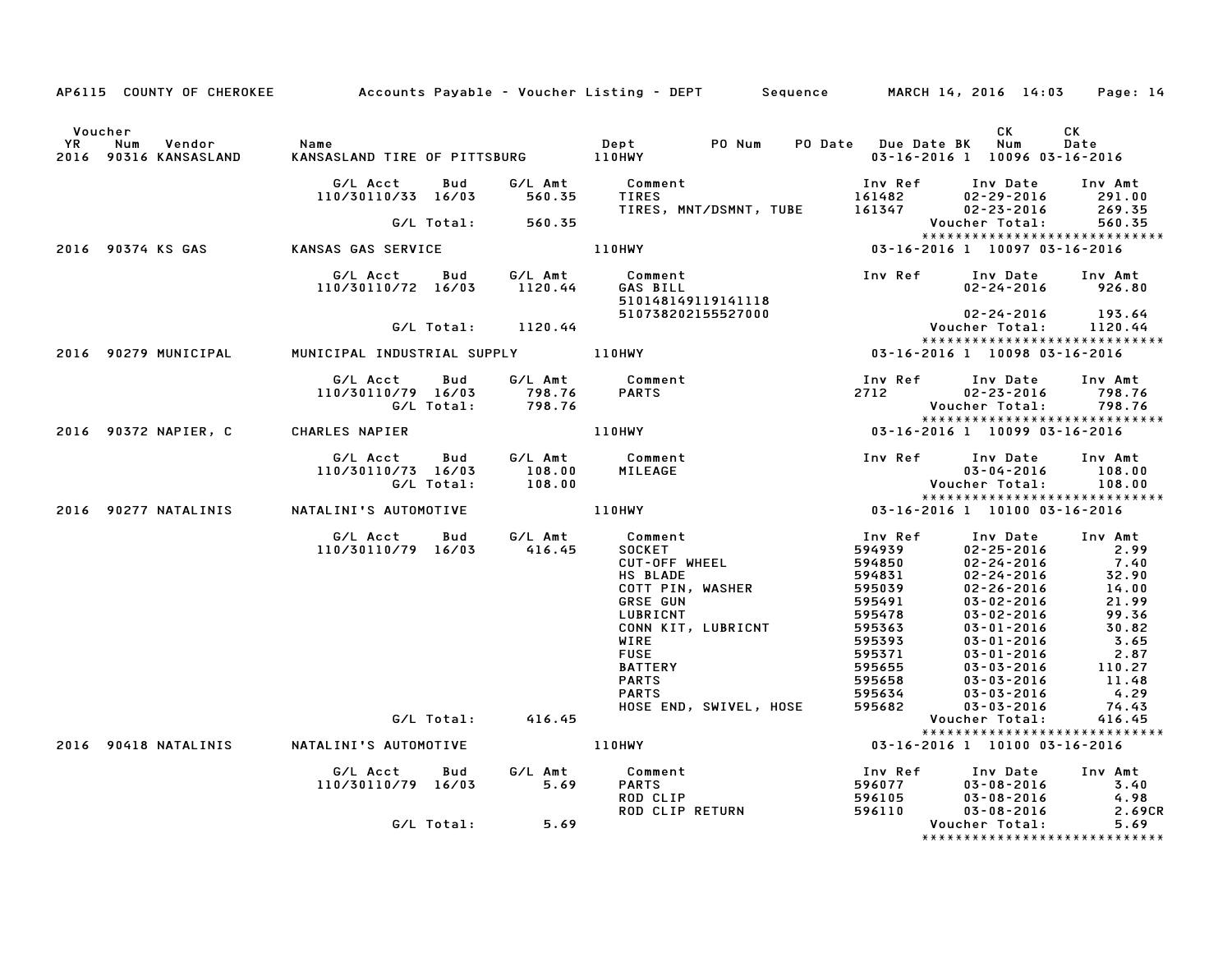|         |                         |                                                                                           |                   | AP6115 COUNTY OF CHEROKEE Accounts Payable - Voucher Listing - DEPT Sequence MARCH 14, 2016 14:03<br>Page: 15                                                                                                                                             |
|---------|-------------------------|-------------------------------------------------------------------------------------------|-------------------|-----------------------------------------------------------------------------------------------------------------------------------------------------------------------------------------------------------------------------------------------------------|
| Voucher |                         |                                                                                           |                   | CK<br>CK<br>Date<br>03-16-2016 1 10101 03-16-2016                                                                                                                                                                                                         |
|         |                         |                                                                                           |                   |                                                                                                                                                                                                                                                           |
|         |                         | G/L Total: 1098.00                                                                        |                   | Voucher Total: 1098.00<br>******************************                                                                                                                                                                                                  |
|         |                         |                                                                                           |                   | 9 - 1008.00 – 1090.00 – 1090.00 – 1090.00 – 1090.00 – 1090.00 – 1090.00 – 1090.00 – 1090.00 – 1090.00 – 1090.00<br>2016 - 03-16-2016 1 10102 03-16-2016 – 110HWY – 110HWY – 110HWY – 103-16-2016 1 10102 03-16-2016 – 1080 – 108                          |
|         |                         |                                                                                           |                   | G/L Acct Bud G/L Amt Comment Inv Ref Inv Date Inv Amt<br>110/30110/79 16/03 24.61 THERMOSTAT, GASKET S04033 03–02–2016 24.61<br>G/L Total: 24.61 24.61 Voucher Total: 24.61                                                                               |
|         |                         |                                                                                           |                   |                                                                                                                                                                                                                                                           |
|         |                         |                                                                                           |                   | Inv Ref Inv Date Inv Amt<br>2046 03-01-2016 110.00<br>Voucher Total: 110.00<br>.110<br>******************************<br>15-16-2016 1 10104 03-16-2016                                                                                                    |
|         |                         | 2016 90344 OREILLY BAXTER O'REILLY AUTO PARTS AND MANUTATION AT A LIONWY                  |                   |                                                                                                                                                                                                                                                           |
|         |                         |                                                                                           |                   | Inv Ref      Inv Date     Inv Amt<br>4083-208601 03-02-2016 4083-208601<br>Voucher Total: 47.26<br>******************************                                                                                                                         |
|         | 2016 90273 PRODUCTIVITY | PRODUCTIVITY PLUS ACCOUNT 110HWY                                                          |                   | ************************<br>03-16-2016 1 10105 03-16-2016                                                                                                                                                                                                 |
|         |                         |                                                                                           | #6035181142905276 | 02-19-2016 201.15                                                                                                                                                                                                                                         |
|         |                         | G/L Total: 201.15                                                                         |                   | Voucher Total:<br>201.15                                                                                                                                                                                                                                  |
|         |                         |                                                                                           |                   | *****************************<br>2016 90276 SAFETY SAFETY FIRST SUPPLY CO LLC 110HWY 100 100 100 116-2016 1 10106 03-16-2016                                                                                                                              |
|         |                         | G/L Acct Bud G/L Amt Comment<br>110/30110/42 16/03 155.85 GLOVES, MA<br>G/L Total: 155.85 |                   | Inv Ref      Inv Date     Inv Amt<br>المسيس المسترين المسير المسير المسير المسير المسير المسير المسير المسير المسير المسير المسير المسير المسير ال<br>16-20428 - 16-20428 16-2020<br>155.85<br>155.85<br>Voucher Total:<br>****************************** |
|         | 2016 90409 SUMMIT TRUCK |                                                                                           |                   | SUMMIT TRUCK GROUP 110HWY 110HWY 03-16-2016 1 10107 03-16-2016                                                                                                                                                                                            |
|         |                         |                                                                                           |                   | 6/L Acct Bud G/L Amt Comment Inv Ref Inv Date Inv Amt<br>110/30110/79 16/03 164.60 PARTS 150110127 01-07-2016 26.56<br>6/L Total: 164.60 150110123 01-07-2016 138.04<br>764.60 150110123 150110123 10-07-2016 138.04<br>764.60 1008 164.60                |
|         |                         |                                                                                           |                   | ******************************                                                                                                                                                                                                                            |
|         |                         |                                                                                           |                   |                                                                                                                                                                                                                                                           |
|         |                         | 07L ACCC but<br>110/30110/79 16/03 50.00<br>67L Total: 50.00                              |                   | Inv Ref Inv Date Inv Amt<br>175<br>$03 - 08 - 2016$<br>50.00<br>50.00<br>Voucher Total:<br>******************************                                                                                                                                 |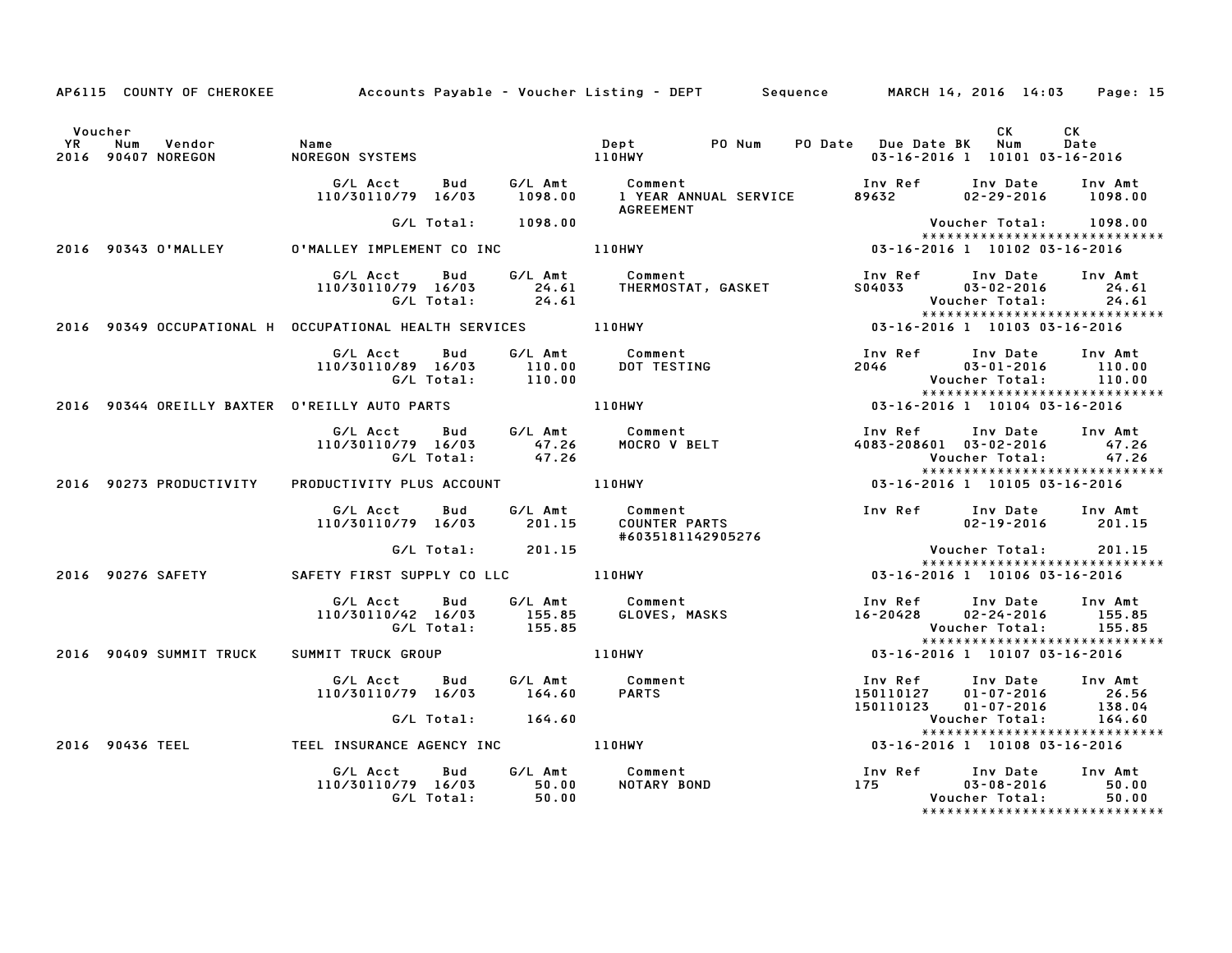| AP6115 COUNTY OF CHEROKEE                                                        |                                   |                   |                                 | Accounts Payable – Voucher Listing – DEPT            | Sequence |                       | MARCH 14, 2016 14:03                           | Page: 16                                                         |
|----------------------------------------------------------------------------------|-----------------------------------|-------------------|---------------------------------|------------------------------------------------------|----------|-----------------------|------------------------------------------------|------------------------------------------------------------------|
|                                                                                  |                                   |                   |                                 |                                                      |          |                       |                                                |                                                                  |
| Voucher<br>YR.<br>Num<br>Vendor<br>2016 90342 TRUE VALUE COL TRUE VALUE COLUMBUS | Name                              |                   |                                 | Dept<br>PO Num<br>110HWY                             | PO Date  | Due Date BK           | СK<br>Num<br>03-16-2016 1 10109 03-16-2016     | СK<br>Date                                                       |
|                                                                                  | G/L Acct<br>110/30110/79 16/03    | Bud<br>G/L Total: | G/L Amt<br>.84<br>.84           | Comment<br><b>HARDWARE</b>                           |          | Inv Ref<br>A267771    | Inv Date<br>$03 - 02 - 2016$<br>Voucher Total: | Inv Amt<br>.84<br>.84                                            |
| 2016 90292 US CELLULAR                                                           | US CELLULAR                       |                   |                                 | 110HWY                                               |          |                       | 03-16-2016 1 10110 03-16-2016                  | *****************************                                    |
|                                                                                  | G/L Acct<br>110/30110/72 16/03    | Bud               | G/L Amt<br>86.41                | Comment<br>CELL PHONE<br>#943125780                  |          | Inv Ref<br>0124287688 | Inv Date<br>$02 - 20 - 2016$                   | Inv Amt<br>51.28                                                 |
|                                                                                  |                                   |                   |                                 | WIRELESS HOTSPOT FINAL BILL 0124258720<br>#846134387 |          |                       | $02 - 20 - 2016$                               | 35.13                                                            |
|                                                                                  |                                   | G/L Total:        | 86.41                           |                                                      |          |                       | Voucher Total:                                 | 86.41<br>*****************************                           |
|                                                                                  |                                   |                   |                                 |                                                      |          | <b>DEPT</b>           | Total:                                         | 15561.92                                                         |
| 2016 90434 EXTENSION                                                             | CHEROKEE COUNTY EXTENSION COUNCIL |                   |                                 | <b>120EXTENSION</b>                                  |          |                       | 03-16-2016 1 10111 03-16-2016                  |                                                                  |
|                                                                                  | G/L Acct<br>120/30120/89 16/03    | Bud<br>G/L Total: | G/L Amt<br>51075.50<br>51075.50 | Comment<br>QUARTERLY DISTRIBUTION                    |          | Inv Ref               | Inv Date<br>$03 - 01 - 2016$<br>Voucher Total: | Inv Amt<br>51075.50<br>51075.50<br>***************************** |
|                                                                                  |                                   |                   |                                 |                                                      |          | <b>DEPT</b>           | Total:                                         | 51075.50                                                         |
| 2016 90310 COL TEL                                                               | COLUMBUS TELEPHONE COMPANY        |                   |                                 | 130NOXWEED                                           |          |                       | 03-16-2016 1 10112 03-16-2016                  |                                                                  |
|                                                                                  | G/L Acct<br>130/30130/74 16/03    | Bud<br>G/L Total: | G/L Amt<br>120.81<br>120.81     | Comment<br>ACCT 2293                                 |          | Inv Ref               | Inv Date<br>$03 - 01 - 2016$<br>Voucher Total: | Inv Amt<br>120.81<br>120.81<br>******************************    |
|                                                                                  |                                   |                   |                                 |                                                      |          | <b>DEPT</b>           | Total:                                         | 120.81                                                           |
| 2016 90357 COL TEL                                                               | COLUMBUS TELEPHONE COMPANY        |                   |                                 | <b>140HEALTH</b>                                     |          |                       | 03-16-2016 1 10113 03-16-2016                  |                                                                  |
|                                                                                  | G/L Acct<br>140/30140/74 16/03    | Bud               | G/L Amt<br>506.46               | Comment<br><b>HEALTH DEPT</b>                        |          | Inv Ref               | Inv Date                                       | Inv Amt                                                          |
|                                                                                  |                                   |                   |                                 | <b>ACCT 2060</b><br>WIC PROGRAM                      |          |                       | $03 - 01 - 2016$                               | 416.10                                                           |
|                                                                                  |                                   | G/L Total:        | 506.46                          | <b>ACCT 2311</b>                                     |          |                       | $03 - 01 - 2016$<br>Voucher Total:             | 90.36<br>506.46                                                  |
| 2016 90356 COLUMBUS                                                              | CITY OF COLUMBUS                  |                   |                                 | 140HEALTH                                            |          |                       | 03-16-2016 1 10114 03-16-2016                  | *****************************                                    |
|                                                                                  | G/L Acct<br>140/30140/72 16/03    | Bud               | G/L Amt                         | Comment<br>HEALTH DEPT                               |          | Inv Ref               | Inv Date                                       | Inv Amt                                                          |
|                                                                                  |                                   | G/L Total:        | 60.50<br>60.50                  | ACCT 07-17240-00                                     |          |                       | $02 - 26 - 2016$<br>Voucher Total:             | 60.50<br>60.50                                                   |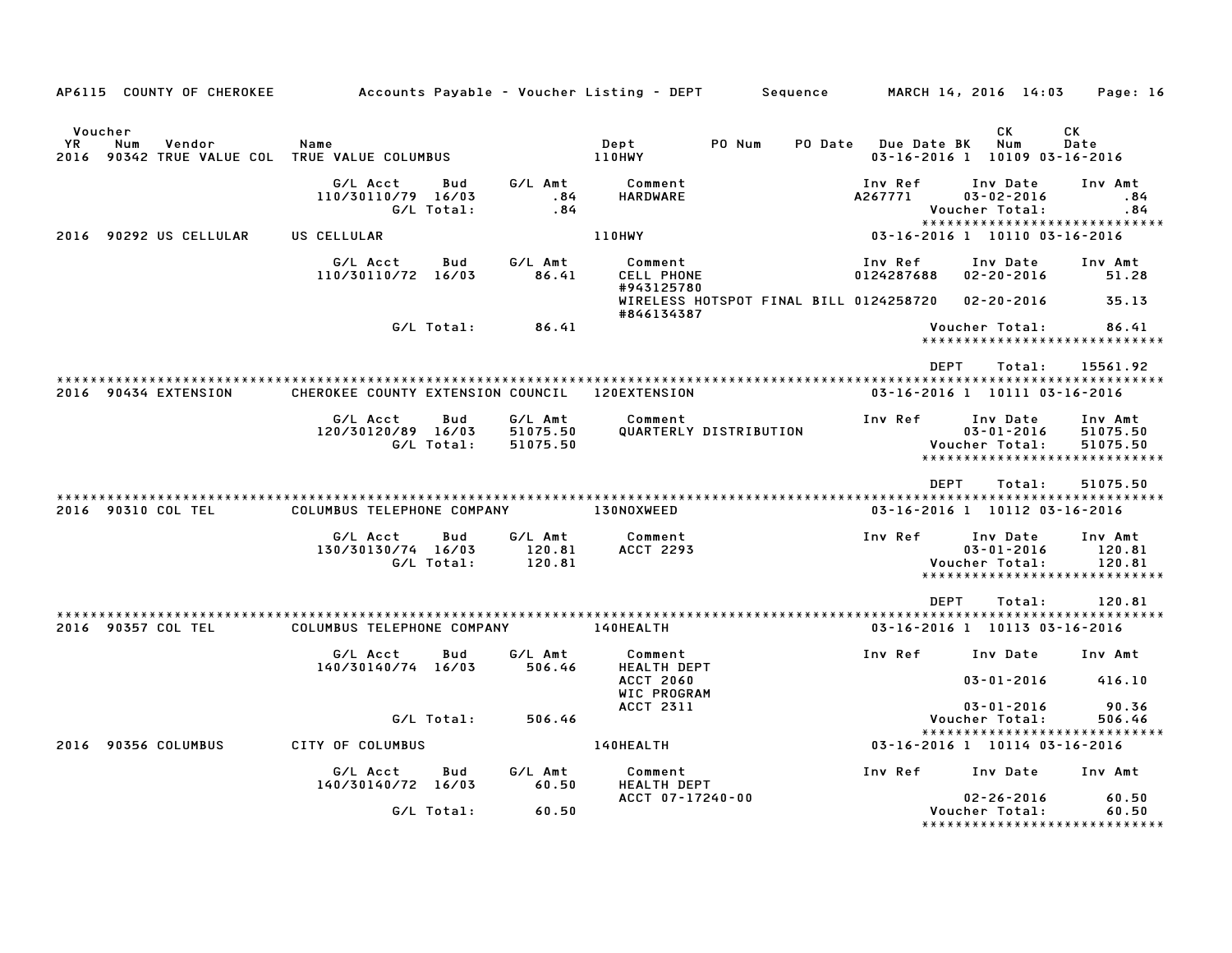|         |                 |                         |                                                |                     |                   | AP6115 COUNTY OF CHEROKEE Accounts Payable - Voucher Listing - DEPT Sequence MARCH 14, 2016 14:03 Page: 17                                                            |                                     |                                                                 |                           |
|---------|-----------------|-------------------------|------------------------------------------------|---------------------|-------------------|-----------------------------------------------------------------------------------------------------------------------------------------------------------------------|-------------------------------------|-----------------------------------------------------------------|---------------------------|
| Voucher |                 |                         |                                                |                     |                   | אי - Name - Dept - Dept PO Num - PO Date Due Date BK<br>2016 90358 CRAW KAN TELEPH CRAW–KAN TELEPHONE COOPERATIVE INC 140HEALTH - 2016 90358 CRAW KAN TELEPH CRAW–KAN |                                     | CK<br>03-16-2016 1 10115 03-16-2016                             | CK<br>Date                |
|         |                 |                         | G/L Acct Bud<br>140/30140/79 16/03             |                     | 21.25             | G/L Amt Comment<br><b>HEALTH DEPT</b>                                                                                                                                 |                                     | Inv Ref Inv Date Inv Amt                                        |                           |
|         |                 |                         |                                                |                     | G/L Total: 21.25  |                                                                                                                                                                       |                                     | 03-01-2016 21.25<br>Voucher Total: 21.25                        |                           |
|         |                 |                         |                                                |                     |                   | <b>ACCT 129793</b><br>140HEALTH                                                                                                                                       | $03 - 16 - 2016$ 1 10116 03-16-2016 | *****************************                                   |                           |
|         |                 |                         | 140/30140/88 16/03                             |                     |                   | G/L Acct        Bud          G/L Amt             Comment<br>140/30140/88    16/03           300.00         HEALTH  DEPT                                               | Inv Ref Inv Date Inv Amt            |                                                                 |                           |
|         |                 |                         |                                                |                     |                   | CPR RECERTIFICATIONS<br>NURSING STAFF                                                                                                                                 |                                     | 2262016 02-26-2016 300.00                                       |                           |
|         |                 |                         |                                                |                     | G/L Total: 300.00 |                                                                                                                                                                       |                                     | Voucher Total: 300.00<br>******************************         |                           |
|         |                 |                         | 2016 90420 ELLIOTT, B BETHA K ELLIOTT          |                     |                   | $03 - 16 - 2016$ 1 10117 03-16-2016<br><b>140HEALTH</b>                                                                                                               |                                     |                                                                 |                           |
|         |                 |                         | 140/30140/73 16/03                             |                     |                   | MILEAGE 2/22/16 - 3/8/16                                                                                                                                              |                                     | Inv Ref      Inv Date<br>03-07-2016<br><b>Voucher Total:</b>    | Inv Amt<br>33.05<br>33.05 |
|         |                 |                         | 2016 90360 FOUR STATE PRIN FOUR STATE PRINTING |                     |                   | 140HEALTH                                                                                                                                                             | 03-16-2016 1 10118 03-16-2016       |                                                                 |                           |
|         |                 |                         |                                                |                     |                   |                                                                                                                                                                       |                                     | Inv Ref      Inv Date     Inv Amt                               |                           |
|         |                 |                         | 140/30140/21 16/03                             |                     | 299.95            | WIC PROGRAM<br>JULY-DEC 2016 CALENDARS 160134 02-25-2016 299.95                                                                                                       |                                     |                                                                 |                           |
|         |                 |                         |                                                |                     | G/L Total: 299.95 |                                                                                                                                                                       |                                     | Voucher Total: 299.95                                           |                           |
|         | 2016 90361 JAVA |                         | JAVA DAVE'S                                    |                     |                   | 140HEALTH                                                                                                                                                             | 03-16-2016 1 10119 03-16-2016       | *****************************                                   |                           |
|         |                 |                         | G/L Acct Bud<br>140/30140/42 16/03             |                     |                   | G/L Amt Comment<br>71.90 HEALTH DEPT                                                                                                                                  |                                     | Inv Ref      Inv Date     Inv Amt                               |                           |
|         |                 |                         |                                                | G/L Total:          | 71.90             | <b>COFFEE</b>                                                                                                                                                         |                                     | 293832 02-26-2016 71.90<br>Voucher Total: 71.90                 |                           |
|         |                 | 2016 90421 JAY HATFIELD |                                                |                     |                   | JAY HATFIELD CHEVROLET 140HEALTH                                                                                                                                      |                                     | ******************************<br>03-16-2016 1 10120 03-16-2016 |                           |
|         |                 |                         | G/L Acct Bud<br>140/30140/25 16/03             |                     | 13.15             | G/L Amt Comment<br>HEALTH DEPT                                                                                                                                        |                                     | Inv Ref      Inv Date     Inv Amt                               |                           |
|         |                 |                         |                                                |                     | G/L Total: 13.15  | TIRE ROTATION                                                                                                                                                         | 181250                              | 13.15 02-29-2016<br>13.15 Voucher Total: 13.15                  |                           |
|         |                 | 2016 90362 JOHNSON, D   |                                                |                     |                   | DELORES A JOHNSON DELOREALTH                                                                                                                                          | 03-16-2016 1 10121 03-16-2016       | *****************************                                   |                           |
|         |                 |                         |                                                |                     |                   |                                                                                                                                                                       |                                     |                                                                 |                           |
|         |                 |                         | G/L Acct<br>140/30140/89 16/03                 |                     | 55.00<br>44.95    | Bud G/L Amt Comment<br><b>HEALTH DEPT</b>                                                                                                                             |                                     | Inv Ref Inv Date Inv Amt                                        |                           |
|         |                 |                         | 140/30140/88 16/03                             | 16/03<br>G/L Total: | 99.95             | NURSING LICENSE RENEWAL<br>ONLINE CLASEE FOR CEUS                                                                                                                     |                                     | $02 - 13 - 2016$ 55.00<br>02-06-2016 44.95<br>Voucher Total:    | 99.95                     |
|         |                 |                         |                                                |                     |                   |                                                                                                                                                                       |                                     | *****************************                                   |                           |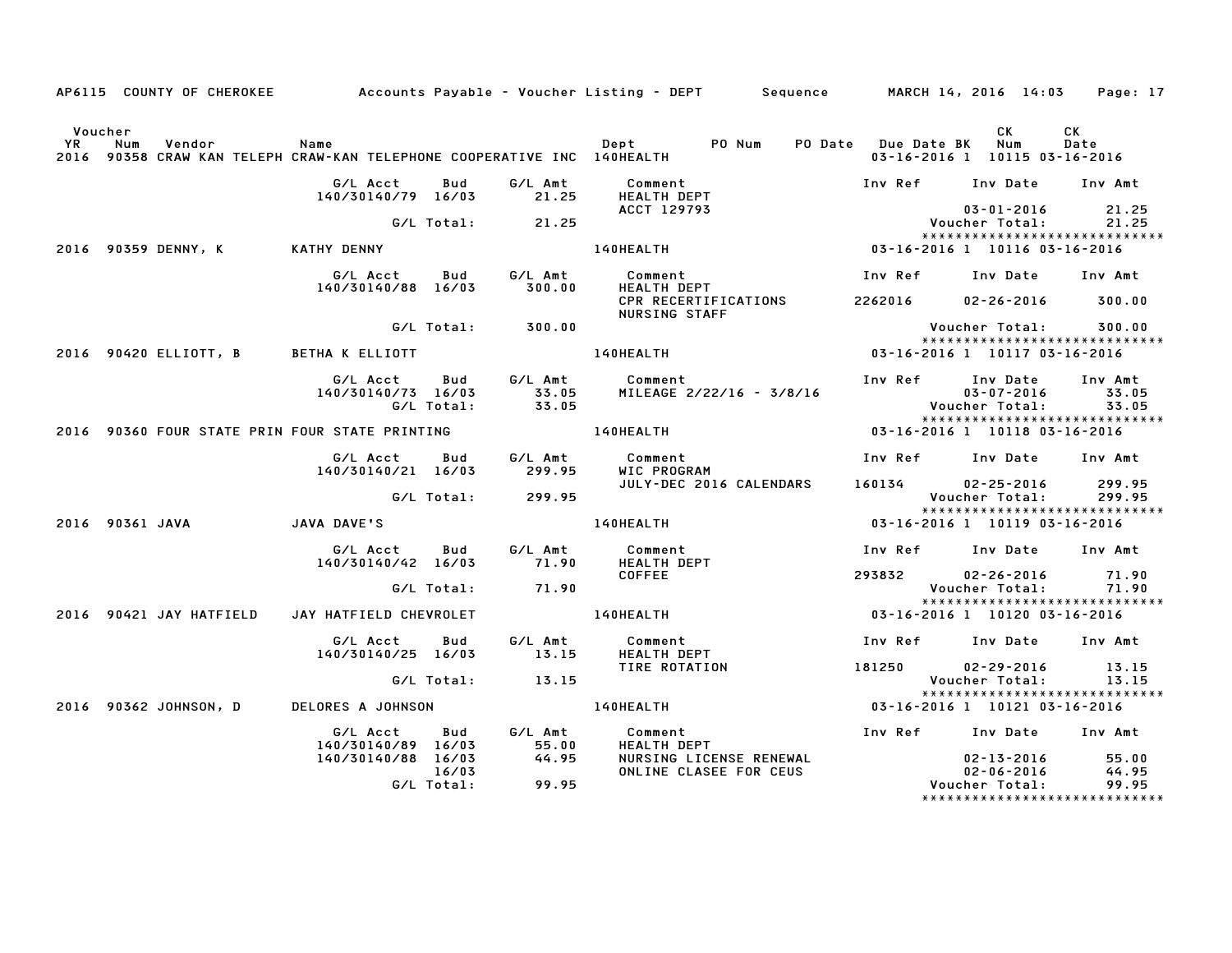|                                                            |                                                      |                           | AP6115 COUNTY OF CHEROKEE Accounts Payable - Voucher Listing - DEPT Sequence |                         | MARCH 14, 2016 14:03                                           | Page: 18         |
|------------------------------------------------------------|------------------------------------------------------|---------------------------|------------------------------------------------------------------------------|-------------------------|----------------------------------------------------------------|------------------|
| Voucher<br>Vendor<br><b>YR</b><br>Num<br>2016 90422 KS GAS | Name                                                 |                           |                                                                              | PO Date Due Date BK Num | CK<br>03-16-2016 1 10122 03-16-2016                            | CK<br>Date       |
|                                                            | G/L Acct<br>Bud<br>140/30140/72 16/03                | 91.83                     | G/L Amt Comment<br>HEALTH DEPT                                               |                         | Inv Ref Inv Date Inv Amt                                       |                  |
|                                                            | G/L Total:                                           | 91.83                     | ACCT 510080477 1188672 27                                                    |                         | 02-29-2016<br>Voucher Total:                                   | 91.83<br>91.83   |
| 2016 90363 MEDICAL WASTE MEDICAL WASTE SERVICES            |                                                      |                           | 140HEALTH                                                                    |                         | *****************************<br>03-16-2016 1 10123 03-16-2016 |                  |
|                                                            | G/L Acct Bud<br>140/30140/82 16/03                   | G/L Amt<br>99.00<br>99.00 | Comment<br>HEALTH DEPT                                                       |                         | Inv Ref Inv Date Inv Amt                                       |                  |
|                                                            | G/L Total: 99.00                                     |                           | MTHLY BIOHAZARD WASTE DISP W62322                                            |                         | 03-02-2016<br>Voucher Total:<br>*****************************  | 99.00<br>99.00   |
| 2016 90364 OFFICE UNIV                                     |                                                      |                           | OFFICE OF UNIVERSITY CONFERENCES AN 140HEALTH                                |                         | 03-16-2016 1 10124 03-16-2016                                  |                  |
|                                                            | G/L Acct<br>Bud<br>140/30140/88 16/03                | G/L Amt<br>240.00         | Comment<br>HEALTH DEPT                                                       |                         | Inv Ref Inv Date Inv Amt                                       |                  |
|                                                            |                                                      |                           | GOVERNOR'S CONFERENCE FEE<br>THERESA CASSIDY                                 |                         | $03 - 02 - 2016$ 240.00                                        |                  |
|                                                            | G/L Total: 240.00                                    |                           |                                                                              |                         | Voucher Total:<br>*****************************                | 240.00           |
| 2016 90365 QUALITY PEST                                    |                                                      |                           | QUALITY PEST CONTROL INC 140HEALTH                                           |                         | 03-16-2016 1 10125 03-16-2016                                  |                  |
|                                                            | G/L Acct<br>Bud<br>140/30140/80 16/03                |                           | <b>HEALTH DEPT</b>                                                           |                         | Inv Ref Inv Date Inv Amt                                       |                  |
|                                                            | G/L Total: 50.00                                     |                           | MONTHLY SPRAY                                                                |                         | 02-26-2016<br>Voucher Total:                                   | 50.00<br>50.00   |
| 2016 90366 RESERVE                                         | <b>RESERVE ACCOUNT</b>                               |                           | <b>140HEALTH</b>                                                             |                         | *****************************<br>03-16-2016 1 10126 03-16-2016 |                  |
|                                                            | G/L Acct Bud                                         |                           |                                                                              |                         | Inv Ref Inv Date Inv Amt                                       |                  |
|                                                            | 140/30140/34 16/03                                   |                           |                                                                              |                         |                                                                |                  |
|                                                            | G/L Total: 200.00                                    |                           | <b>POSTATE</b>                                                               | 16478844 03-03-2016     | Voucher Total:                                                 | 200.00<br>200.00 |
| 2016 90367 STRONGHOLD                                      | STRONGHOLD DATA                                      |                           |                                                                              |                         | *****************************                                  |                  |
|                                                            | G/L Acct<br>Bud<br>140/30140/28 16/03                | G∕L Amt<br>100.00         | Comment<br><b>HEALTH DEPT</b>                                                |                         | Inv Ref Inv Date Inv Amt                                       |                  |
|                                                            | G/L Total: 100.00                                    |                           | OFF SITE DATE BACKUP STORAG S18772 03-01-2016                                |                         | Voucher Total:                                                 | 100.00<br>100.00 |
| 2016 90368 WEX                                             | <b>WEX BANK</b>                                      |                           | 140HEALTH <b>Andrew Struck Struck Struck</b>                                 |                         | *****************************<br>03-16-2016 1 10128 03-16-2016 |                  |
|                                                            | G/L Acct Bud<br>140/30140/30 16/03 95.57 HEALTH DEPT | G/L Amt                   | Comment                                                                      |                         | Inv Ref Inv Date Inv Amt                                       |                  |
|                                                            | $G/L$ Total: $95.57$                                 |                           | <b>FUEL</b>                                                                  |                         | 44232097 02-29-2016 95.57<br>Voucher Total:                    | 95.57            |
|                                                            |                                                      |                           |                                                                              |                         | *****************************                                  |                  |
|                                                            |                                                      |                           |                                                                              | <b>DEPT</b>             | Total:                                                         | 2282.61          |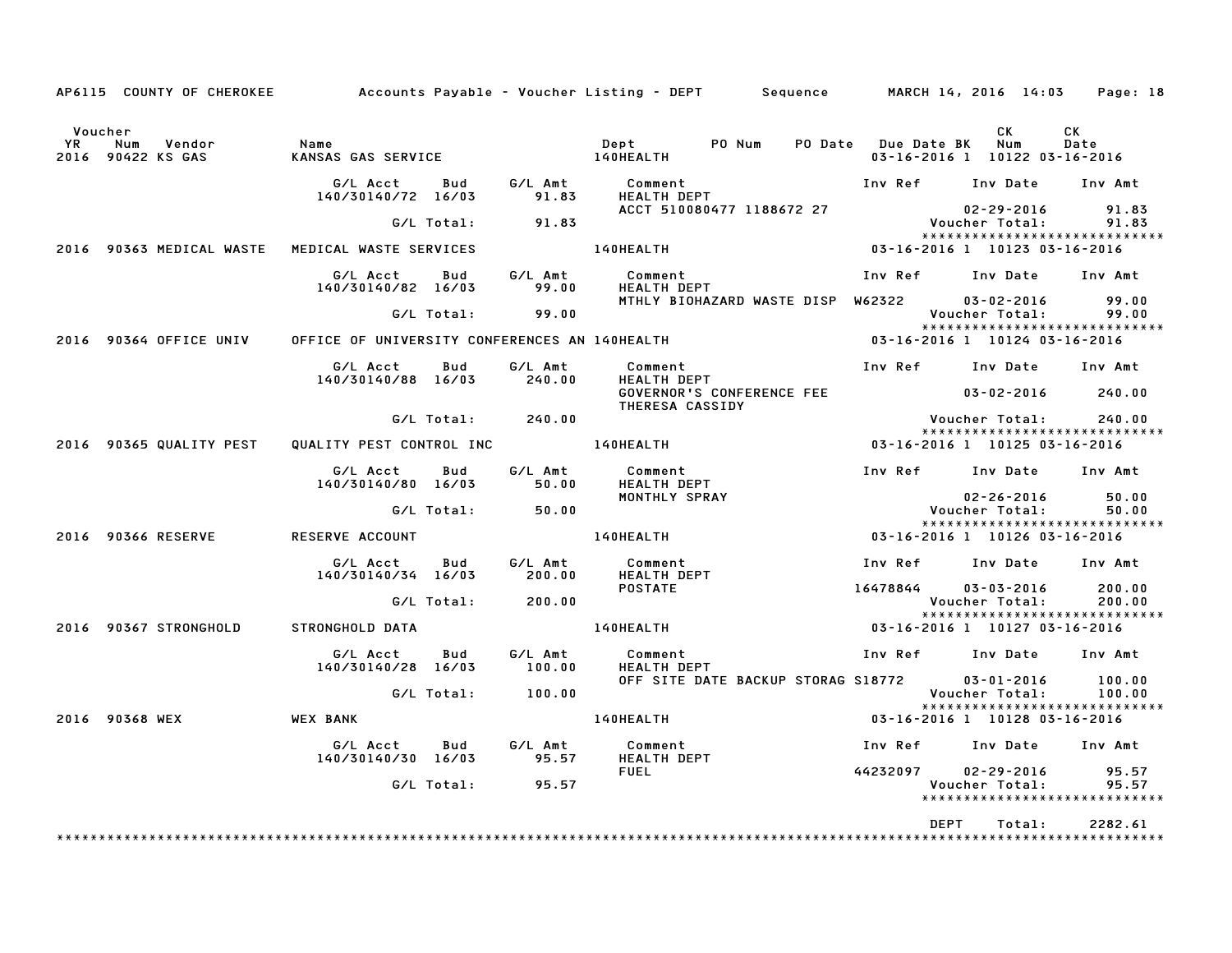|             | AP6115 COUNTY OF CHEROKEE                                                   |                                   |                          |                                 | Accounts Payable – Voucher Listing – DEPT |                                                          | Sequence |                   | MARCH 14, 2016 14:03                         |                              | Page: 19                                                         |
|-------------|-----------------------------------------------------------------------------|-----------------------------------|--------------------------|---------------------------------|-------------------------------------------|----------------------------------------------------------|----------|-------------------|----------------------------------------------|------------------------------|------------------------------------------------------------------|
| YR.<br>2016 | Voucher<br>Num<br>Vendor<br>90393 COLUMBUS NEWS                             | Name<br>COLUMBUS NEWS REPORT      |                          |                                 | Dept<br>160ELECT                          | PO Num                                                   | PO Date  |                   | Due Date BK<br>03-16-2016 1 10129 03-16-2016 | СK<br>Num                    | CK<br>Date                                                       |
|             |                                                                             | G/L Acct<br>160/30160/78 16/03    | Bud                      | G/L Amt<br>108.00               | Comment<br>NOTICE                         | LEGAL NOTICE/PLACES & DATES 305<br>CO ELECTION OFFICER'S |          | Inv Ref           |                                              | Inv Date<br>$03 - 04 - 2016$ | Inv Amt<br>72.00<br>36.00                                        |
|             |                                                                             |                                   | G/L Total:               | 108.00                          |                                           |                                                          |          |                   | Voucher Total:                               |                              | 108.00                                                           |
|             | 2016 90375 ELECT SYSTEMS                                                    | ELECTION SYSTEMS & SOFTWARE       |                          |                                 | 160ELECT                                  |                                                          |          |                   | 03-16-2016 1 10130 03-16-2016                |                              | *****************************                                    |
|             |                                                                             | G/L Acct<br>160/30160/21 16/03    | Bud<br>G/L Total:        | G/L Amt<br>1980.10<br>1980.10   | Comment<br><b>BALLOTS</b>                 |                                                          |          | Inv Ref<br>955385 | Voucher Total:                               | Inv Date<br>$02 - 29 - 2016$ | Inv Amt<br>1980.10<br>1980.10<br>*****************************   |
|             |                                                                             |                                   |                          |                                 |                                           |                                                          |          |                   | <b>DEPT</b>                                  | Total:                       | 2088.10                                                          |
|             | 2016 90428 SOIL                                                             | CHEROKEE COUNTY SOIL CONSERVATION |                          |                                 | 180S0IL                                   |                                                          |          |                   | 03-16-2016 1 10131 03-16-2016                |                              | **********************                                           |
|             |                                                                             | G/L Acct<br>180/30180/89 16/03    | <b>Bud</b><br>G/L Total: | G/L Amt<br>6250.00<br>6250.00   | Comment                                   | QUARTERLY DISTRIBUTION                                   |          | Inv Ref           | Voucher Total:                               | Inv Date<br>$03 - 01 - 2016$ | Inv Amt<br>6250.00<br>6250.00<br>*****************************   |
|             | 2016 90429 FAMILY LIFE RIV SPRINGRIVER MENTAL HEALTH & WELLNES 200MENTALHEA |                                   |                          |                                 |                                           |                                                          |          |                   | <b>DEPT</b><br>03-16-2016 1 10132 03-16-2016 | Total:                       | 6250.00                                                          |
|             |                                                                             | G/L Acct<br>200/30200/89 16/03    | Bud<br>G/L Total:        | G/L Amt<br>27864.25<br>27864.25 | Comment                                   | QUARTERLY DISTRIBUTION                                   |          | Inv Ref           | Voucher Total:                               | Inv Date<br>$03 - 01 - 2016$ | Inv Amt<br>27864.25<br>27864.25<br>***************************** |
|             |                                                                             |                                   |                          |                                 |                                           |                                                          |          |                   | <b>DEPT</b>                                  | Total:                       | 27864.25                                                         |
|             | 2016 90430 CLASS LTD                                                        | CLASS LTD                         |                          |                                 | 210MENTALRET                              |                                                          |          |                   | 03-16-2016 1 10133 03-16-2016                |                              |                                                                  |
|             |                                                                             | G/L Acct<br>210/30210/89 16/03    | Bud<br>G/L Total:        | G/L Amt<br>27864.25<br>27864.25 | Comment                                   | QUARTERLY DISTRIBUTION                                   |          | Inv Ref           | Voucher Total:<br>*******************        | Inv Date<br>$03 - 01 - 2016$ | Inv Amt<br>27864.25<br>27864.25                                  |
|             |                                                                             |                                   |                          |                                 |                                           |                                                          |          |                   | <b>DEPT</b>                                  | Total:                       | 27864.25                                                         |
|             | 2016 90431 AMBULANCE #1                                                     | CHEROKEE COUNTY AMBULANCE-DIST #1 |                          |                                 | 220AMBULANCE                              |                                                          |          |                   | 03-16-2016 1 10134 03-16-2016                |                              |                                                                  |
|             |                                                                             | G/L Acct<br>220/30220/89 16/03    | Bud                      | G/L Amt<br>18877.33             | Comment<br>MONTHLY SUBSIDY                | DIFFERENCE JAN & FEB                                     |          | Inv Ref           |                                              | Inv Date<br>$03 - 01 - 2016$ | Inv Amt<br>16877.33<br>2000.00                                   |
|             |                                                                             |                                   | G/L Total:               | 18877.33                        |                                           |                                                          |          |                   | Voucher Total:                               |                              | 18877.33<br>*******************************                      |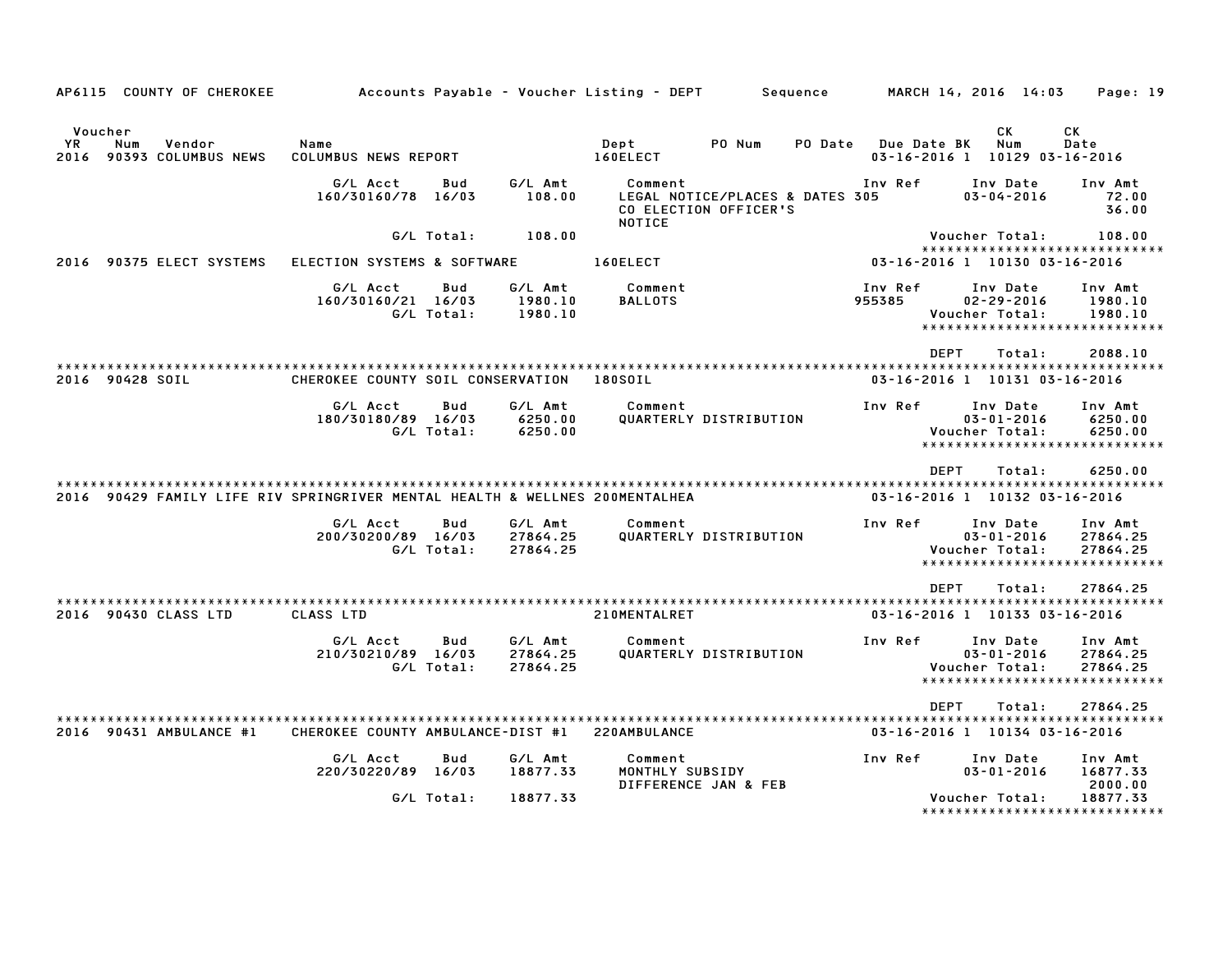|                                                 | AP6115 COUNTY OF CHEROKEE              |                                                                      |                   |                               | Accounts Payable – Voucher Listing – DEPT         Sequence |                                                              | MARCH 14, 2016 14:03                                                            | Page: 20                       |
|-------------------------------------------------|----------------------------------------|----------------------------------------------------------------------|-------------------|-------------------------------|------------------------------------------------------------|--------------------------------------------------------------|---------------------------------------------------------------------------------|--------------------------------|
| Voucher<br>YR<br>Num<br>2016 90432 AMBULANCE #2 | Vendor                                 | Name<br>CHEROKEE COUNTY AMBULANCE-DIST #2 220AMBULANCE               |                   |                               | Dept<br>PO Num<br>PO Date                                  | <b>Due Date BK</b>                                           | CK<br>Num<br>03-16-2016 1 10135 03-16-2016                                      | CK<br>Date                     |
|                                                 |                                        | G/L Acct<br>220/30220/89 16/03                                       | Bud               | G/L Amt<br>18877.33           | Comment<br>MONTHLY SUBSIDY<br>DIFFERENCE JAN & FEB         | Inv Ref                                                      | Inv Date<br>$03 - 01 - 2016$                                                    | Inv Amt<br>16877.33<br>2000.00 |
|                                                 |                                        |                                                                      | G/L Total:        | 18877.33                      |                                                            |                                                              | Voucher Total:<br>*****************************                                 | 18877.33                       |
| 2016 90433 AMBULANCE #3                         |                                        | CHEROKEE COUNTY AMBULANCE-DIST #3                                    |                   |                               | 220AMBULANCE                                               |                                                              | 03-16-2016 1 10136 03-16-2016                                                   |                                |
|                                                 |                                        | G/L Acct<br>220/30220/89 16/03                                       | Bud               | G/L Amt<br>18877.33           | Comment<br>MONTHLY SUBSIDY<br>DIFFERENCE JAN & FEB         | Inv Ref                                                      | Inv Date<br>$03 - 01 - 2016$                                                    | Inv Amt<br>16877.33<br>2000.00 |
|                                                 |                                        |                                                                      | G/L Total:        | 18877.33                      |                                                            |                                                              | Voucher Total:<br>*****************************                                 | 18877.33                       |
|                                                 | 2016 90403 CENTURYLINK2961 CENTURYLINK |                                                                      |                   |                               | 224911                                                     | <b>DEPT</b>                                                  | Total:<br>03-16-2016 1 10137 03-16-2016                                         | 56631.99                       |
|                                                 |                                        | G/L Acct<br>224/31224/01                                             | Bud<br>G/L Total: | G/L Amt<br>1172.05            | Comment<br>ACCT 313409961                                  | Inv Ref                                                      | Inv Date<br>$02 - 25 - 2016$                                                    | Inv Amt<br>1172.05<br>1172.05  |
|                                                 |                                        |                                                                      |                   | 1172.05                       |                                                            |                                                              | Voucher Total:<br>*****************************                                 |                                |
|                                                 | 2016 90404 CENTURYLINK4786 CENTURYLINK |                                                                      |                   |                               | 224911                                                     |                                                              | 03-16-2016 1 10138 03-16-2016                                                   |                                |
|                                                 |                                        | G/L Acct<br>224/31224/01                                             | Bud<br>G/L Total: | G/L Amt<br>1301.69<br>1301.69 | Comment<br><b>CUSTOMER 2C257200</b>                        | Inv Ref<br>0030101329                                        | Inv Date<br>$03 - 01 - 2016$<br>Voucher Total:                                  | Inv Amt<br>1301.69<br>1301.69  |
| 2016 90322 COL TEL                              |                                        | COLUMBUS TELEPHONE COMPANY                                           |                   |                               | 224911                                                     |                                                              | *****************************<br>03-16-2016 1 10139 03-16-2016                  |                                |
|                                                 |                                        | G/L Acct<br>224/31224/01                                             | Bud               | G/L Amt<br>1480.07            | Comment<br>ACCT 1045<br>163                                | Inv Ref<br>175610450316 03-01-2016<br>17561630316 03-01-2016 | Inv Date                                                                        | Inv Amt<br>377.76<br>1102.31   |
|                                                 |                                        |                                                                      | G/L Total:        | 1480.07                       |                                                            |                                                              | Voucher Total:<br>*****************************                                 | 1480.07                        |
|                                                 |                                        | 2016 90352 CRAW KAN TELEPH CRAW-KAN TELEPHONE COOPERATIVE INC 224911 |                   |                               |                                                            |                                                              | 03-16-2016 1 10140 03-16-2016                                                   |                                |
|                                                 |                                        | G/L Acct<br>224/31224/01                                             | Bud               | G/L Amt<br>148.00             | Comment<br>MONTHLY ACCESS SERVICE<br>91109620FAS1818 0316  | Inv Ref                                                      | Inv Date<br>$03 - 01 - 2016$                                                    | Inv Amt<br>148.00              |
|                                                 |                                        |                                                                      | G/L Total:        | 148.00                        |                                                            |                                                              | Voucher Total:<br>******************************                                | 148.00                         |
| 2016                                            | 90405 HARRIS GLOBAL                    | HARRIS COMPUTER SYSTEMS                                              |                   |                               | 224911                                                     |                                                              | 03-16-2016 1 10141 03-16-2016                                                   |                                |
|                                                 |                                        | G/L Acct<br>224/31224/01                                             | Bud<br>G/L Total: | G/L Amt<br>620.00<br>620.00   | Comment<br>MONTHLY GLOBAL MAINTENANCE 16000686             | Inv Ref                                                      | Inv Date<br>$03 - 25 - 2016$ 620.00<br>Voucher Total: 620.00                    | Inv Amt                        |
| 2016 90311 STRONGHOLD                           |                                        | STRONGHOLD DATA                                                      |                   |                               | 224911                                                     |                                                              | ******************************<br>03-16-2016 1 10142 03-16-2016                 |                                |
|                                                 |                                        | G/L Acct<br>224/31224/01                                             | Bud<br>G/L Total: | G/L Amt<br>4095.71<br>4095.71 | Comment<br>DELL PRECISION TOWER                            | Inv Ref<br>S18742                                            | Inv Date<br>$02 - 19 - 2016$<br>Voucher Total:<br>***************************** | Inv Amt<br>4095.71<br>4095.71  |
|                                                 |                                        |                                                                      |                   |                               |                                                            | <b>DEPT</b>                                                  | Total:                                                                          | 8817.52                        |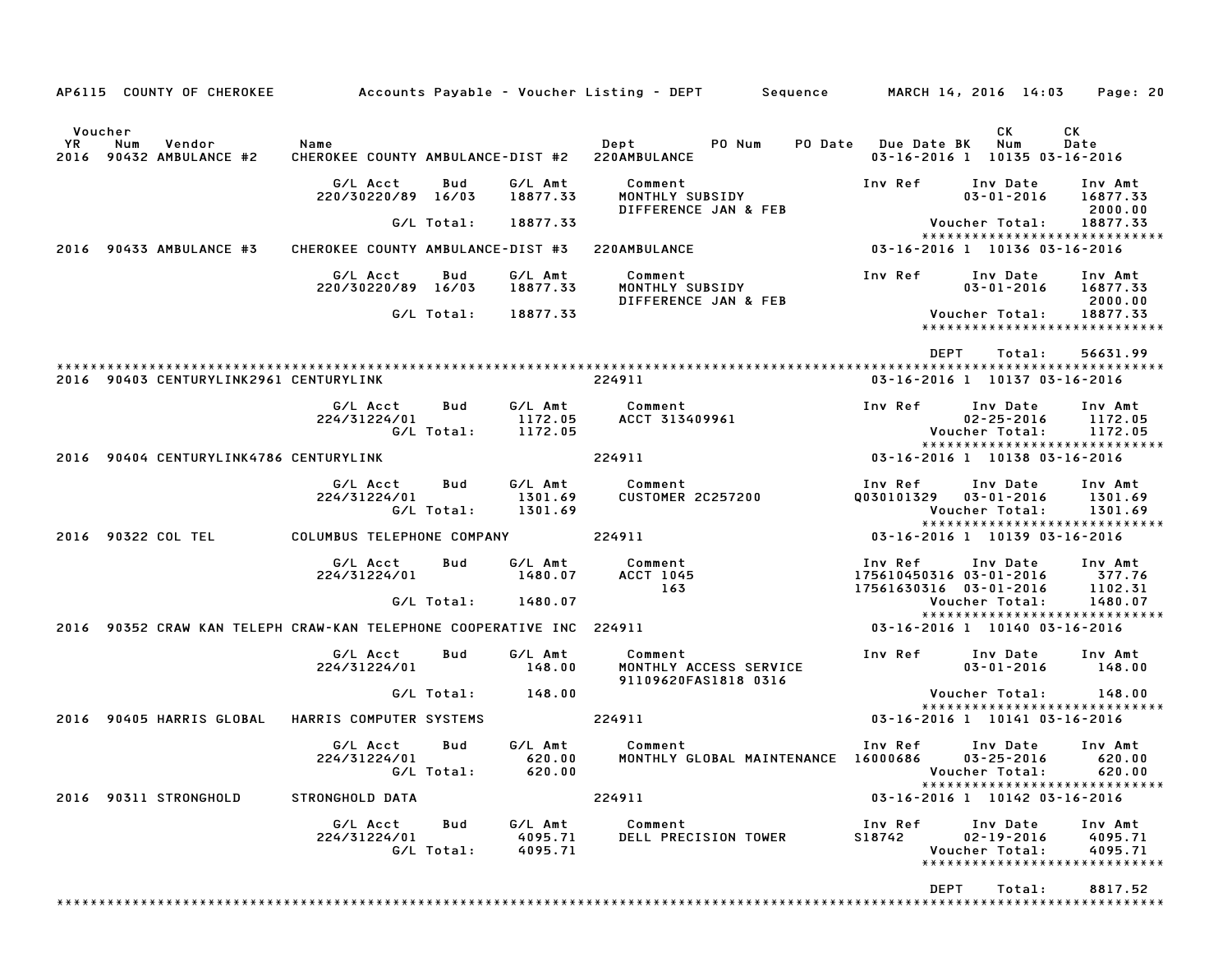|                 |     |                         | AP6115 COUNTY OF CHEROKEE Accounts Payable - Voucher Listing - DEPT Sequence MARCH 14, 2016 14:03 Page: 21 |                          |                                             |                                          |                                                |                                           |                                                                                                                           |                                             |
|-----------------|-----|-------------------------|------------------------------------------------------------------------------------------------------------|--------------------------|---------------------------------------------|------------------------------------------|------------------------------------------------|-------------------------------------------|---------------------------------------------------------------------------------------------------------------------------|---------------------------------------------|
| Voucher<br>YR   | Num | Vendor                  | Name<br>2016 90381 COLUMBUS NEWS COLUMBUS NEWS REPORT                                                      |                          |                                             | Dept PO Num<br><b>230APP</b>             |                                                | PO Date Due Date BK                       | CK.<br>Num<br>03-16-2016 1 10143 03-16-2016                                                                               | CK<br>Date                                  |
|                 |     |                         | G/L Acct<br>230/30230/78 16/03<br>G/L Total:                                                               | Bud                      | G∕L Amt<br>18.00<br>18.00                   | Comment<br>LEGAL NOTICE                  |                                                | Inv Ref<br>$2 \left( \frac{1}{2} \right)$ | Inv Date<br>02-19-2016<br>Voucher Total:                                                                                  | Inv Amt<br>18.00<br>18.00                   |
| 2016 90382 COPY |     |                         | COPY PRODUCTS INC                                                                                          |                          |                                             | <b>230APP</b>                            |                                                |                                           | *****************************<br>$03 - 16 - 2016$ 1 10144 03-16-2016                                                      |                                             |
|                 |     |                         | G/L Acct<br>230/30230/75 16/03                                                                             | <b>Bud</b><br>G/L Total: | G∕L Amt<br>320.00<br>320.00                 | Comment                                  | ANNUAL SERVICE CONTRACT                        | Inv Ref<br>134421                         | Inv Date<br>$01 - 10 - 2016$<br>Voucher Total:<br>*****************************                                           | Inv Amt<br>320.00<br>320.00                 |
|                 |     | 2016 90383 ETTINGERS    | ETTINGER'S OFFICE SUPPLY 230APP                                                                            |                          |                                             |                                          |                                                |                                           | 03-16-2016 1 10145 03-16-2016                                                                                             |                                             |
|                 |     |                         | G/L Acct Bud<br>230/30230/21 16/03<br>G/L Total:                                                           |                          | G/L Amt<br>154.95<br>154.95                 | Comment<br><b>PAPER</b>                  |                                                | Inv Ref<br>4682650                        | Inv Date Inv Amt<br>02-09-2016<br>Voucher Total: 154.95<br>******************************                                 | 154.95                                      |
|                 |     |                         | 2016 90384 FOUR STATE OFFI FOUR STATE OFFICE PRODUCTS 230APP                                               |                          |                                             |                                          |                                                |                                           | 03-16-2016 1 10146 03-16-2016                                                                                             |                                             |
|                 |     |                         | G/L Acct<br>230/30230/21 16/03<br>G/L Total:                                                               | Bud                      | G/L Amt<br>247.94<br>247.94                 | Comment                                  |                                                |                                           | Inv Ref Inv Date<br>STAPLES, PENS, TONER, CLIPS 0109153001  02-12-2016<br>Voucher Total:<br>***************************** | Inv Amt<br>247.94<br>247.94                 |
|                 |     |                         | 2016 90385 FOUR STATE PRIN FOUR STATE PRINTING                                                             |                          |                                             | <b>230APP</b>                            |                                                |                                           | 03-16-2016 1 10147 03-16-2016                                                                                             |                                             |
|                 |     |                         | G/L Acct<br>230/30230/21 16/03<br>G/L Total:                                                               |                          | 456.75                                      |                                          |                                                | Inv Ref<br>160148                         | Inv Date<br>$03 - 01 - 2016$<br>Voucher Total:                                                                            | Inv Amt<br>456.75<br>456.75                 |
|                 |     | 2016 90386 SANDERS, R   | <b>RODNEY SANDERS</b>                                                                                      |                          |                                             | <b>230APP</b>                            |                                                |                                           | *****************************<br>03-16-2016 1 10148 03-16-2016                                                            |                                             |
|                 |     |                         | G/L Acct<br>230/30230/89 16/03                                                                             | Bud                      | 1382.50                                     | G/L Amt Comment                          | Comment<br>OFFSITE GIS DATA<br>-- Trou Support | Inv Ref<br>20160204                       | Inv Date<br>$02 - 11 - 2016$                                                                                              | Inv Amt<br>1382.50                          |
|                 |     |                         | G/L Total:                                                                                                 |                          | 1382.50                                     |                                          |                                                |                                           | Voucher Total:<br>******************************                                                                          | 1382.50                                     |
|                 |     | 2016 90446 FEDERAL ACCT | CHEROKEE COUNTY FEDERAL/FICA TAX AC 260BENEFITS                                                            |                          |                                             |                                          |                                                |                                           | DEPT<br>Total:<br>03-16-2016 1 10149 03-16-2016                                                                           | 2580.14                                     |
|                 |     |                         | G/L Acct<br>260/30260/02<br>260/30260/02 16/03<br>G/L Total:                                               | Bud                      | G/L Amt<br>13550.30<br>13550.30<br>27100.60 | Comment<br>FICA TAX<br>EMPLOYER FICA TAX |                                                |                                           | Inv Ref Inv Date<br>$03 - 16 - 2016$<br>$03 - 16 - 2016$<br>Voucher Total:<br>*****************************               | Inv Amt<br>13550.30<br>13550.30<br>27100.60 |
|                 |     | 2016 90448 GREAT WEST   | GREAT WEST RETIREMENT SERVICES 260BENEFITS                                                                 |                          |                                             |                                          |                                                |                                           | 03-16-2016 1 10150 03-16-2016                                                                                             |                                             |
|                 |     |                         | G/L Acct<br>260/30260/21                                                                                   | Bud                      | G/L Amt<br>1430.50<br>G/L Total: 1430.50    | Comment                                  | GREAT WEST 130028-01 DEF CO                    | Inv Ref                                   | Inv Date<br>$03 - 16 - 2016$<br>Voucher Total:<br>*****************************                                           | Inv Amt<br>1430.50<br>1430.50               |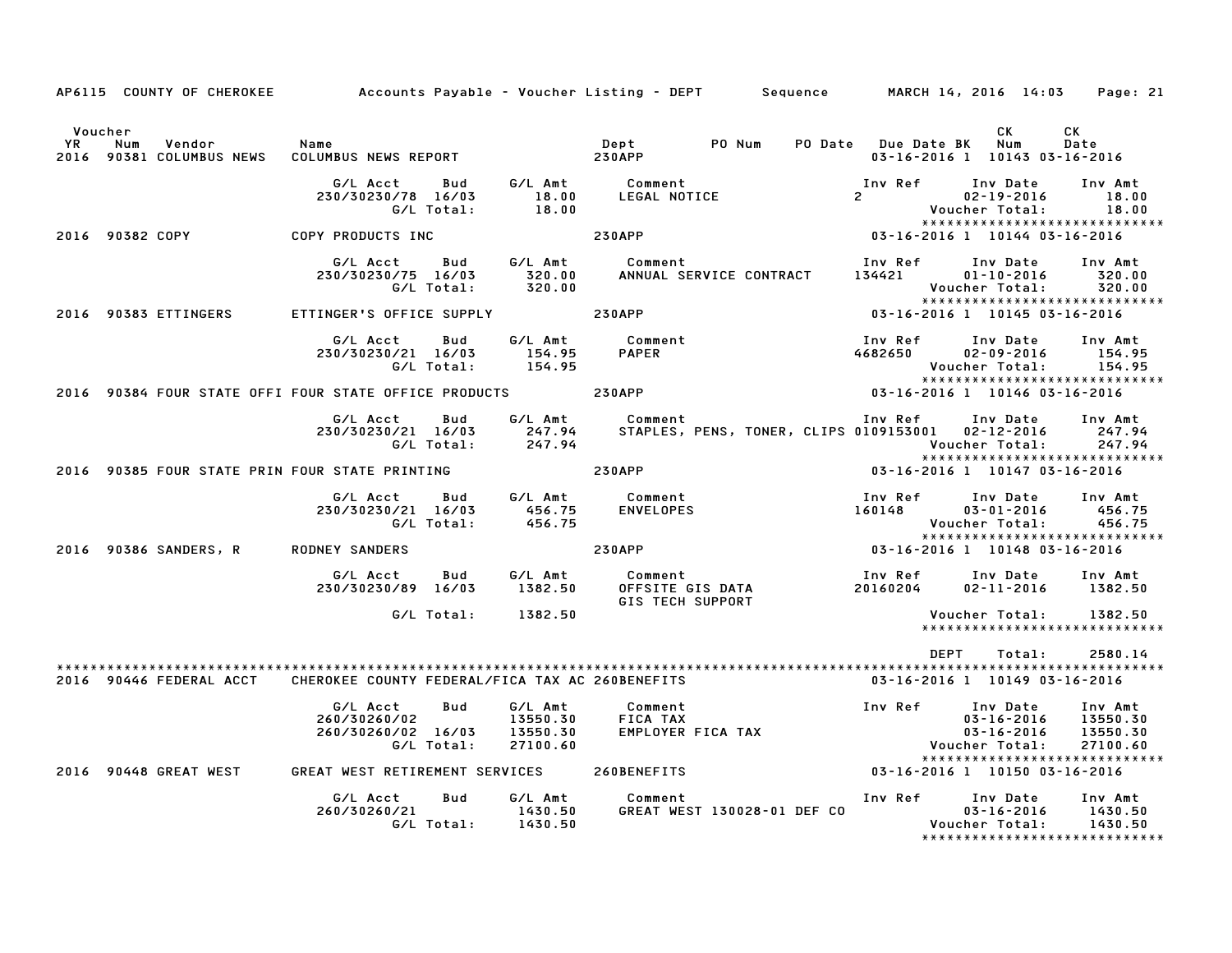|               | AP6115 COUNTY OF CHEROKEE              |                                                                     |                                             | Accounts Payable – Voucher Listing – DEPT         Sequence            | MARCH 14, 2016 14:03<br>Page: 22                                                                                                                         |
|---------------|----------------------------------------|---------------------------------------------------------------------|---------------------------------------------|-----------------------------------------------------------------------|----------------------------------------------------------------------------------------------------------------------------------------------------------|
| Voucher<br>YR | Vendor<br>Num<br>2016 90450 KPERS ACCT | Name<br>CHEROKEE COUNTY KPERS ACCOUNT                               |                                             | CK<br><b>CK</b><br>PO Num<br>PO Date<br>Dept<br>260BENEFITS           | <b>Due Date BK</b><br>Num<br>Date<br>03-16-2016 1 10151 03-16-2016                                                                                       |
|               |                                        | G/L Acct<br>Bud<br>260/30260/03<br>260/30260/03 16/03<br>G/L Total: | G/L Amt<br>10195.94<br>17327.40<br>27523.34 | Comment<br>KPERS WITHOLDING<br>EMPLOYER KPERS WITHOLDING              | Inv Ref<br>Inv Date<br>Inv Amt<br>$03 - 16 - 2016$<br>10195.94<br>03-16-2016<br>17327.40<br>Voucher Total:<br>27523.34<br>****************************** |
|               | 2016 90451 KPERS ACCT                  | CHEROKEE COUNTY KPERS ACCOUNT                                       |                                             | 260BENEFITS                                                           | 03-16-2016 1 10151 03-16-2016                                                                                                                            |
|               |                                        | G/L Acct<br>Bud<br>260/30260/07 16/03<br>G/L Total:                 | G/L Amt<br>1699.36<br>1699.36               | Comment<br>EMPLOYER KPERS INSURANCE                                   | Inv Ref<br>Inv Date<br>Inv Amt<br>$03 - 16 - 2016$<br>1699.36<br>Voucher Total:<br>1699.36<br>*****************************                              |
|               | 2016 90297 KWORCC                      | KWORCC                                                              |                                             | 260BENEFITS                                                           | 03-16-2016 1 10152 03-16-2016                                                                                                                            |
|               |                                        | G/L Acct<br>Bud<br>260/30260/04 16/03<br>G/L Total:                 | G/L Amt<br>29097.00<br>29097.00             | Comment<br>2015 AUDITED PREMIUM STMT                                  | Inv Ref<br>Inv Date<br>Inv Amt<br>$02 - 26 - 2016$<br>29097.00<br>Voucher Total:<br>29097.00<br>*****************************                            |
|               | 2016 90439 MERITAIN                    | MERITAIN HEALTH                                                     |                                             | 260BENEFITS                                                           | 03-16-2016 1 10153 03-16-2016                                                                                                                            |
|               |                                        | G/L Acct<br>Bud<br>260/30260/15 16/03                               | G/L Amt<br>45605.64                         | Comment<br>GROUP 02438<br><b>CHEROKEE COUNTY</b><br><b>APRIL 2016</b> | Inv Ref<br>Inv Date<br>Inv Amt<br>$03 - 09 - 2016$<br>45605.64                                                                                           |
|               |                                        | G/L Total:                                                          | 45605.64                                    |                                                                       | 45605.64<br>Voucher Total:<br>******************************                                                                                             |
|               |                                        |                                                                     |                                             |                                                                       | <b>DEPT</b><br>Total: 132456.44                                                                                                                          |
|               | 2016 90440 ACCUFLEX                    | ACCUFLEX SERVICES INC                                               |                                             | 265PR                                                                 | 03-16-2016 1 10154 03-16-2016                                                                                                                            |
|               |                                        | G/L Acct<br>Bud<br>265/10265/67<br>G/L Total:                       | G/L Amt<br>31.00<br>31.00                   | Comment<br>ACCUFLEX SERVICES INC                                      | Inv Ref<br>Inv Date<br>Inv Amt<br>$03 - 16 - 2016$<br>31.00<br>Voucher Total:<br>31.00<br>******************************                                 |
|               | 2016 90441 AFLAC                       | <b>AFLAC</b>                                                        |                                             | 265PR                                                                 | 03-16-2016 1 10155 03-16-2016                                                                                                                            |
|               |                                        | G/L Acct<br>Bud<br>265/30265/90<br>G/L Total:                       | G/L Amt<br>311.38<br>311.38                 | Comment<br>AFLAC PRE-TAX INS                                          | Inv Ref<br>Inv Date<br>Inv Amt<br>$03 - 16 - 2016$<br>311.38<br>Voucher Total:<br>311.38<br>*****************************                                |
|               | 2016 90442 CHAPTER 13                  | LAURIE B WILLIAMS                                                   |                                             | 265PR                                                                 | 03-16-2016 1 10156 03-16-2016                                                                                                                            |
|               |                                        | G/L Acct<br>Bud<br>265/11260/70<br>G/L Total:                       | G/L Amt<br>192.00<br>192.00                 | Comment                                                               | Inv Ref<br>Inv Date<br>Inv Amt<br>$03 - 16 - 2016$<br>192.00<br>192.00<br>Voucher Total:<br>*****************************                                |
|               | 2016 90443 CLEAN                       | CLEAN THE UNIFORM CO JOPLIN                                         |                                             | 265PR                                                                 | 03-16-2016 1 10157 03-16-2016                                                                                                                            |
|               |                                        | G/L Acct<br>Bud<br>265/30265/90<br>G/L Total:                       | G/L Amt<br>53.28<br>53.28                   | Comment<br>CLEAN UNIFORM CO                                           | Inv Ref<br>Inv Date<br>Inv Amt<br>53.28<br>$03 - 16 - 2016$<br>53.28<br>Voucher Total:<br>*****************************                                  |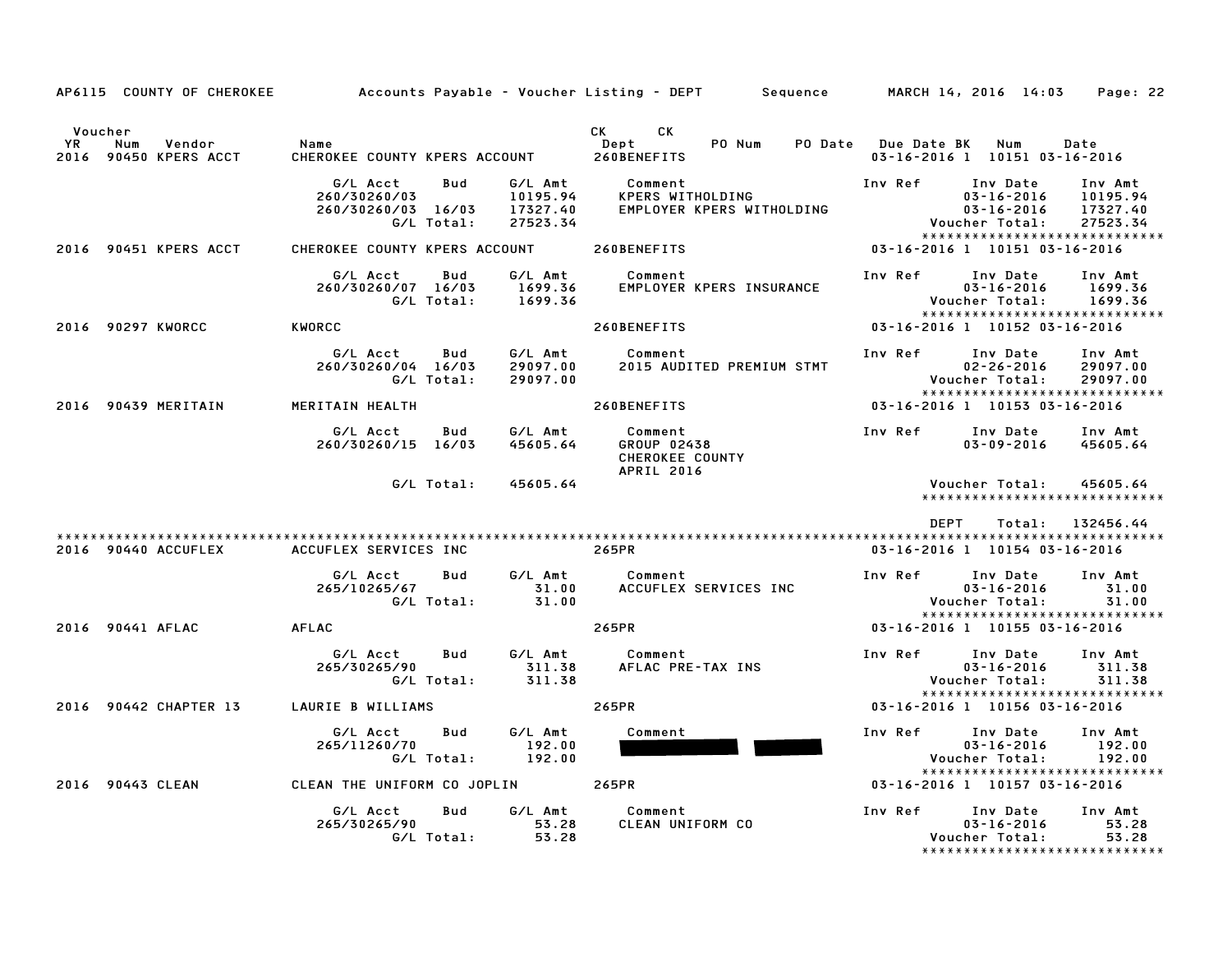|                                                                   | AP6115 COUNTY OF CHEROKEE Accounts Payable – Voucher Listing – DEPT Sequence MARCH 14, 2016 14:03 |                                                                                                                                                                                                                                                                 | Page: 23                                                                                                                      |
|-------------------------------------------------------------------|---------------------------------------------------------------------------------------------------|-----------------------------------------------------------------------------------------------------------------------------------------------------------------------------------------------------------------------------------------------------------------|-------------------------------------------------------------------------------------------------------------------------------|
| Voucher<br><b>YR</b><br>Num<br>Vendor<br>2016<br>90444 COLLECTION | Name<br>COLLECTION SERVICES CENTER                                                                | CK and the set of the set of the set of the set of the set of the set of the set of the set of the set of the set of the set of the set of the set of the set of the set of the set of the set of the set of the set of the se<br>CK<br>PO Num<br>Dept<br>265PR | PO Date Due Date BK Num<br>Date<br>03-16-2016 1 10158 03-16-2016                                                              |
|                                                                   | G/L Acct<br>Bud<br>G/L Amt<br>265/11260/80<br>250.33<br>G/L Total:<br>250.33                      | Comment                                                                                                                                                                                                                                                         | Inv Ref<br>Inv Date<br>Inv Amt<br>$03 - 16 - 2016$<br>250.33<br>Voucher Total:<br>250.33<br>*****************************     |
|                                                                   | 2016 90445 FAMILY SUPPORT FAMILY SUPPORT PAYMENT CENTER                                           | 265PR                                                                                                                                                                                                                                                           | 03-16-2016 1 10159 03-16-2016                                                                                                 |
|                                                                   | G/L Acct<br>G/L Amt<br>Bud<br>265/11260/73<br>235.38<br>G/L Total:<br>235.38                      | Comment                                                                                                                                                                                                                                                         | Inv Ref<br>Inv Date<br>Inv Amt<br>$03 - 16 - 2016$<br>235.38<br>Voucher Total:<br>235.38<br>*****************************     |
| 2016 90447 FEDERAL ACCT                                           | CHEROKEE COUNTY FEDERAL/FICA TAX AC 265PR                                                         |                                                                                                                                                                                                                                                                 | 03-16-2016 1 10160 03-16-2016                                                                                                 |
|                                                                   | G/L Amt<br>G/L Acct<br>Bud<br>265/30265/90<br>15143.34<br>G/L Total:<br>15143.34                  | Comment<br>FEDERAL TAX                                                                                                                                                                                                                                          | Inv Ref<br>Inv Date<br>Inv Amt<br>$03 - 16 - 2016$<br>15143.34<br>15143.34<br>Voucher Total:<br>***************************** |
| 2016 90449 JOPLIN PERI                                            | JOPLIN PERIODONTICS                                                                               | 265PR                                                                                                                                                                                                                                                           | 03-16-2016 1 10161 03-16-2016                                                                                                 |
|                                                                   | G/L Acct<br>Bud<br>G/L Amt<br>265/11260/82<br>204.60<br>204.60<br>G/L Total:                      | Comment                                                                                                                                                                                                                                                         | Inv Ref<br>Inv Date<br>Inv Amt<br>$03 - 16 - 2016$<br>204.60<br>Voucher Total:<br>204.60<br>*****************************     |
| 2016 90452 KS PAYMENT                                             | KANSAS PAYMENT CENTER                                                                             | 265PR                                                                                                                                                                                                                                                           | 03-16-2016 1 10162 03-16-2016                                                                                                 |
|                                                                   | G/L Acct<br>G/L Amt<br>Bud<br>265/10265/99<br>200.00<br>G/L Total:<br>200.00                      | Comment                                                                                                                                                                                                                                                         | Inv Ref<br>Inv Date<br>Inv Amt<br>$03 - 16 - 2016$<br>200.00<br>Voucher Total:<br>200.00<br>*****************************     |
| 2016 90453 LEGAL SHIELD                                           | LEGAL SHIELD                                                                                      | 265PR                                                                                                                                                                                                                                                           | 03-16-2016 1 10163 03-16-2016                                                                                                 |
|                                                                   | G/L Amt<br>G/L Acct<br>Bud<br>42.86<br>265/30265/90<br>42.86<br>G/L Total:                        | Comment<br>LEGAL SHIELD                                                                                                                                                                                                                                         | Inv Ref<br>Inv Date<br>Inv Amt<br>$03 - 16 - 2016$<br>42.86<br>Voucher Total:<br>42.86<br>*****************************       |
| 2016 90454 LIBERTY LIFE                                           | LIBERTY NATIONAL LIFE INS                                                                         | 265PR                                                                                                                                                                                                                                                           | 03-16-2016 1 10164 03-16-2016                                                                                                 |
|                                                                   | G/L Acct<br>G/L Amt<br>Bud<br>265/11260/30<br>20.75<br>G/L Total:<br>20.75                        | Comment                                                                                                                                                                                                                                                         | Inv Ref<br>Inv Date<br>Inv Amt<br>$03 - 16 - 2016$<br>20.75<br>Voucher Total:<br>20.75<br>*****************************       |
| 2016 90455 LIBERTY LIFE                                           | LIBERTY NATIONAL LIFE INS                                                                         | 265PR                                                                                                                                                                                                                                                           | 03-16-2016 1 10164 03-16-2016                                                                                                 |
|                                                                   | G/L Acct<br>G/L Amt<br>Bud<br>265/11260/31<br>6.22<br>6.22<br>G/L Total:                          | Comment                                                                                                                                                                                                                                                         | Inv Ref<br>Inv Date<br>Inv Amt<br>$03 - 16 - 2016$<br>6.22<br>Voucher Total:<br>6.22<br>*****************************         |
| 90456 LIBERTY LIFE<br>2016                                        | LIBERTY NATIONAL LIFE INS                                                                         | 265PR                                                                                                                                                                                                                                                           | 03-16-2016 1 10164 03-16-2016                                                                                                 |
|                                                                   | G/L Acct<br>G/L Amt<br>Bud<br>265/11260/38<br>11.31<br>G/L Total:<br>11.31                        | Comment                                                                                                                                                                                                                                                         | Inv Ref<br>Inv Date<br>Inv Amt<br>$03 - 16 - 2016$<br>11.31<br>Voucher Total:<br>11.31<br>*****************************       |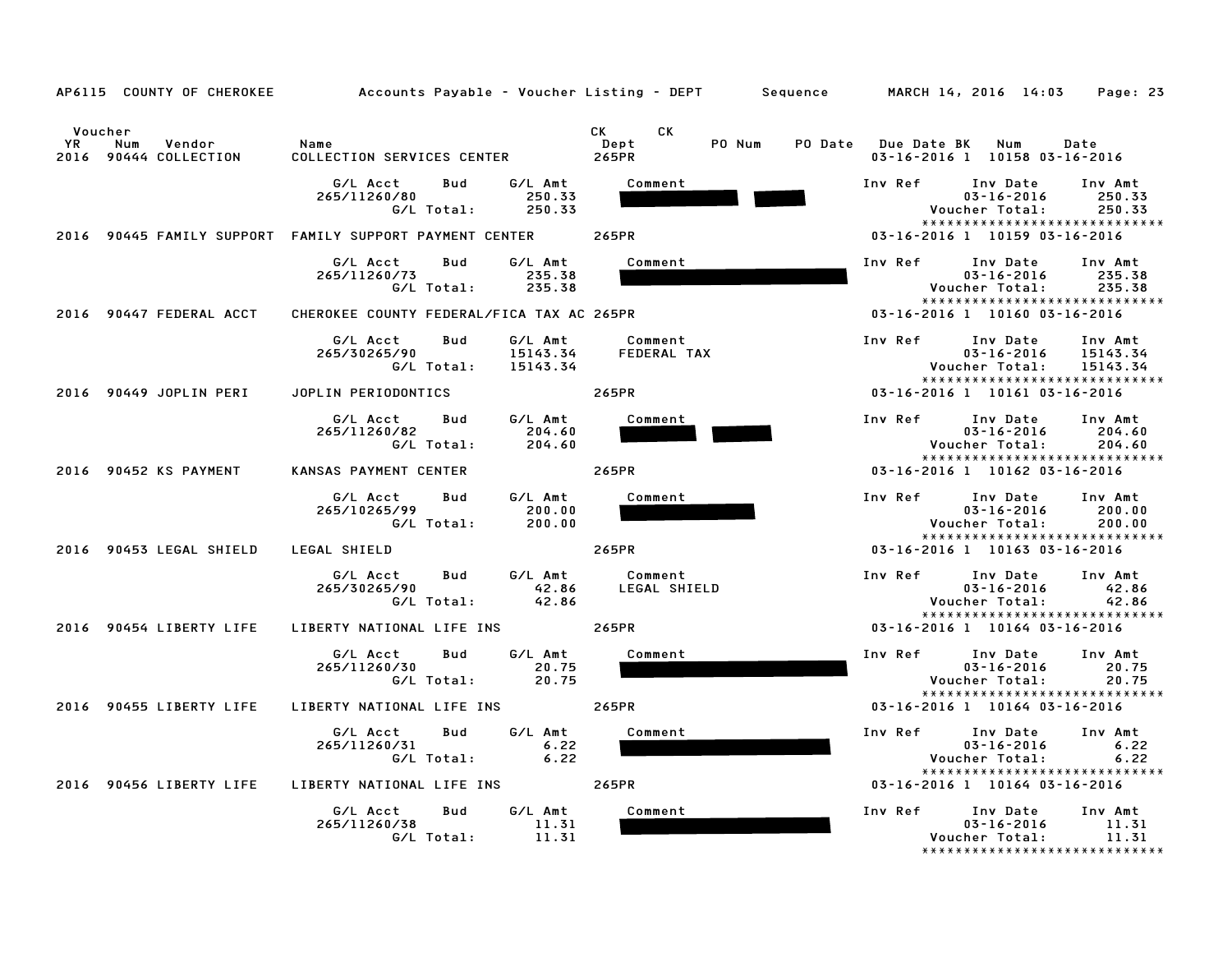|                                                           | AP6115 COUNTY OF CHEROKEE         Accounts Payable – Voucher Listing – DEPT     Sequence     MARCH 14, 2016 14:03 |                                       | Page: 24                                                                                                                 |
|-----------------------------------------------------------|-------------------------------------------------------------------------------------------------------------------|---------------------------------------|--------------------------------------------------------------------------------------------------------------------------|
| Voucher<br>YR<br>Num<br>Vendor<br>2016 90457 LIBERTY LIFE | Name<br>LIBERTY NATIONAL LIFE INS                                                                                 | CK C<br>CK<br>PO Num<br>Dept<br>265PR | PO Date Due Date BK Num<br>Date<br>03-16-2016 1 10164 03-16-2016                                                         |
|                                                           | G/L Amt<br>G/L Acct<br>Bud<br>10.02<br>265/11260/39<br>G/L Total:<br>10.02                                        | Comment                               | Inv Ref<br>Inv Date<br>Inv Amt<br>10.02<br>03-16-2016<br>Voucher Total:<br>10.02<br>*****************************        |
| 2016 90458 LIBERTY LIFE                                   | LIBERTY NATIONAL LIFE INS                                                                                         | 265PR                                 | 03-16-2016 1 10164 03-16-2016                                                                                            |
|                                                           | G/L Acct<br>G/L Amt<br>Bud<br>265/11260/42<br>24.78<br>G/L Total:<br>24.78                                        | Comment                               | Inv Ref<br>Inv Date<br>Inv Amt<br>$03 - 16 - 2016$<br>24.78<br>Voucher Total:<br>24.78<br>*****************************  |
| 2016 90459 LIBERTY LIFE                                   | LIBERTY NATIONAL LIFE INS 265PR                                                                                   |                                       | 03-16-2016 1 10164 03-16-2016                                                                                            |
|                                                           | G/L Acct<br>G/L Amt<br>Bud<br>13.23<br>265/11260/48<br>G/L Total:<br>13.23                                        | Comment                               | Inv Ref<br>Inv Date Inv Amt<br>$03 - 16 - 2016$<br>13.23<br>13.23<br>Voucher Total:<br>*****************************     |
| 2016 90460 LIBERTY LIFE                                   | LIBERTY NATIONAL LIFE INS                                                                                         | 265PR                                 | 03-16-2016 1 10164 03-16-2016                                                                                            |
|                                                           | G/L Amt<br>G/L Acct<br>Bud<br>265/11260/49<br>20.75<br>G/L Total:<br>20.75                                        | Comment                               | Inv Ref<br>Inv Date<br>Inv Amt<br>$03 - 16 - 2016$<br>20.75<br>Voucher Total:<br>20.75<br>*****************************  |
| 2016 90461 LIBERTY LIFE                                   | LIBERTY NATIONAL LIFE INS                                                                                         | 265PR                                 | 03-16-2016 1 10164 03-16-2016                                                                                            |
|                                                           | G/L Acct<br>G/L Amt<br>Bud<br>27.83<br>265/11260/50<br>G/L Total:<br>27.83                                        | Comment                               | Inv Ref<br>Inv Date<br>Inv Amt<br>$03 - 16 - 2016$<br>27.83<br>Voucher Total:<br>27.83<br>*****************************  |
| 2016 90462 LIBERTY LIFE                                   | LIBERTY NATIONAL LIFE INS                                                                                         | 265PR                                 | 03-16-2016 1 10164 03-16-2016                                                                                            |
|                                                           | G/L Acct<br>G/L Amt<br>Bud<br>265/11260/64<br>3.50<br>G/L Total:<br>3.50                                          | Comment                               | Inv Ref<br>Inv Date<br>Inv Amt<br>$03 - 16 - 2016$<br>3.50<br>Voucher Total:<br>3.50                                     |
| 2016 90463 LOYAL AMERICAN LOYAL AMERICAN                  |                                                                                                                   | 265PR                                 | *****************************<br>03-16-2016 1 10165 03-16-2016                                                           |
|                                                           | G/L Acct<br>G/L Amt<br>Bud<br>265/30265/90<br>47.29<br>G/L Total:<br>47.29                                        | Comment<br>LOYAL AMERICAN             | Inv Ref<br>Inv Amt<br>Inv Date<br>47.29<br>$03 - 16 - 2016$<br>Voucher Total:<br>47.29                                   |
| 2016 90464 PALIC                                          | PHILADELPHIA AMERICAN LIFE INS CO 265PR                                                                           |                                       | *****************************<br>03-16-2016 1 10166 03-16-2016                                                           |
|                                                           | G/L Acct<br>G/L Amt<br>Bud<br>265/30265/90<br>33.78<br>33.78<br>G/L Total:                                        | Comment<br>PHILADELPHIA AMERICAN LIFE | Inv Ref<br>Inv Amt<br>Inv Date<br>$03 - 16 - 2016$<br>33.78<br>33.78<br>Voucher Total:<br>****************************** |
| 2016 90465 PRUDENTIAL                                     | PRUDENTIAL INSURANCE                                                                                              | 265PR                                 | 03-16-2016 1 10167 03-16-2016                                                                                            |
|                                                           | G/L Amt<br>G/L Acct<br>Bud<br>44.10<br>265/30265/90<br>G/L Total:<br>44.10                                        | Comment                               | Inv Ref<br>Inv Date<br>Inv Amt<br>$03 - 16 - 2016$<br>44.10<br>Voucher Total:<br>44.10                                   |

\*\*\*\*\*\*\*\*\*\*\*\*\*\*\*\*\*\*\*\*\*\*\*\*\*\*\*\*\*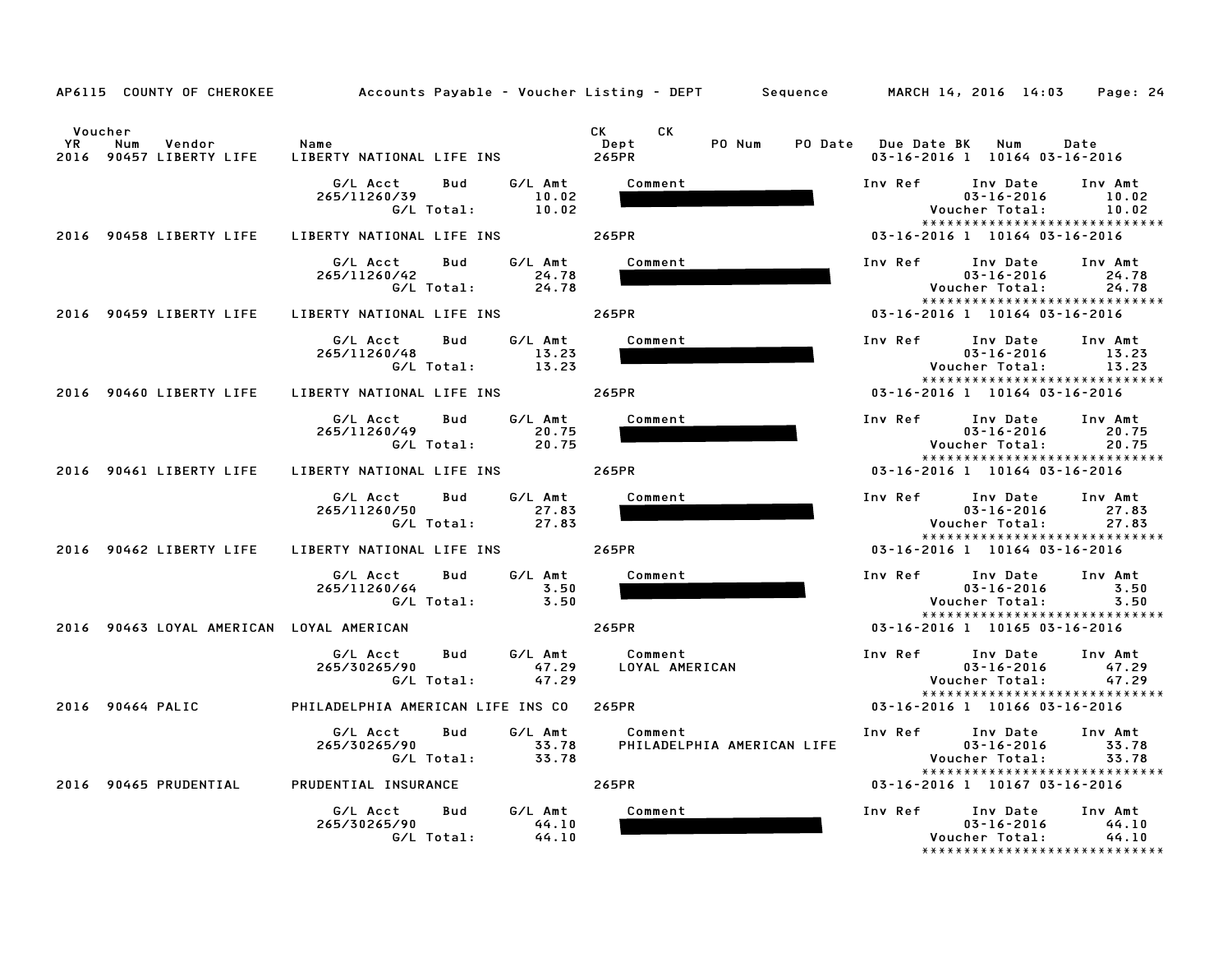| AP6115 COUNTY OF CHEROKEE                                      | Accounts Payable – Voucher Listing – DEPT        Sequence           |                   |                               |                                                |                           |                |                               | MARCH 14, 2016 14:03                                                             | Page: 25                      |
|----------------------------------------------------------------|---------------------------------------------------------------------|-------------------|-------------------------------|------------------------------------------------|---------------------------|----------------|-------------------------------|----------------------------------------------------------------------------------|-------------------------------|
| Voucher<br><b>YR</b><br>Vendor<br>Num<br>2016 90466 STATE ACCT | Name<br>CHEROKEE COUNTY STATE TAX ACCT                              |                   |                               | Dept<br>265PR                                  | PO Num                    | <b>PO Date</b> | Due Date BK                   | СK<br>Num<br>03-16-2016 1 10168 03-16-2016                                       | CK<br>Date                    |
|                                                                | G/L Acct<br>265/30265/90                                            | Bud<br>G/L Total: | G/L Amt<br>4784.63<br>4784.63 | Comment<br>STATE TAX                           |                           |                | Inv Ref                       | Inv Date<br>$03 - 16 - 2016$<br>Voucher Total:<br>****************************** | Inv Amt<br>4784.63<br>4784.63 |
|                                                                | 2016 90467 WASHINGTON INS WASHINGTON NATIONAL INSURANCE COMPA 265PR |                   |                               |                                                |                           |                | 03-16-2016 1 10169 03-16-2016 |                                                                                  |                               |
|                                                                | G/L Acct<br>265/30265/90                                            | Bud<br>G/L Total: | G/L Amt<br>1339.54<br>1339.54 | Comment                                        | WASHINGTON INSURANCE      |                | Inv Ref                       | Inv Date<br>$03 - 16 - 2016$<br>Voucher Total:<br>*****************************  | Inv Amt<br>1339.54<br>1339.54 |
| 2016 90346 CENTURYLINK1319 CENTURYLINK                         |                                                                     |                   |                               | 300ELDERLY                                     |                           |                | <b>DEPT</b>                   | Total:<br>03-16-2016 1 10170 03-16-2016                                          | 23051.90                      |
|                                                                | G/L Acct<br>300/30300/74 16/03                                      | Bud<br>G/L Total: | G/L Amt<br>3.44               | Comment<br>ACCT 320497874<br>320494722         |                           |                | Inv Ref                       | Inv Date<br>$02 - 24 - 2016$<br>$02 - 24 - 2016$<br>Voucher Total:               | Inv Amt<br>1.25<br>2.19       |
| 2016 90437 CENTURYLINK2961 CENTURYLINK                         |                                                                     |                   | 3.44                          | 300ELDERLY                                     |                           |                |                               | *****************************<br>03-16-2016 1 10171 03-16-2016                   | 3.44                          |
|                                                                | G/L Acct<br>300/30300/74 16/03                                      | Bud<br>G/L Total: | G/L Amt<br>73.08<br>73.08     | Comment<br>ACCT 313355170                      |                           |                | Inv Ref                       | Inv Date<br>$03 - 01 - 2016$<br>Voucher Total:<br>*****************************  | Inv Amt<br>73.08<br>73.08     |
| 2016 90324 COLUMBUS                                            | CITY OF COLUMBUS                                                    |                   |                               | 300ELDERLY                                     |                           |                |                               | 03-16-2016 1 10172 03-16-2016                                                    |                               |
|                                                                | G/L Acct<br>300/30300/72 16/03                                      | Bud<br>G/L Total: | G/L Amt<br>54.56<br>54.56     | Comment<br>ACCT 07-48820-01                    |                           |                | Inv Ref                       | Inv Date<br>$02 - 26 - 2016$<br>Voucher Total:<br>*****************************  | Inv Amt<br>54.56<br>54.56     |
| 2016 90312 EMPIRE                                              | EMPIRE DISTRICT ELECTRIC COMPANY                                    |                   |                               | 300ELDERLY                                     |                           |                | 03-16-2016 1 10173 03-16-2016 |                                                                                  |                               |
|                                                                | G/L Acct<br>300/30300/72 16/03                                      | Bud               | G/L Amt<br>202.11             | Comment<br>ACCT 828267-31-0                    | 124991-59-7               |                | Inv Ref                       | Inv Date<br>$02 - 19 - 2016$<br>$02 - 19 - 2016$                                 | Inv Amt<br>100.95<br>101.16   |
|                                                                |                                                                     | G/L Total:        | 202.11                        |                                                |                           |                |                               | Voucher Total:<br>*****************************                                  | 202.11                        |
| 2016 90323 GALENA                                              | CITY OF GALENA                                                      |                   |                               | 300ELDERLY                                     |                           |                |                               | 03-16-2016 1 10174 03-16-2016                                                    |                               |
|                                                                | G/L Acct<br>300/30300/72 16/03                                      | Bud               | G/L Amt<br>200.91             | Comment<br><b>ACCT 10006000</b><br>720 WALL ST |                           |                | Inv Ref                       | Inv Date<br>$02 - 10 - 2016$                                                     | Inv Amt<br>200.91             |
| 2016 90377 KS GAS                                              | KANSAS GAS SERVICE                                                  | G/L Total:        | 200.91                        | <b>300ELDERLY</b>                              |                           |                |                               | Voucher Total:<br>*****************************<br>03-16-2016 1 10175 03-16-2016 | 200.91                        |
|                                                                | G/L Acct<br>300/30300/72 16/03                                      | Bud<br>G/L Total: | G/L Amt<br>125.31<br>125.31   | Comment                                        | ACCT 512076592 1191351 09 |                | Inv Ref                       | Inv Date<br>$02 - 29 - 2016$<br>Voucher Total:<br>*****************************  | Inv Amt<br>125.31<br>125.31   |
|                                                                |                                                                     |                   |                               |                                                |                           |                | DEPT                          | Total:                                                                           | 659.41                        |